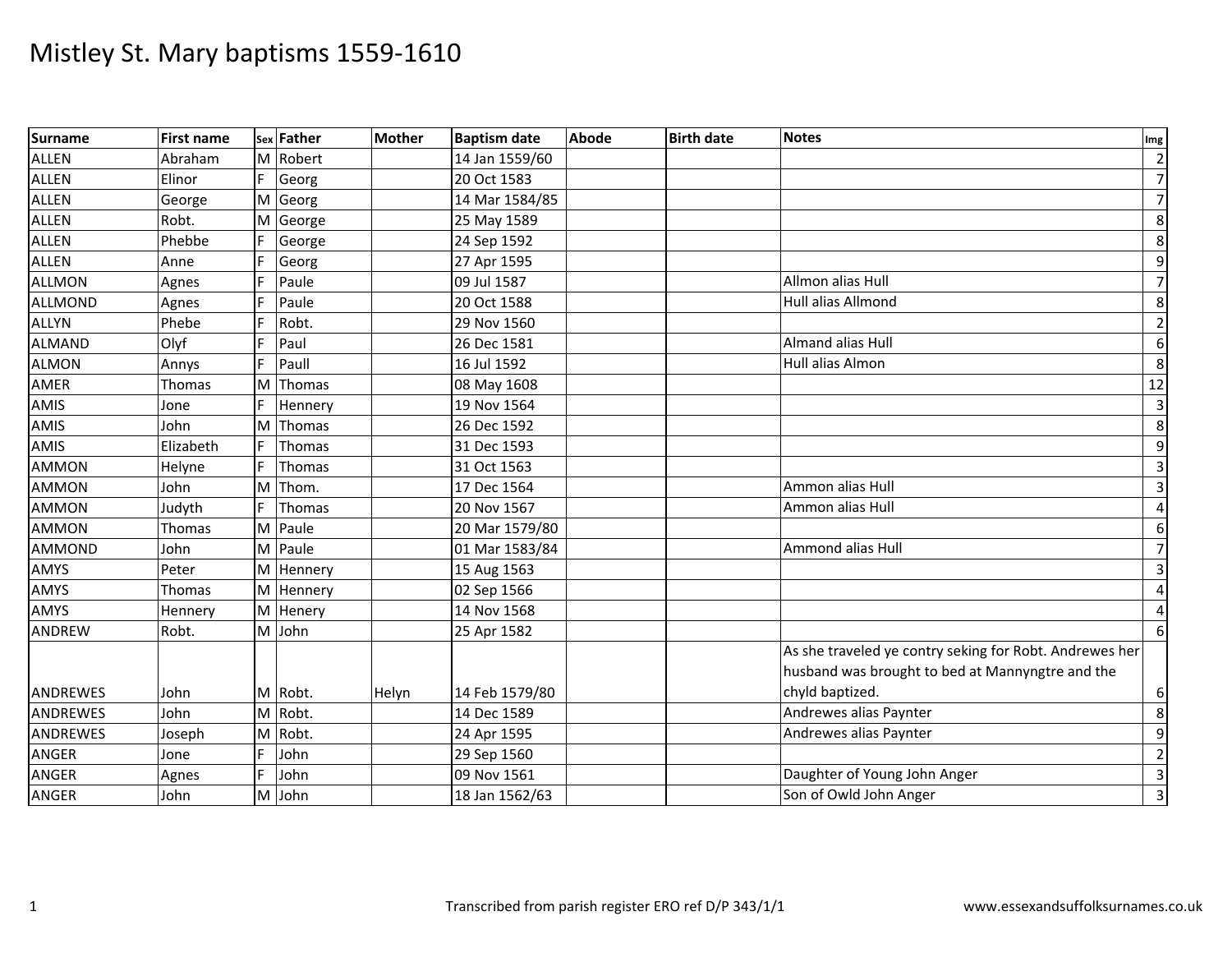| <b>Surname</b> | First name |    | sex Father    | <b>Mother</b> | <b>Baptism date</b>      | <b>Abode</b>     | <b>Birth date</b> | <b>Notes</b>                                         | Img                     |
|----------------|------------|----|---------------|---------------|--------------------------|------------------|-------------------|------------------------------------------------------|-------------------------|
| <b>ANGER</b>   | William    | M  | John          |               | 06 Aug 1564              |                  |                   | Son of Young John Anger                              | $\overline{\mathbf{3}}$ |
|                |            |    |               |               |                          |                  |                   |                                                      |                         |
| ANGER          | Elizabeth  |    |               | Agnes         | 25 Feb 1579/80           |                  |                   | A bastard daughter of Agnes Anger, singlewoman.      | 6                       |
| <b>ANGER</b>   | John       | M  | Thomas        |               | 01 Oct 1581              |                  |                   |                                                      | 6                       |
| <b>ANGER</b>   | John       | M  |               | Agnes         | 03 Feb 1582/83           |                  |                   | <b>Bastard</b>                                       | $7\overline{}$          |
| <b>ANGER</b>   | John       | M  | Thomas        |               | 01 Mar 1583/84           |                  |                   |                                                      | $\overline{7}$          |
| <b>ANGER</b>   | Jane       |    | Thomas        |               | 17 Apr 1586              |                  |                   |                                                      | $7\overline{}$          |
| <b>ANGER</b>   | Elizabeth  |    | John          |               | 09 Nov 1586              | Manningtree      |                   |                                                      | $7\overline{}$          |
|                |            |    |               |               |                          |                  |                   | John & Sara, daughters of (might have meant Johan    |                         |
|                |            |    |               |               |                          |                  |                   | instead of John, or perhaps a mistake and meant John |                         |
| <b>ANGER</b>   | John       |    | Thomas        |               | 01 Mar 1589/90 Bradfield |                  |                   | the son and Sara the daughter of)                    | 8 <sup>1</sup>          |
|                |            |    |               |               |                          |                  |                   | John & Sara, daughters of (might have meant Johan    |                         |
|                |            |    |               |               |                          |                  |                   | instead of John, or perhaps a mistake and meant John |                         |
| <b>ANGER</b>   | Sara       |    | Thomas        |               | 01 Mar 1589/90 Bradfield |                  |                   | the son and Sara the daughter of)                    | 8 <sup>1</sup>          |
| <b>ANGER</b>   | Elinor     | F  | <b>Thomas</b> |               | 10 Feb 1591/92           |                  |                   |                                                      | 8                       |
| <b>ANGER</b>   | Suzian     |    | Thom.         |               | 24 Mar 1593/94           |                  |                   |                                                      | $9\,$                   |
| <b>ANGER</b>   | Robert     | M  | Thomas        |               | 06 Oct 1594              |                  |                   | Son of Thomas Anger the elder                        | 9                       |
| <b>ANGER</b>   | John       | M  | Thomas        |               | 18 Jan 1595/96           |                  |                   |                                                      | 9                       |
| <b>ANGER</b>   | John       | M  | William       |               | 28 Feb 1596/97           |                  |                   |                                                      | 10                      |
| <b>ANGER</b>   | John       | M  | Thomas        |               | 29 Jun 1598              |                  |                   |                                                      | 10                      |
| <b>ANGER</b>   | William    | M  | Thomas        |               | 25 Mar 1599              |                  |                   |                                                      | 10                      |
| <b>ANGER</b>   | William    | M  | Thomas        |               | 05 Dec 1603              |                  |                   |                                                      | 11                      |
| <b>ANGER</b>   | Ailce      |    |               |               | 06 Apr 1606              |                  |                   | Parents' first names not in register.                | 12                      |
| <b>ANGER</b>   | Thomas     |    | M Thomas      |               | 15 May 1607              |                  |                   |                                                      | 12                      |
| ANGER          | Nicholas   | M  | Thomas        |               | 03 May 1610              |                  |                   |                                                      | 13                      |
| <b>ANNGER</b>  | William    | M  | Wm.           |               | 04 Jan 1601/2            |                  |                   |                                                      | 11                      |
| ANNGER         | Richard    | M  | Thomas        |               | 27 Mar 1603              |                  |                   |                                                      | 11                      |
| <b>ARCHER</b>  | Martha     |    | Wm.           |               | 28 Dec 1562              |                  |                   |                                                      | $\overline{3}$          |
| <b>ARCHER</b>  | John       | M  | Mychell       |               | 13 Nov 1575              |                  |                   |                                                      | $\overline{5}$          |
| <b>ARCHER</b>  | Phebe      |    | Mychell       |               | 25 Mar 1577              |                  |                   |                                                      | $\sqrt{5}$              |
| <b>ARCHER</b>  | Jone       | F. | Myhell        |               | 10 Jan 1579/80           |                  |                   |                                                      | 6                       |
| AWTYE          | Robert     |    | M Thomas      |               | 08 Dec 1560              | <b>Bradfield</b> |                   |                                                      | $\overline{2}$          |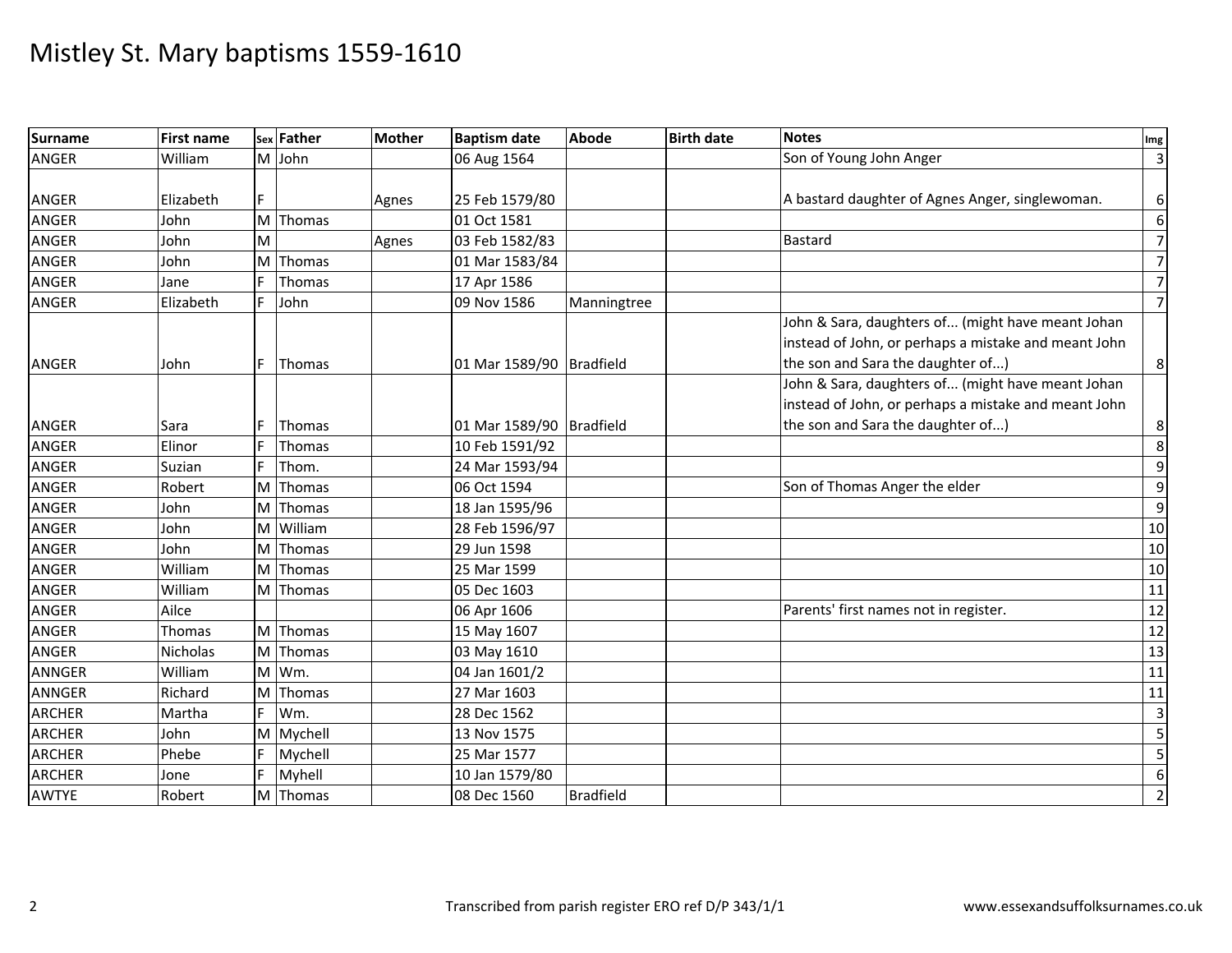| <b>Surname</b>   | <b>First name</b> |    | sex Father | Mother | <b>Baptism date</b> | <b>Abode</b> | <b>Birth date</b> | <b>Notes</b>                                          | Img            |
|------------------|-------------------|----|------------|--------|---------------------|--------------|-------------------|-------------------------------------------------------|----------------|
| <b>BACCULAR</b>  | Thomas            |    | M Thomas   |        | 07 Dec 1567         |              |                   |                                                       | $\overline{4}$ |
| <b>BACULAR</b>   | Steven            |    | M Thomas   |        | 09 Feb 1564/65      |              |                   |                                                       | $\overline{3}$ |
| <b>BACULAR</b>   | Abraham           | M  | Thomas     |        | 19 Feb 1569/70      |              |                   | Abraham & Isaac, sons of                              | $\overline{4}$ |
| <b>BACULAR</b>   | Isaac             | M  | Thomas     |        | 19 Feb 1569/70      |              |                   | Abraham & Isaac, sons of                              | $\overline{a}$ |
| <b>BALDWYN</b>   | Jone              | F. | John       |        | 26 Nov 1581         |              |                   |                                                       | $6 \mid$       |
| <b>BALYE</b>     | Anthony           |    | M Anthonye |        | 18 Nov 1609         |              |                   |                                                       | 13             |
| <b>BANING</b>    | Elizabeth         |    | Wm.        |        | 15 Feb 1589/90      |              |                   |                                                       | 8 <sup>°</sup> |
| <b>BANINGE</b>   | John              | M  | Adam       |        | 25 Apr 1585         |              |                   |                                                       | $\overline{7}$ |
| <b>BARNFEILD</b> | Dorithy           | F  | Tho.       |        | 30 Dec 1610         |              |                   |                                                       | 13             |
| <b>BARNLOW</b>   | Elyzabeth         |    | Thomas     |        | 02 Aug 1560         |              |                   |                                                       | $\overline{2}$ |
| <b>BARNLOW</b>   | John              |    | M Thomas   |        | 27 Sep 1562         |              |                   |                                                       | $\overline{3}$ |
| <b>BARRICKE</b>  | Elizabeth         | IF |            | Alis   | 12 Nov 1564         |              |                   | A bastard, the daughter of Alis Barricke, a fugitive. | $\overline{3}$ |
| <b>BARRICKE</b>  | Annys             | F. | Jaems      |        | 14 Oct 1593         |              |                   |                                                       | $\overline{9}$ |
| <b>BARTON</b>    | Roger             |    | M Gylbert  |        | 10 Aug 1578         |              |                   |                                                       | $6 \mid$       |
| <b>BARTON</b>    | Water             | M  | Gilbert    |        | 13 Nov 1580         |              |                   |                                                       | $6 \mid$       |
| <b>BARWICKE</b>  | John              | M  | John       |        | 22 Mar 1561/62      |              |                   |                                                       | $\overline{3}$ |
| <b>BARWICKE</b>  | Rose              | F. | James      |        | 08 Nov 1606         |              |                   |                                                       | 12             |
| <b>BARWICKE</b>  | Jane              | F. | James      |        | 30 Apr 1609         |              |                   |                                                       | 13             |
| <b>BATEMAN</b>   | Robt.             | M  | Robt.      |        | 25 May 1572         |              |                   |                                                       | 5 <sub>l</sub> |
| <b>BATEMAN</b>   | Jane              |    | Robt.      |        | 31 Dec 1574         |              |                   | Buryed 2 Jan.                                         | 5              |
| <b>BATEMAN</b>   | John              | M  | John       |        | 10 Apr 1575         |              |                   |                                                       | 5              |
| <b>BATEMAN</b>   | Jane              | F. | Robt.      |        | 22 Jan 1575/76      |              |                   |                                                       | 5 <sub>l</sub> |
| <b>BATEMAN</b>   | Anne              |    | Robt.      |        | 03 Feb 1576/77      |              |                   |                                                       | 5              |
| <b>BATEMAN</b>   | Thomas            | M  | Thomas     |        | 30 Mar 1578         |              |                   |                                                       | $6 \mid$       |
| <b>BATEMAN</b>   | John              | M  | Robt.      |        | 17 Aug 1578         |              |                   |                                                       | $6 \mid$       |
| <b>BATEMAN</b>   | Elizabeth         | F. | John       |        | 05 Mar 1580/81      |              |                   |                                                       | $6 \mid$       |
| <b>BATEMAN</b>   | William           |    |            |        | 28 Nov 1605         |              |                   | Parents' first names not in register.                 | 12             |
| <b>BATMAN</b>    | George            | M  | John       |        | 23 Dec 1571         |              |                   |                                                       | 5              |
| <b>BATMAN</b>    | Thomas            |    | Robert     |        | 06 Sep 1573         |              |                   | Thomas & Roger, twin sons of                          | 5 <sub>l</sub> |
| <b>BATMAN</b>    | Roger             |    | Robert     |        | 06 Sep 1573         |              |                   | Thomas & Roger, twin sons of                          | 5 <sub>l</sub> |
| <b>BATMAN</b>    | Robt.             |    | M John     |        | 10 Mar 1583/84      |              |                   |                                                       | $\overline{7}$ |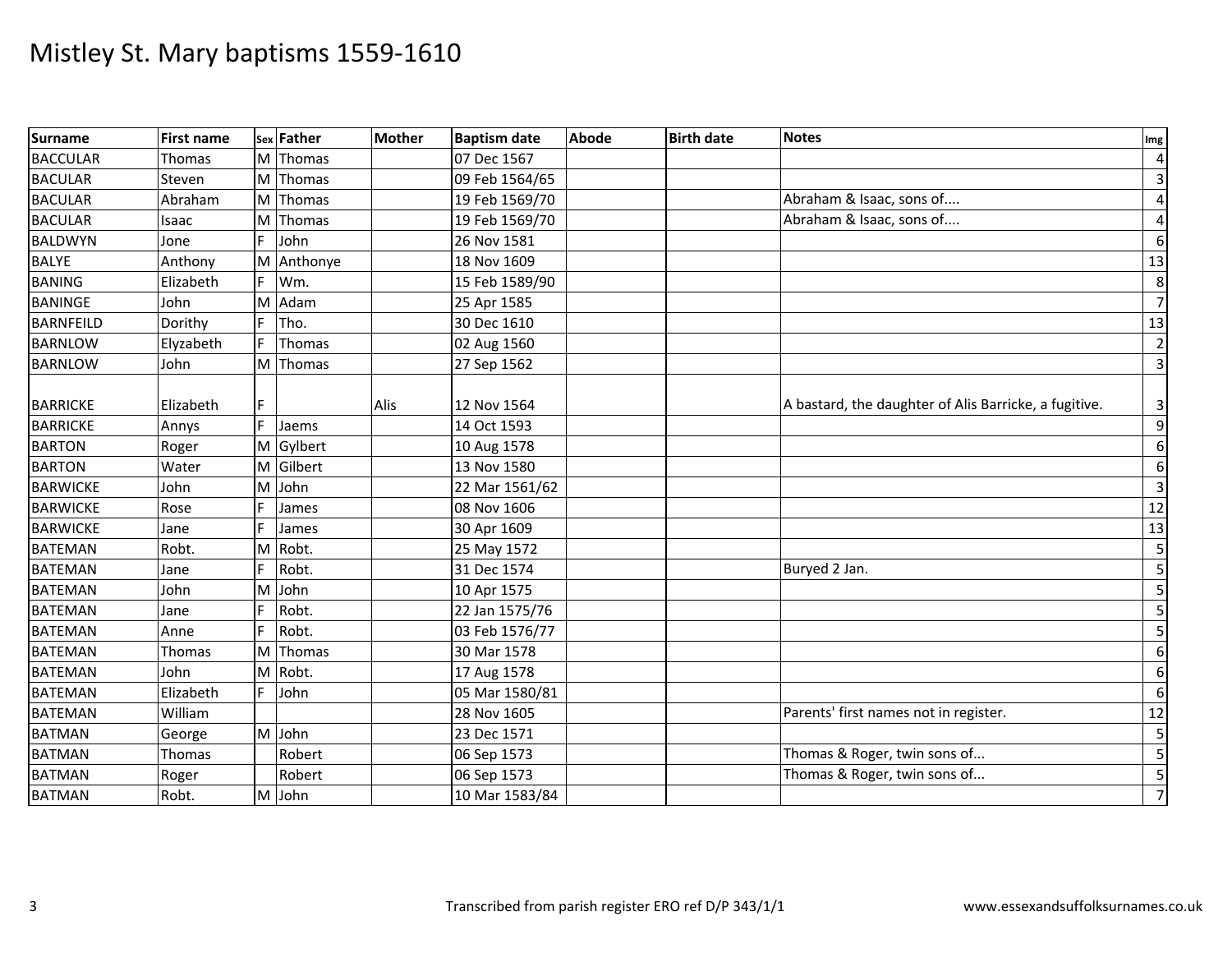| Surname         | <b>First name</b> |     | sex Father | <b>Mother</b> | <b>Baptism date</b> | <b>Abode</b> | <b>Birth date</b> | <b>Notes</b>                   | Img             |
|-----------------|-------------------|-----|------------|---------------|---------------------|--------------|-------------------|--------------------------------|-----------------|
| <b>BATMAN</b>   | <b>Nicholas</b>   |     | M Robt.    |               | 25 Jul 1585         |              |                   |                                | $\overline{7}$  |
| <b>BATMAN</b>   | James             |     | M Robt.    |               | 12 Mar 1596/97      |              | 05 Mar 1586/87    |                                | $\overline{7}$  |
| <b>BATMAN</b>   | Joan              |     | John       |               | 11 Mar 1587/88      |              |                   |                                | 8 <sup>°</sup>  |
| <b>BATMAN</b>   | John              |     | M Edward   |               | 23 Sep 1599         |              |                   |                                | 10              |
| <b>BATTMAN</b>  | George            |     | M Edward   |               | 27 Mar 1603         |              |                   |                                | 11              |
| <b>BAYLIFFE</b> | William           |     | M Anthony  |               | 12 Oct 1606         |              |                   |                                | 12              |
| <b>BEALD</b>    | Margaret          | F.  | Thomas     |               | 17 Nov 1586         |              |                   |                                | $\overline{7}$  |
| <b>BEALD</b>    | William           | M   | Wm.        |               | 06 Jun 1596         |              |                   |                                | $\overline{9}$  |
| <b>BEALD</b>    | Francis           | F.  | Robt.      |               | 16 Apr 1598         |              |                   |                                | 10              |
| <b>BEALD</b>    | John              | M   | Wm.        |               | 07 Sep 1602         |              |                   |                                | 11              |
| <b>BEALD</b>    | Thomas            |     | M Tho.     |               | 25 Sep 1606         |              |                   |                                | 12              |
| <b>BEALDE</b>   | Robert            | M   | Robt.      |               | 18 Aug 1594         |              |                   |                                | 9               |
| <b>BEALE</b>    | William           | M   | Wm.        |               | 06 Jan 1560/61      |              |                   |                                | $\overline{2}$  |
| <b>BEALE</b>    | Anne              |     | Wm.        |               | 23 Jun 1566         |              |                   |                                | $\overline{a}$  |
| <b>BEALE</b>    | Rhoda             |     | Wm.        |               | 08 Oct 1567         |              |                   |                                | $\overline{a}$  |
| <b>BEALE</b>    | John              | ΙM  | Thomas     |               | 19 Sep 1574         |              |                   |                                | 5 <sub>l</sub>  |
| <b>BEALE</b>    | Elyne             | IF. | Thomas     |               | 22 Jul 1576         |              |                   |                                | $5 \frac{1}{2}$ |
| <b>BEALE</b>    | Thomas            | M   | Thomas     |               | 16 Mar 1577/78      |              |                   |                                | $6 \mid$        |
| <b>BEALE</b>    | William           |     | M Thomas   |               | 27 Dec 1579         |              |                   |                                | $6 \mid$        |
| <b>BEALE</b>    | John              | M   | Robt.      |               | 18 Feb 1595/96      |              |                   |                                | 9               |
| <b>BEALE</b>    | Thomas            | M   | Wm.        |               | 11 Nov 1599         |              |                   |                                | 10              |
| <b>BEALE</b>    | John              | M   | William    |               | 07 Jun 1607         |              |                   | Son of William Beale junior    | 12              |
| <b>BEALE</b>    | Symon             |     | M Thomas   |               | 25 Feb 1607/8       |              |                   |                                | 12              |
| <b>BEALE</b>    | Willm.            | M   | Willm.     |               | 11 May 1609         |              |                   |                                | 13              |
| <b>BEELE</b>    | Jone              |     | William    |               | 07 Nov 1605         |              |                   |                                | 11              |
| <b>BEELLE</b>   | Judah             | F.  | Robt.      |               | 15 Apr 1600         |              |                   |                                | 10              |
| <b>BEESON</b>   | Margaret          |     | Edward     |               | 26 Aug 1606         |              |                   |                                | 12              |
| <b>BEESONNE</b> | Symon             |     | Ed.        |               | 02 Nov 1601         |              |                   | Symon & Susan, children of     | 11              |
| <b>BEESONNE</b> | Susan             |     | Ed.        |               | 02 Nov 1601         |              |                   | Symon & Susan, children of     | 11              |
| <b>BELE</b>     | Robt.             | M   | Wm.        |               | 31 May 1562         |              |                   |                                | $\overline{3}$  |
| <b>BELL</b>     | Sara              |     | Willm.     |               | 27 Oct 1608         |              |                   | Daughter of Willm. Bell senior | 12              |
| <b>BELLD</b>    | Jonne             |     | William    |               | 12 May 1594         |              |                   |                                | $\overline{9}$  |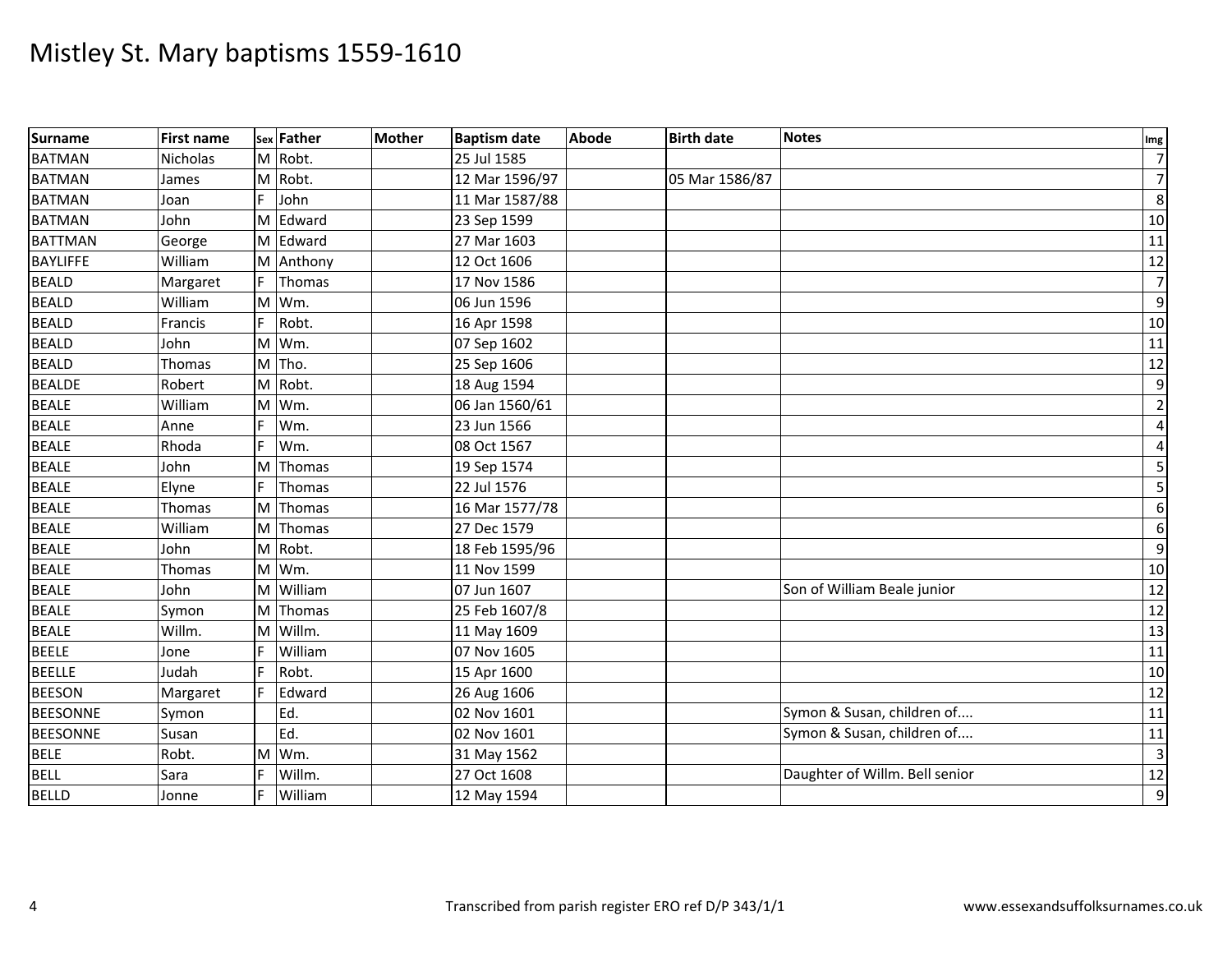| <b>Surname</b>     | <b>First name</b> |    | sex Father | <b>Mother</b> | <b>Baptism date</b> | <b>Abode</b> | <b>Birth date</b> | <b>Notes</b>                          | Img             |
|--------------------|-------------------|----|------------|---------------|---------------------|--------------|-------------------|---------------------------------------|-----------------|
| <b>BENGE</b>       | Elizabeth         |    |            |               | 08 Oct 1605         |              |                   | Parents' first names not in register. | 11              |
| <b>BENGE</b>       | Thomas            |    | M Thomas   |               | 26 Apr 1609         |              |                   |                                       | 13              |
| <b>BETTES</b>      | Elizabeth         |    | Thom.      |               | 20 Sep 1594         |              |                   |                                       | $\overline{9}$  |
| <b>BIRD</b>        | John              |    | M John     |               | 15 Nov 1560         |              |                   |                                       | $\overline{2}$  |
| <b>BIRD</b>        | Stephen           |    | M Robt.    |               | 07 Mar 1562/63      |              |                   |                                       | $\overline{3}$  |
| <b>BIRD</b>        | Thomas            |    | M Wm.      |               | 01 Nov 1584         |              |                   |                                       | $\overline{7}$  |
| <b>BIRDE</b>       | Francis           | F. | Robt.      |               | 03 Mar 1559/60      |              |                   |                                       | $\overline{2}$  |
| <b>BISHOPP</b>     | Richard           |    | M Ollyver  |               | 03 Sep 1609         |              |                   |                                       | 13              |
| <b>BLAND</b>       | Jone              |    |            |               | 05 Oct 1559         |              |                   | Parents' names not in register.       | $\overline{2}$  |
| <b>BLONNT</b>      | John              |    | M Nicholas |               | 18 Oct 1593         |              |                   | Baptized at Lawford                   | $\overline{9}$  |
| <b>BLUNT</b>       | Annes             |    | Nicholas   |               | 14 Dec 1595         |              |                   |                                       | 9               |
| <b>BLUNT</b>       | John              |    | M Nich.    |               | 01 Aug 1602         |              |                   |                                       | 11              |
| <b>BLUNTE</b>      | Anna              |    | Nicholas   |               | 07 Aug 1608         |              |                   |                                       | 12              |
| <b>BLYTON</b>      | Edward            | M  | Thomas     |               | 18 Oct 1585         |              |                   |                                       | $\overline{7}$  |
| <b>BOND</b>        | Mary              |    | William    |               | 02 Mar 1605/6       |              |                   |                                       | 12              |
| <b>BONER</b>       | Isbell            |    | Henry      |               | 20 Aug 1564         |              |                   |                                       | $\overline{3}$  |
| <b>BORFLETE</b>    | Jone              |    | Samwell    |               | 13 May 1596         |              |                   | Baptized and buried the same day.     | 9               |
| <b>BORROWES</b>    | Hennery           | M  | Thom.      |               | 12 Apr 1593         |              |                   |                                       | 9               |
| <b>BOSSESTOCKE</b> | Richard           |    | M Hennery  |               | 04 Mar 1575/76      |              |                   |                                       | $5 \frac{1}{2}$ |
| <b>BOSTOKE</b>     | Susanna           |    | Richard    |               | 26 May 1608         |              |                   |                                       | 12              |
| <b>BOULE</b>       | Mary              |    | Jeremie    |               | 09 Dec 1599         |              |                   |                                       | 10              |
| <b>BOULE</b>       | Susan             |    | Jerome     |               | 12 Jan 1605/6       |              |                   |                                       | 12              |
| <b>BOWLE</b>       | Margrett          |    | Jerime     |               | 30 Nov 1585         |              |                   |                                       | $\overline{7}$  |
| <b>BOWLE</b>       | Jeremy            | M  | Jeremy     |               | 18 Apr 1587         |              |                   |                                       | $\overline{7}$  |
| <b>BOWLE</b>       | John              | M  | Jerome     |               | 01 Nov 1589         |              |                   |                                       | 8               |
| <b>BOWLE</b>       | Joseph            | M  | Jeremy     |               | 16 Jan 1591/92      | Manningtree  |                   |                                       | 8               |
| <b>BRABY</b>       | Margaret          |    | John       |               | 16 Apr 1587         |              |                   |                                       | $\overline{7}$  |
| <b>BRAND</b>       | Jone              | F. | John       |               | 07 Feb 1579/80      |              |                   |                                       | $6 \mid$        |
| <b>BRAND</b>       | Margaret          |    | John       |               | 15 Jul 1582         |              |                   |                                       | $6 \mid$        |
| <b>BRAND</b>       | Agnes             |    | John       |               | 22 Mar 1583/84      |              |                   |                                       | $\overline{7}$  |
| <b>BRAND</b>       | John              |    | M John     |               | 16 May 1585         |              |                   |                                       | $\overline{7}$  |
| <b>BRAND</b>       | William           |    | M John     | Margery       | 01 Apr 1605         |              |                   |                                       | 11              |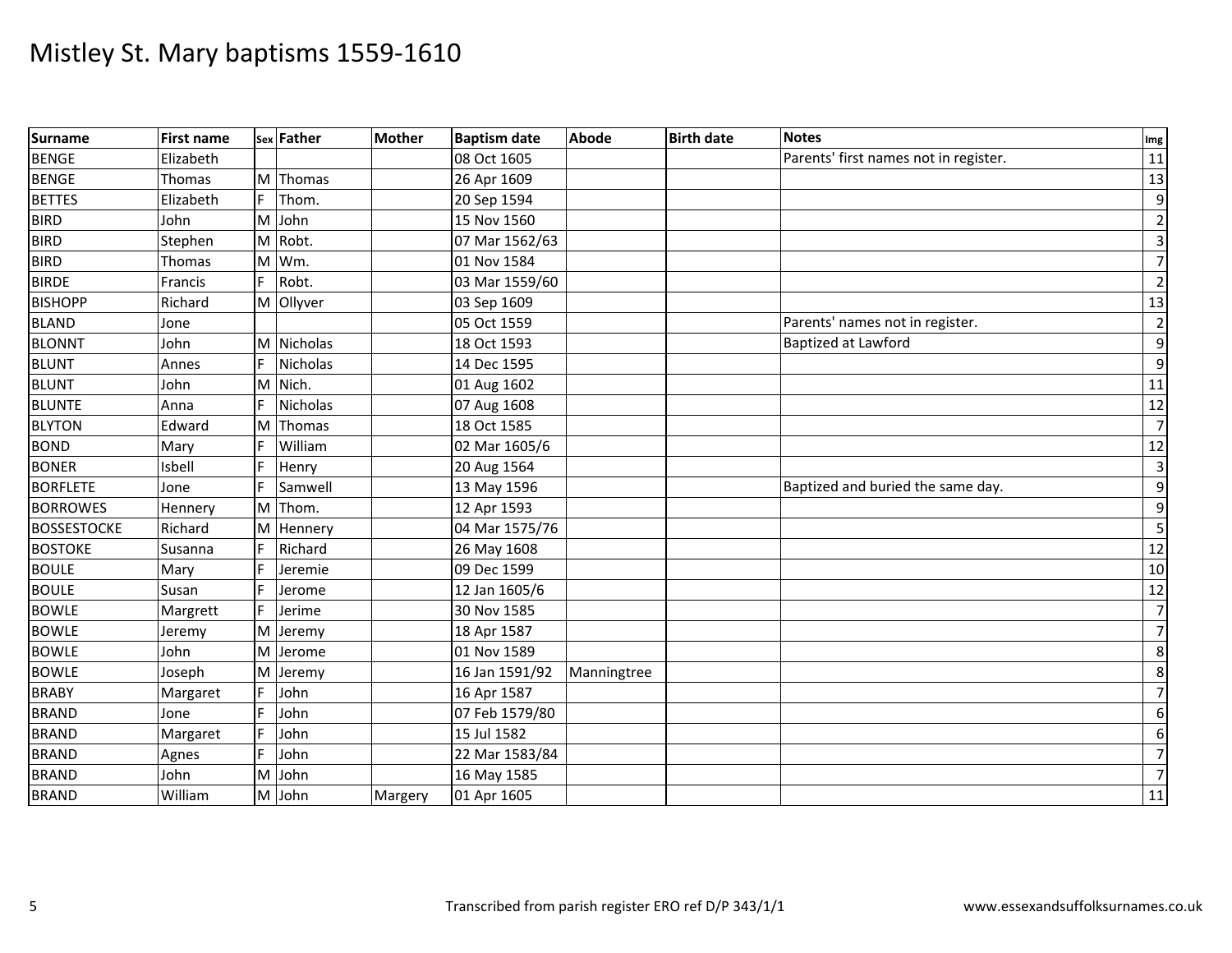| <b>Surname</b>     | <b>First name</b> |    | sex Father    | <b>Mother</b> | <b>Baptism date</b> | <b>Abode</b> | <b>Birth date</b> | <b>Notes</b>                                             | Img                     |
|--------------------|-------------------|----|---------------|---------------|---------------------|--------------|-------------------|----------------------------------------------------------|-------------------------|
| <b>BRAND</b>       | Rose              | F  | Richard       |               | 10 Feb 1610/11      |              |                   |                                                          | 13                      |
| <b>BRANDE</b>      | Sara              |    | John          |               | 26 Apr 1607         |              |                   |                                                          | 12                      |
| <b>BRANDE</b>      | Anna              | F  | John          |               | 12 Mar 1608/9       |              |                   |                                                          | 13                      |
|                    |                   |    |               |               |                     |              |                   | Thomas Riffe alias Brett, a bastard son of Thomas Brett. |                         |
| <b>BRETT</b>       | <b>Thomas</b>     |    | <b>Thomas</b> |               | 08 Oct 1608         |              |                   | (Riffe could be mother's surname?)                       | 12                      |
| <b>BRETTON</b>     | Julian            |    | Philipp       |               | 10 Aug 1578         |              |                   |                                                          | 6                       |
| <b>BRICKELBANK</b> | Felis             |    |               | Grace         | 21 Apr 1561         |              |                   | A bastard                                                | $\overline{\mathbf{3}}$ |
| <b>BROCKE</b>      | Elizabeth         |    | Robt.         |               | 16 Apr 1564         |              |                   | Daughter of Robt. Brocke, gent.                          | $\overline{3}$          |
| <b>BROKE</b>       | John              | M  | Robt.         |               | 08 Nov 1559         |              |                   |                                                          | $\overline{2}$          |
| <b>BROKE</b>       | Anne              |    | Robt.         |               | 01 Mar 1561/62      |              |                   | Daughter of Robt. Broke, gent.                           | $\overline{\mathbf{3}}$ |
| <b>BROKE</b>       | Nicholas          |    | M Robt.       |               | 25 Apr 1563         |              |                   | Son of Robt. Broke, gent.                                | $\overline{\mathbf{3}}$ |
| <b>BROKE</b>       | Jone              |    | Robt.         |               | 08 Apr 1565         |              |                   | Daughter of Robt. Broke, gent.                           | $\overline{\mathbf{3}}$ |
| <b>BROKE</b>       | Francis           |    | Robt.         |               | 09 Mar 1566/67      |              |                   | Daughter of Mr. Robt. Broke                              | $\overline{4}$          |
| <b>BROKE</b>       | Anne              |    | Robt.         |               | 13 Jun 1658         |              |                   | Daughter of Mr. Robt. Broke                              | 4                       |
| <b>BROKE</b>       | Thomas            |    | M Robt.       |               | 19 Sep 1569         |              |                   | Son of Robt. Broke, gent.                                | $\overline{4}$          |
| <b>BROKE</b>       | Jone              |    | Robt.         |               | 02 Feb 1573/74      |              |                   | Daughter of Robt. Broke, gent.                           | 5                       |
| <b>BROKE</b>       | John              | M  | Robt.         |               | 23 Oct 1575         |              |                   | Son of Robt. Broke, gent.                                | 5                       |
| <b>BROKE</b>       | Rose              |    | Robt.         |               | 26 Apr 1579         |              |                   | Daughter of Robt. Broke, gent.                           | 6                       |
| <b>BROOK</b>       | Mary              |    | Robt.         |               | 11 Feb 1570/71      |              |                   | Daughter of Robt. Brook, gent                            | 4                       |
| <b>BROOKE</b>      | Robert            |    | M Robert      |               | 30 Mar 1561         |              |                   | Son of Mr. Robert Brooke                                 | $\overline{3}$          |
| <b>BROWN</b>       | Thomas            | M  | William       |               | 06 Apr 1601         |              |                   |                                                          | 11                      |
| <b>BROWNE</b>      | Elizabeth         | F. | John          |               | 29 Aug 1563         |              |                   | <b>Browne alias Carpeck</b>                              | $\overline{\mathbf{3}}$ |
| <b>BROWNE</b>      | John              | M  | Wm.           |               | 30 Sep 1591         |              |                   |                                                          | 8                       |
| <b>BROWNE</b>      | Ellen             |    | Wm.           |               | 03 Sep 1592         |              |                   |                                                          | 8                       |
| <b>BROWNE</b>      | John              | M  | Wm.           |               | 26 Sep 1592         |              |                   |                                                          | 8                       |
| <b>BROWNE</b>      | William           | M  | Wm.           |               | 05 May 1596         |              |                   |                                                          | $\overline{9}$          |
| <b>BROWNE</b>      | Thomas            | M  | Wm.           |               | 25 Apr 1599         |              |                   |                                                          | 10                      |
| <b>BROWNE</b>      | Thomas            |    | M Wm.         |               | 23 Jun 1601         |              |                   |                                                          | 11                      |
| <b>BROWNE</b>      | Margaret          |    | William       |               | 27 Feb 1605/6       |              |                   |                                                          | 12                      |
| <b>BROWNE</b>      | Henry             |    | M Thomas      |               | 02 Aug 1607         |              |                   |                                                          | 12                      |
| <b>BROWNE</b>      | Samuell           | M  | Willm.        |               | 08 May 1608         |              |                   |                                                          | $\overline{12}$         |
| <b>BROWNE</b>      | John              |    | M Thomas      |               | 07 May 1609         |              |                   |                                                          | 13                      |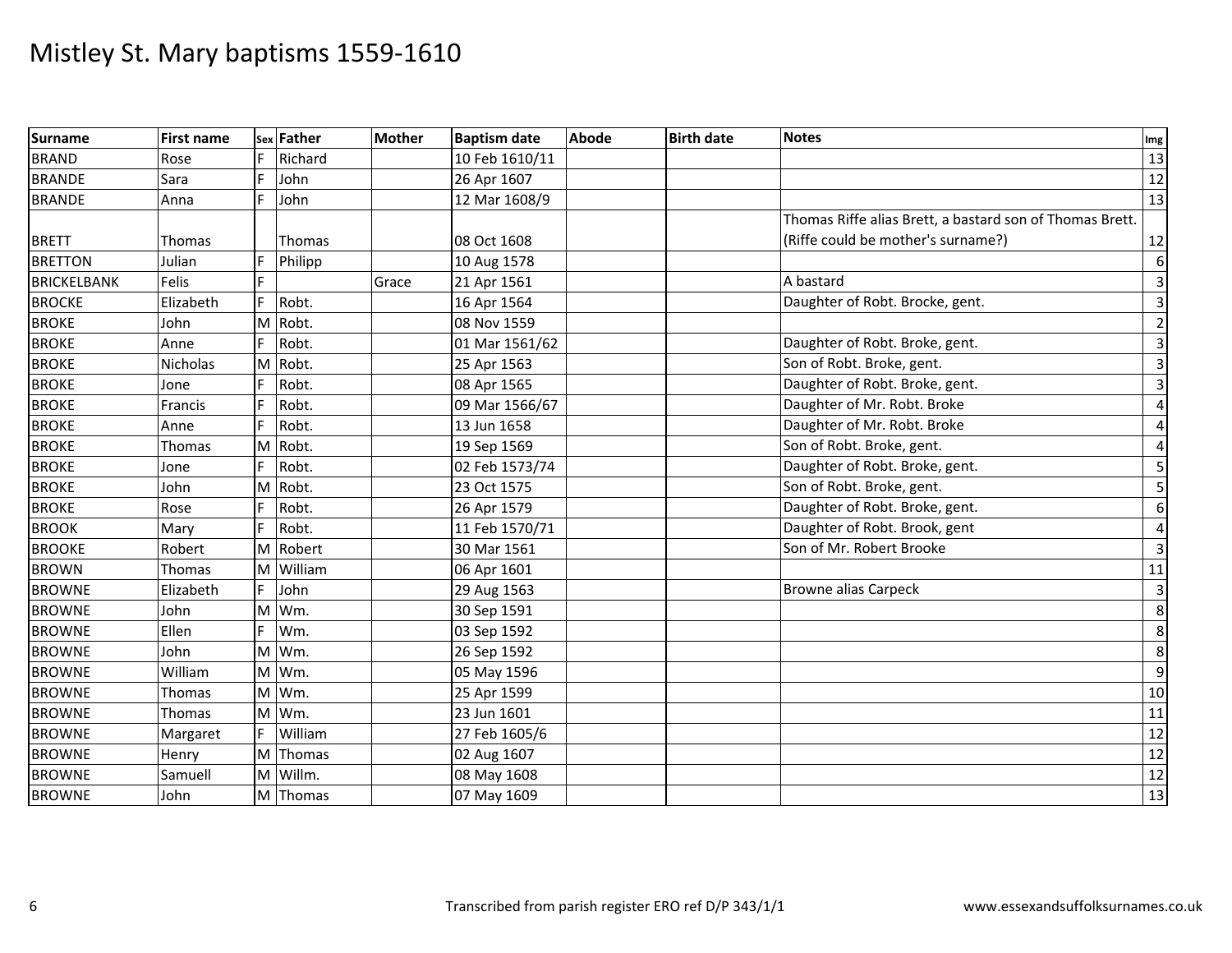| <b>Surname</b>  | <b>First name</b> |    | sex Father | <b>Mother</b> | <b>Baptism date</b> | <b>Abode</b> | <b>Birth date</b> | <b>Notes</b>                           | Img                     |
|-----------------|-------------------|----|------------|---------------|---------------------|--------------|-------------------|----------------------------------------|-------------------------|
| <b>BROWNE</b>   | Jane              |    | William    |               | 29 Jul 1610         |              |                   |                                        | 13                      |
| <b>BULL</b>     | James             | M  | Cornelius  |               | 06 Jan 1577/78      |              |                   | Bastard son of Cornelius Bull, widower | 6                       |
| <b>BURGES</b>   | Robert            |    | M Richard  |               | 14 Feb 1560/61      |              |                   |                                        | $\overline{\mathbf{3}}$ |
| <b>BURRAGE</b>  | Elizabeth         | F. | Hughe      |               | 01 Feb 1578/79      |              |                   |                                        | 6                       |
| <b>BURROWES</b> | John              | M  | Thomas     |               | 12 Nov 1596         |              |                   |                                        | 10                      |
| <b>BURTON</b>   | Grace             | F. | Samuell    |               | 16 Oct 1608         |              |                   |                                        | $\overline{12}$         |
| <b>BURTON</b>   | Robart            |    | M Samuell  |               | 29 Mar 1610         |              |                   |                                        | 13                      |
| <b>BURY</b>     | Robt.             | M  | Robt.      |               | 24 Sep 1559         |              |                   |                                        | $\overline{2}$          |
| <b>BURY</b>     | Sara              |    | Robt.      |               | 15 Mar 1589/90      |              |                   |                                        | 8                       |
| <b>BURYE</b>    | Josyan            | F. | Robt.      |               | 06 Sep 1562         |              |                   |                                        | $\overline{3}$          |
| <b>BURYE</b>    | Elizabeth         |    | Robt.      |               | 16 Apr 1587         |              |                   |                                        | $\overline{7}$          |
| <b>BUSBY</b>    | Hennery           | M  | Richard    |               | 02 Mar 1564/65      |              |                   |                                        | $\overline{\mathbf{3}}$ |
| <b>BUSBY</b>    | David             | F. | Robt.      |               | 09 Mar 1588/89      |              |                   |                                        | 8                       |
| <b>BUSBYE</b>   | Elsabeth          | F  | Richard    |               | 13 Apr 1561         |              |                   |                                        | $\overline{3}$          |
| <b>BUSBYE</b>   | Richard           |    | M Richd.   |               | 01 Nov 1562         |              |                   |                                        | $\overline{\mathbf{3}}$ |
| <b>BUSBYE</b>   | Joseph            |    | M Robt.    |               | 24 Sep 1587         |              |                   |                                        | $\overline{7}$          |
| <b>BYND</b>     | Suzanna           | F. | John       |               | 16 Nov 1567         |              |                   |                                        | 4                       |
| <b>BYRD</b>     | Robart            |    | M Wm.      |               | 27 May 1576         |              |                   |                                        | 5                       |
| <b>BYRDE</b>    | Mary              |    | Wm.        |               | 18 Oct 1579         |              |                   |                                        | 6                       |
| <b>CABBOULD</b> | Martha            |    | Roger      |               | 20 May 1576         |              |                   |                                        | 5                       |
| <b>CABBOULD</b> | Hennery           |    | M Roger    |               | 20 Apr 1579         |              |                   |                                        | $\boldsymbol{6}$        |
| CAMOCKE         | Priscilla         | F. | Wm.        |               | 19 Sep 1602         |              |                   |                                        | 11                      |
| <b>CAMPYNE</b>  | Jone              | E  |            | Dorythy       | 25 Nov 1576         | Manningtree  |                   | Bastard                                | 5                       |
| <b>CANDLER</b>  | John              |    | M John     |               | 31 Oct 1602         |              |                   |                                        | 11                      |
| <b>CANDLER</b>  | Robt.             |    | M John     |               | 16 Oct 1606         |              |                   |                                        | 12                      |
| CANHAM          | George            |    | M John     |               | 03 Nov 1577         |              |                   |                                        | 5                       |
| CANHAM          | John              |    | M John     |               | 02 Oct 1579         |              |                   |                                        | $\boldsymbol{6}$        |
| CANHAM          | Frannces          |    | John       |               | 20 Nov 1606         |              |                   |                                        | $\overline{12}$         |
| <b>CANNAM</b>   | Margrett          |    | John       |               | 28 Apr 1583         |              |                   | In margin                              | $\overline{7}$          |
| CANNAM          | Elizabeth         |    | John       |               | 21 Aug 1593         |              |                   |                                        | 9                       |
| CANNAM          | John              | M  | John       |               | 20 Jun 1609         |              |                   |                                        | 13                      |
| <b>CARPECK</b>  | Elizabeth         | F. | John       |               | 29 Aug 1563         |              |                   | <b>Browne alias Carpeck</b>            | $\overline{3}$          |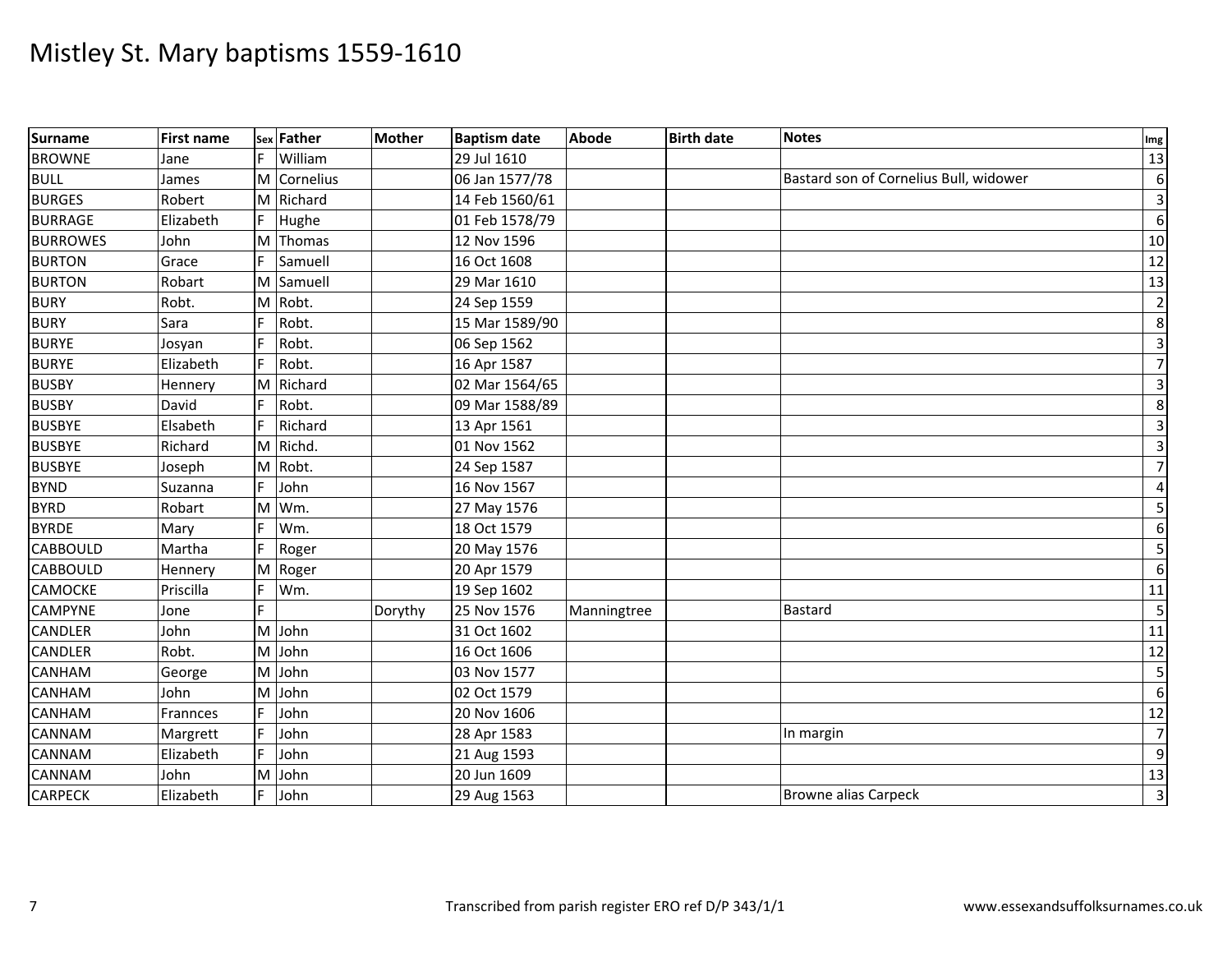| Surname            | <b>First name</b> |    | sex Father    | <b>Mother</b> | <b>Baptism date</b> | <b>Abode</b>     | <b>Birth date</b> | <b>Notes</b>               | Img                     |
|--------------------|-------------------|----|---------------|---------------|---------------------|------------------|-------------------|----------------------------|-------------------------|
| <b>CARR</b>        | Mary              | F. | John          |               | 27 Oct 1588         |                  |                   |                            | 8                       |
| <b>CARR</b>        | Elizabeth         | F. | John          |               | 15 Mar 1589/90      |                  |                   |                            | $\,8\,$                 |
| CARR               | John              | M  | John          |               | 07 May 1592         |                  |                   |                            | 8                       |
| <b>CARR</b>        | Thomas            | M  | John          |               | 13 Apr 1595         |                  |                   |                            | 9                       |
| <b>CASTRICKE</b>   | Elizabeth         | F. | George        |               | 01 Jun 1601         |                  |                   |                            | 11                      |
| CAYE               | Samuell           |    | M John        |               | 08 Jan 1560/61      | <b>Bradfield</b> |                   |                            | $\overline{2}$          |
| <b>CEMPE</b>       | William           | M  | Thomas        |               | 18 Aug 1595         |                  |                   |                            | 9                       |
| <b>CEMPE</b>       | Elizabeth         |    | Thomas        |               | 22 Sep 1597         |                  |                   |                            | 10                      |
| <b>CHAPMAN</b>     | Olyve             |    | Ed.           |               | 02 May 1602         |                  |                   |                            | $11\,$                  |
| CHARNOULD          | William           |    | M John        |               | 27 Dec 1592         |                  |                   |                            | 8                       |
| CHARNOULD          | Violet            |    | John          |               | 26 Sep 1596         |                  |                   |                            | 10                      |
| <b>CHARNOULDE</b>  | John              | M  | John          |               | 22 Jun 1589         |                  |                   |                            | 8                       |
| <b>CHARNOWLD</b>   | Annes             |    | John          |               | 18 Aug 1594         |                  |                   |                            | $\overline{9}$          |
| <b>CHEAP</b>       | Thomas            | M  | Thomas        |               | 27 Dec 1579         |                  |                   |                            | $6\,$                   |
| <b>CHEAP</b>       | William           |    | M Thomas      |               | 09 Apr 1581         |                  |                   |                            | $6\,$                   |
| <b>CHRISTOPHER</b> | John              | M  | John          |               | 09 Dec 1582         |                  |                   |                            | $\overline{7}$          |
| <b>CHRISTOPHER</b> | Richard           | M  | John          |               | 04 Sep 1586         |                  |                   |                            | $\overline{7}$          |
| <b>CHURCH</b>      | George            | M  | John          |               | 05 Oct 1561         |                  |                   |                            | $\overline{\mathbf{3}}$ |
| <b>CHURCH</b>      | Helyne            | F. | John          |               | 20 Aug 1564         |                  |                   |                            | $\mathbf{3}$            |
| <b>CLARE</b>       | Robert            | M  | Anthony       |               | 25 May 1561         |                  |                   |                            | $\overline{3}$          |
| <b>CLARE</b>       | Elizabeth         |    | Anthony       |               | 13 Sep 1562         |                  |                   |                            | $\overline{3}$          |
| <b>COCKE</b>       | Thomas            |    | M Christopher |               | 08 Jul 1582         |                  |                   | Father's name spelt Xpofer | $\boldsymbol{6}$        |
| <b>COCKE</b>       | Ralfe             |    | M John        |               | 21 Dec 1585         |                  |                   |                            | $\overline{7}$          |
| <b>COCKES</b>      | Grace             |    | Thomas        |               | 10 Dec 1598         |                  |                   |                            | 10                      |
| <b>COCKS</b>       | Suzan             |    | Thomas        |               | 15 Feb 1595/96      |                  |                   |                            | 9                       |
| <b>COCOKE</b>      | Francis           |    | Thomas        |               | 27 Jan 1565/66      |                  |                   |                            | $\overline{4}$          |
| <b>COCOKE</b>      | John              | M  | Thomas        |               | 03 Oct 1568         |                  |                   |                            | 4                       |
| COCOKE             | Susanna           |    | Thomas        |               | 28 Feb 1570/71      |                  |                   |                            | $\overline{4}$          |
| <b>COKE</b>        | Sara              |    | Wm.           |               | 17 Aug 1572         |                  |                   |                            | 5                       |
| <b>COLE</b>        | Symon             | M  | John          |               | 07 Jan 1592/93      |                  |                   |                            | $\infty$                |
| <b>COLLEN</b>      | Mary              |    | Thomas        |               | 30 Jun 1573         |                  |                   |                            | $\overline{\mathbf{5}}$ |
| <b>COLLY</b>       | Danyell           |    | M Rogar       |               | 14 Jun 1573         |                  |                   |                            | 5                       |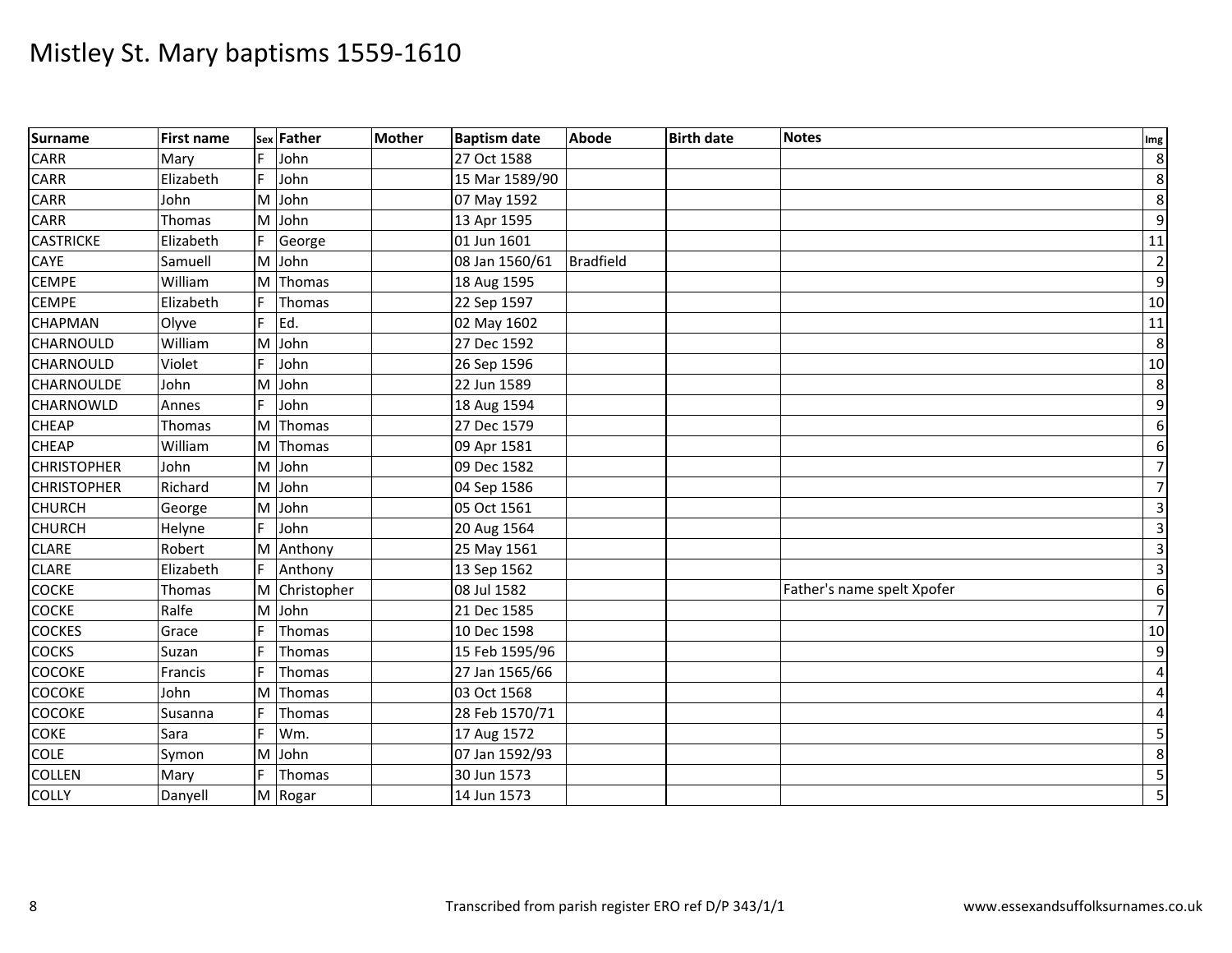| Surname           | <b>First name</b> |    | sex Father      | <b>Mother</b> | <b>Baptism date</b> | <b>Abode</b> | <b>Birth date</b> | <b>Notes</b>                | Img                     |
|-------------------|-------------------|----|-----------------|---------------|---------------------|--------------|-------------------|-----------------------------|-------------------------|
| <b>COLLY</b>      | Anne              |    |                 | Jone          | 04 Jul 1574         |              |                   | A bastard                   | $\overline{\mathbf{5}}$ |
| COLMAN            | Mary              | F. | John            |               | 25 Jul 1574         |              |                   |                             | $5 \frac{1}{2}$         |
| <b>COLYN</b>      | Nicholas          | M  | John            |               | 06 Feb 1563/64      |              |                   |                             | $\overline{3}$          |
| <b>CONVYN</b>     | Fayth             |    | Nicholas        |               | 10 Feb 1565/66      |              |                   |                             | $\overline{4}$          |
| <b>CONVYN</b>     | John              | M  | Nicholas        |               | 21 Nov 1568         |              |                   |                             | $\vert$                 |
| <b>CONVYN</b>     | Grace             |    | <b>Nicholas</b> |               | 01 Jan 1570/71      |              |                   |                             | $\overline{4}$          |
| <b>CONVYNE</b>    | Pawle             |    | M Nicholas      |               | 10 Nov 1563         |              |                   |                             | $\overline{3}$          |
| <b>COOKE</b>      | Dannyell          |    | M Christopher   |               | 27 Apr 1578         |              |                   | Father's name spelt Xpofer  | $6 \overline{6}$        |
| <b>COOKE</b>      | James             | M  | Christopher     |               | 13 Nov 1580         |              |                   | Father's name spelt Xpofer  | $6 \mid$                |
| <b>COOKE</b>      | Agnes             |    | Christopher     |               | 25 Apr 1585         |              |                   | Father's name spelt Xpofer  | $\overline{7}$          |
| COOKE             | Thomas            | ΙM | Christopher     |               | 19 Feb 1586/87      |              | 11 Feb 1586/87    | Father's name spelt Xpofer  | $\overline{7}$          |
| <b>COOKE</b>      | Agnes             |    | Christopher     |               | 01 Dec 1588         |              |                   | Father's name spelt Xpofer  | 8                       |
| COOKE             | Thomas            | M  | Wm.             |               | 31 * 1589           |              |                   | Month has faded.            | 8                       |
| <b>COOKE</b>      | Jeremye           | M  | Christopher     |               | 09 Apr 1592         |              |                   | Father's name spelt Xpofer  | 8                       |
| <b>COOKE</b>      | Elizabeth         |    | George          |               | 18 Oct 1595         |              |                   |                             | $\overline{9}$          |
| <b>COOKE</b>      |                   |    | Georg           |               | 05 Mar 1597/98      |              |                   | First name not in register. | 10                      |
| <b>COOKE</b>      | Annis             |    | George          |               | 01 Mar 1600/1       |              |                   |                             | 11                      |
| <b>COOKE</b>      | Mary              |    | George          |               | 03 Feb 1603/4       |              |                   |                             | 11                      |
| <b>COOKE</b>      | Francis           |    | John            |               | 12 Dec 1607         |              |                   |                             | 12                      |
| <b>COOKE</b>      | Robt.             | ΙM | George          |               | 15 Aug 1609         |              |                   |                             | 13                      |
| <b>COOLE</b>      | George            | M  | George          |               | 08 Jun 1607         |              |                   |                             | 12                      |
| <b>COROKE</b>     | William           | M  | Thomas          |               | 30 Oct 1569         |              |                   |                             | $\overline{4}$          |
| <b>CRACKSTON</b>  | Julian            |    | Robt.           |               | 19 Oct 1567         |              |                   |                             | $\overline{4}$          |
| <b>CRACKSTONE</b> | Elizabeth         |    | Robt.           |               | 26 Sep 1563         |              |                   |                             | $\overline{3}$          |
| <b>CRAMER</b>     | Rose              |    | Samuell         |               | 29 Nov 1590         |              |                   |                             | 8                       |
| <b>CRAMER</b>     | Elinor            |    | Samuell         |               | 22 Jan 1592/93      |              |                   |                             | 9                       |
| <b>CRAMER</b>     | Mary              |    | Samuell         |               | 09 Apr 1596         |              |                   | Mary & Anne, daughters of   | $\overline{9}$          |
| <b>CRAMER</b>     | Anne              |    | Samuell         |               | 09 Apr 1596         |              |                   | Mary & Anne, daughters of   | $\overline{9}$          |
| <b>CRATHORNE</b>  | Robt.             | M  | John            |               | 23 Apr 1609         |              |                   |                             | 13                      |
| <b>CRISTMAS</b>   | John              | M  | Wm.             |               | 06 Sep 1562         |              |                   |                             | $\overline{3}$          |
| <b>CRISTMAS</b>   | Elizabeth         |    | Wm.             |               | 24 Dec 1564         |              |                   |                             | $\overline{3}$          |
| <b>CRISTMAS</b>   | Suzanna           |    | Wm.             |               | 02 Jun 1569         |              |                   |                             | $\overline{4}$          |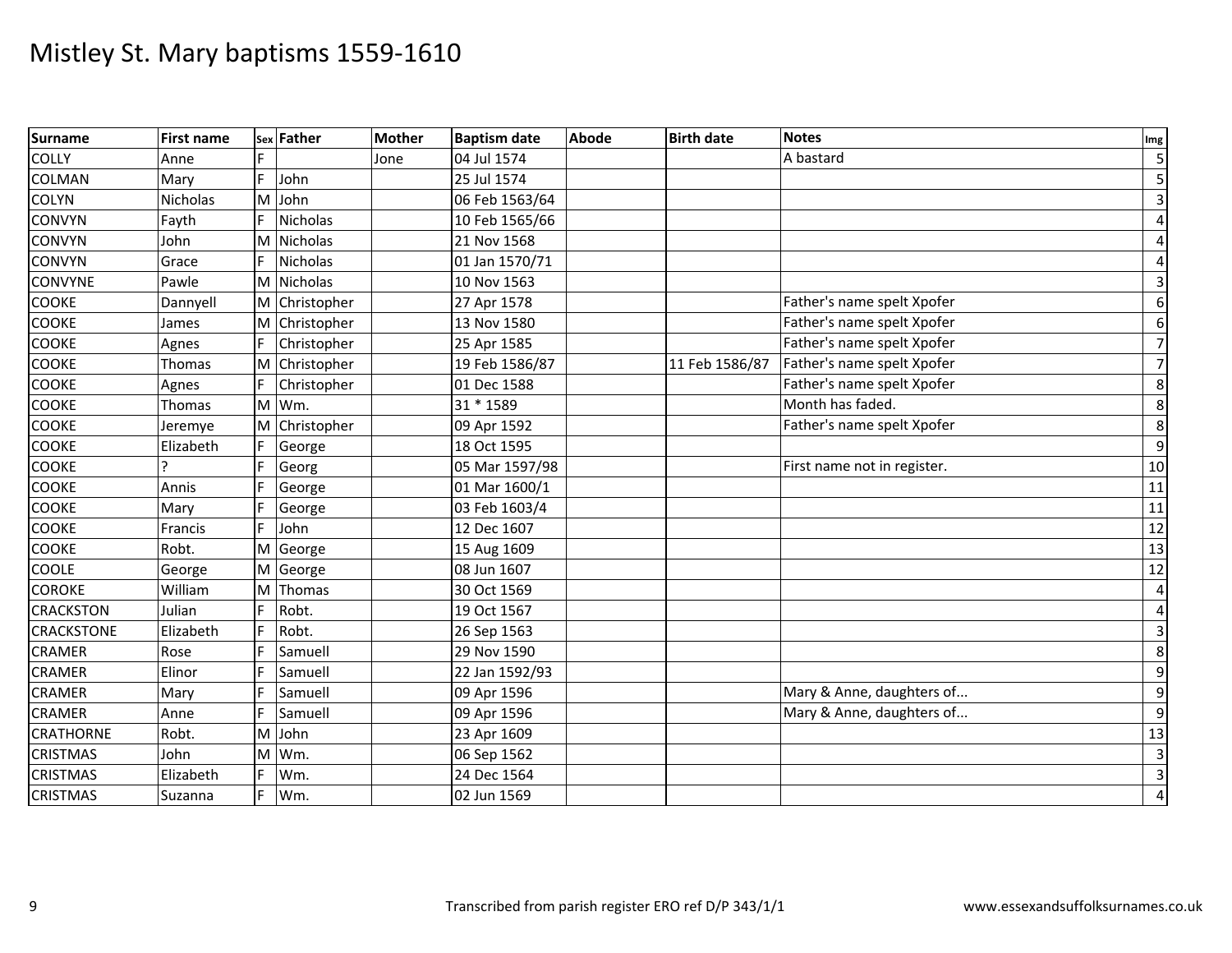| Surname           | <b>First name</b> |    | sex Father | <b>Mother</b> | <b>Baptism date</b> | <b>Abode</b> | <b>Birth date</b> | <b>Notes</b>                    | Img                     |
|-------------------|-------------------|----|------------|---------------|---------------------|--------------|-------------------|---------------------------------|-------------------------|
| <b>CRISTMAS</b>   | Felix             |    |            | Elyne         | 27 Jan 1576/77      |              |                   | <b>Bastard</b>                  | $\overline{\mathbf{5}}$ |
| <b>CRISTOPHER</b> | Margaret          | F. | John       |               | 04 Jan 1589/90      |              |                   |                                 | $\,8\,$                 |
| <b>CROMER</b>     | Elizabeth         |    | Samuell    |               | 13 Feb 1591/92      |              |                   |                                 | $\,8\,$                 |
| <b>DARBY</b>      | John              | M  | John       |               | 17 Sep 1587         |              |                   |                                 | 7                       |
| <b>DARBY</b>      | John              | M  | John       |               | 02 Jul 1592         |              |                   |                                 | $\,8\,$                 |
| <b>DARBY</b>      | Joyekent          | F. | John       |               | 30 Mar 1594         |              |                   |                                 | 9                       |
| <b>DARBY</b>      | Suzan             |    | John       |               | 11 Feb 1595/96      |              |                   |                                 | $9\,$                   |
| <b>DARBY</b>      | John              | M  | John       |               | 25 Jan 1606/7       |              |                   |                                 | 12                      |
| <b>DARBY</b>      | Jane              |    | John       |               | 06 Nov 1608         |              |                   |                                 | $\overline{12}$         |
| <b>DARBYE</b>     | Joane             |    | John       |               | 03 Feb 1585/86      |              |                   |                                 | $\overline{7}$          |
| <b>DARBYE</b>     | Jane              |    | John       |               | 15 Mar 1589/90      |              |                   |                                 | $\,8$                   |
| <b>DARBYE</b>     | Dorithy           |    | John       |               | 10 Feb 1610/11      |              |                   | Daughter of John Darbye, junior | 13                      |
| DARNELL           | Richard           |    | M John     |               | 26 Feb 1559/60      |              |                   | Son of John Darnell, gent.      | $\overline{2}$          |
| DARNELL           | Humfery           |    | M John     |               | 24 Aug 1561         |              |                   | Son of John Darnell, gent.      | $\overline{3}$          |
| <b>DAWES</b>      | Philipp           |    | Henry      |               | 25 Jul 1564         |              |                   |                                 | $\overline{3}$          |
| <b>DAWES</b>      | William           |    | M Henery   |               | 27 Nov 1569         |              |                   |                                 | $\overline{4}$          |
| <b>DAWSON</b>     | Philip            | M  | Cutbert    |               | 05 May 1559         |              |                   |                                 | $\overline{2}$          |
| <b>DAWSON</b>     | Matthye           |    | M Wm.      |               | 29 Feb 1567/68      |              |                   |                                 | $\overline{4}$          |
| <b>DAWSON</b>     | Phebe             |    | Wm.        |               | 04 Sep 1569         |              |                   |                                 | 4                       |
| <b>DAWSON</b>     | William           | M  | Wm.        |               | 28 Jan 1570/71      |              |                   |                                 | $\overline{a}$          |
| <b>DAWSON</b>     | Jone              | F  | Symon      |               | 07 Aug 1575         |              |                   |                                 | 5                       |
| <b>DAWSON</b>     | George            |    | M Cutbert  |               | 13 Nov 1575         |              |                   |                                 | 5                       |
| <b>DAWSON</b>     | George            | M  | Symon      |               | 02 Sep 1576         |              |                   |                                 | 5                       |
| <b>DAWSON</b>     | Anne              |    | Cutbert    |               | 06 Oct 1577         |              |                   |                                 | $\overline{5}$          |
| <b>DAWSON</b>     | Elizabeth         | F. | Symon      |               | 22 Feb 1578/79      |              |                   |                                 | 6                       |
| <b>DAWSON</b>     | Symon             |    | M Symon    |               | 19 Nov 1581         |              |                   |                                 | 6                       |
| <b>DAWSON</b>     | John              | M  | Symon      |               | 01 Mar 1583/84      |              |                   |                                 | $\overline{7}$          |
| <b>DAWSON</b>     | Margaret          |    | Symon      |               | 07 Aug 1586         |              |                   |                                 | $\overline{7}$          |
| <b>DAWSON</b>     | Emma              | F. | Simon      |               | 16 Mar 1588/89      |              |                   |                                 | $\,8\,$                 |
| <b>DAWSON</b>     | Cutbert           |    | M Symon    |               | 16 Jul 1592         |              |                   |                                 | 8                       |
| <b>DAWSON</b>     | Robart            |    | M Symon    |               | 03 Jun 1595         |              |                   |                                 | 9                       |
| <b>DICKES</b>     | Alis              | F. | Wm.        |               | 16 Jan 1563/64      |              |                   |                                 | $\overline{\mathbf{3}}$ |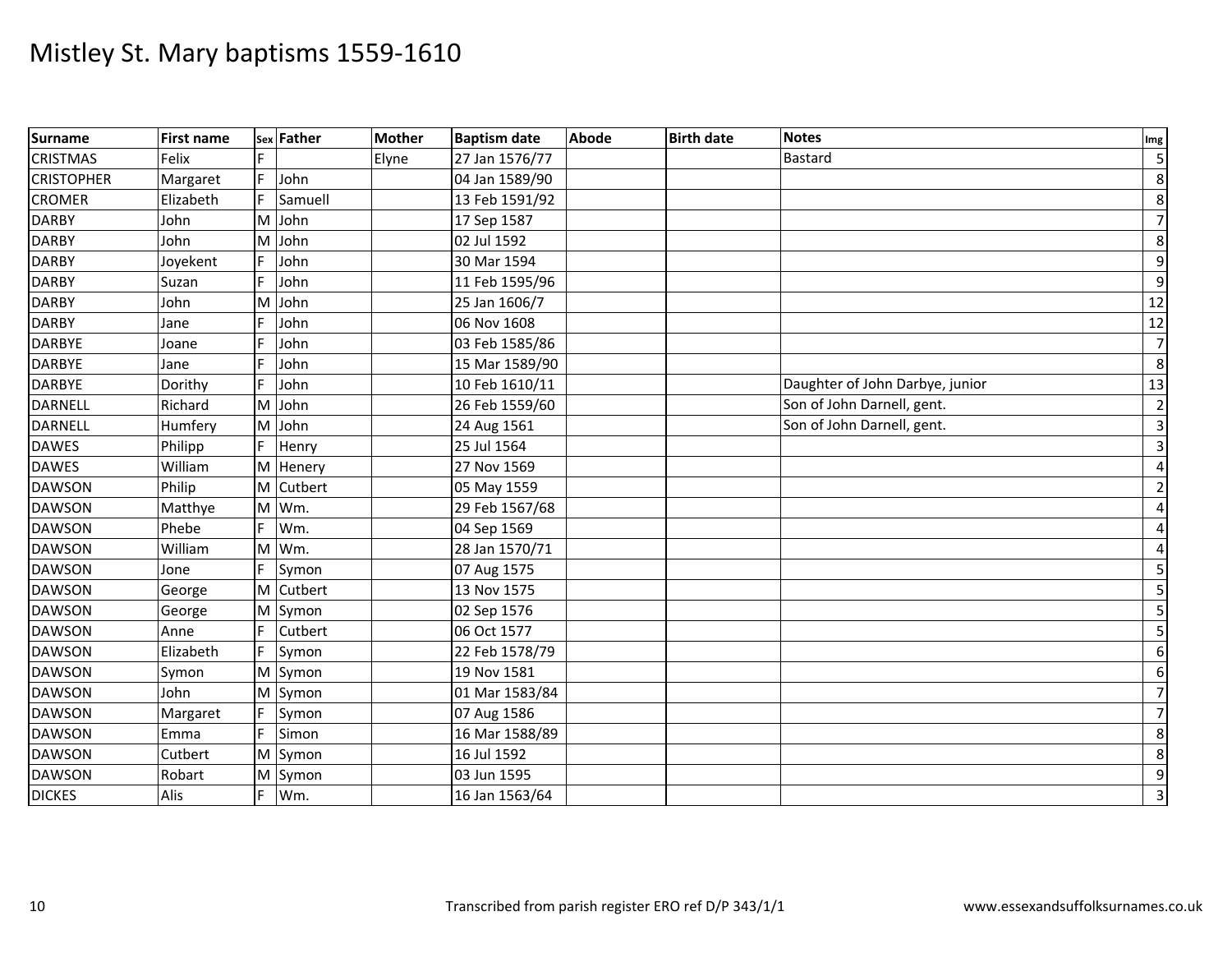| Surname          | <b>First name</b> | Sex | Father    | Mother   | <b>Baptism date</b> | Abode | <b>Birth date</b> | <b>Notes</b>                                             | Img                     |
|------------------|-------------------|-----|-----------|----------|---------------------|-------|-------------------|----------------------------------------------------------|-------------------------|
| <b>DICKES</b>    | Jone              |     | Wm.       |          | 10 Feb 1565/66      |       |                   |                                                          | $\overline{4}$          |
| <b>DICKES</b>    | John              |     | M Wm.     |          | 20 Jul 1567         |       |                   |                                                          | $\overline{4}$          |
| <b>DICKES</b>    | George            | M   | Wm.       |          | 27 Nov 1569         |       |                   |                                                          | 4                       |
| <b>DICKES</b>    | Emma              |     | Thomas    |          | 19 Feb 1569/70      |       |                   |                                                          | $\overline{a}$          |
| <b>DICKES</b>    | Rose              |     | Wm.       |          | 29 Apr 1571         |       |                   |                                                          | 4                       |
| <b>DICKES</b>    | Elizabeth         |     | Thomas    |          | 02 Aug 1572         |       |                   |                                                          | 5                       |
| <b>DICKES</b>    | <b>Benett</b>     | F.  | Wm.       |          | 04 Jul 1574         |       |                   |                                                          | $\overline{5}$          |
| <b>DICKES</b>    | Elizabeth         |     | Wm.       |          | 03 Feb 1576/77      |       |                   |                                                          | $\overline{5}$          |
| <b>DICKES</b>    | Mary              |     | Thomas    |          | 26 Oct 1578         |       |                   |                                                          | $6\,$                   |
| <b>DICKLYE</b>   | Richard           | M   | Robt.     |          | 20 Dec 1561         |       |                   | Son of Mr. Robt. Dicklye                                 | $\mathsf{3}$            |
| <b>DICKS</b>     | <b>Barbara</b>    | F.  | Thomas    |          | 26 Feb 1575/76      |       |                   |                                                          | 5                       |
| <b>DICKS</b>     | John              | M   | Thomas    |          | 27 Dec 1580         |       |                   |                                                          | 6                       |
| <b>DICKS</b>     | William           | M   | Wm.       |          | 03 Jan 1580/81      |       |                   |                                                          | $6 \mid$                |
| <b>DICKSONNE</b> | Cutbert           | M   | Wm.       |          | 02 Apr 1562         |       |                   |                                                          | $\overline{3}$          |
| <b>DIX</b>       | Edward            |     | M Wm.     |          | 15 Jul 1582         |       |                   |                                                          | 6                       |
| <b>DIX</b>       | Joane             |     | Richard   |          | 21 Feb 1584/85      |       |                   |                                                          | $\overline{7}$          |
| <b>DIX</b>       | John              | M   | Georg     |          | 13 Nov 1597         |       |                   |                                                          | 10                      |
| <b>DIX</b>       | John              |     | M George  |          | 23 Sep 1599         |       |                   |                                                          | 10                      |
|                  |                   |     |           |          |                     |       |                   |                                                          |                         |
| DOUGHTIE?        | Jone?             |     | Richard   |          | 29 Mar 1562         |       |                   | Partly lost on damaged page edge. Baptized & buryed.     | $\overline{\mathbf{3}}$ |
| <b>DOUGHTYE</b>  | Richard           |     | M Richard |          | 05 Feb 1569/70      |       |                   |                                                          | $\overline{4}$          |
| <b>DOWET</b>     | Ralfe             |     | M Ralfe   |          | 03 Oct 1583         |       |                   |                                                          | $7\overline{}$          |
|                  |                   |     |           |          |                     |       |                   | Parents' first names not in register. Unclear if surname |                         |
| <b>DOWET</b>     | George            |     |           |          | 06 Oct 1588         |       |                   | is that of mother or father.                             | 8 <sup>°</sup>          |
| <b>DOWGHTIE</b>  | Helina            |     | Richard   |          | 19 Mar 1563/64      |       |                   |                                                          | $\overline{3}$          |
| <b>DOWNING</b>   | Samuell           | M   | Thomas    |          | 23 Mar 1560/61      |       |                   |                                                          | $\overline{3}$          |
| <b>DOWNING</b>   | Susanna           | F.  | Thomas    |          | 25 Oct 1562         |       |                   |                                                          | $\mathbf{3}$            |
| <b>DOWTYE</b>    | Richard           |     | M Richard |          | 15 Apr 1567         |       |                   |                                                          | $\overline{4}$          |
| <b>DRIVER</b>    | Ruben             | M   |           | Katheren | 01 Jan 1562/63      |       |                   | A bastard                                                | 3                       |
| EADE             | John              | M   | Wm.       |          | 10 Apr 1580         |       |                   |                                                          | 6                       |
| <b>EASTALL</b>   | Penella           | F.  | Richard   |          | 25 Jan 1599/00      |       |                   |                                                          | 10                      |
| <b>EASTALL</b>   | Robt.             |     | M Robt.   |          | 05 Oct 1609         |       |                   |                                                          | 13                      |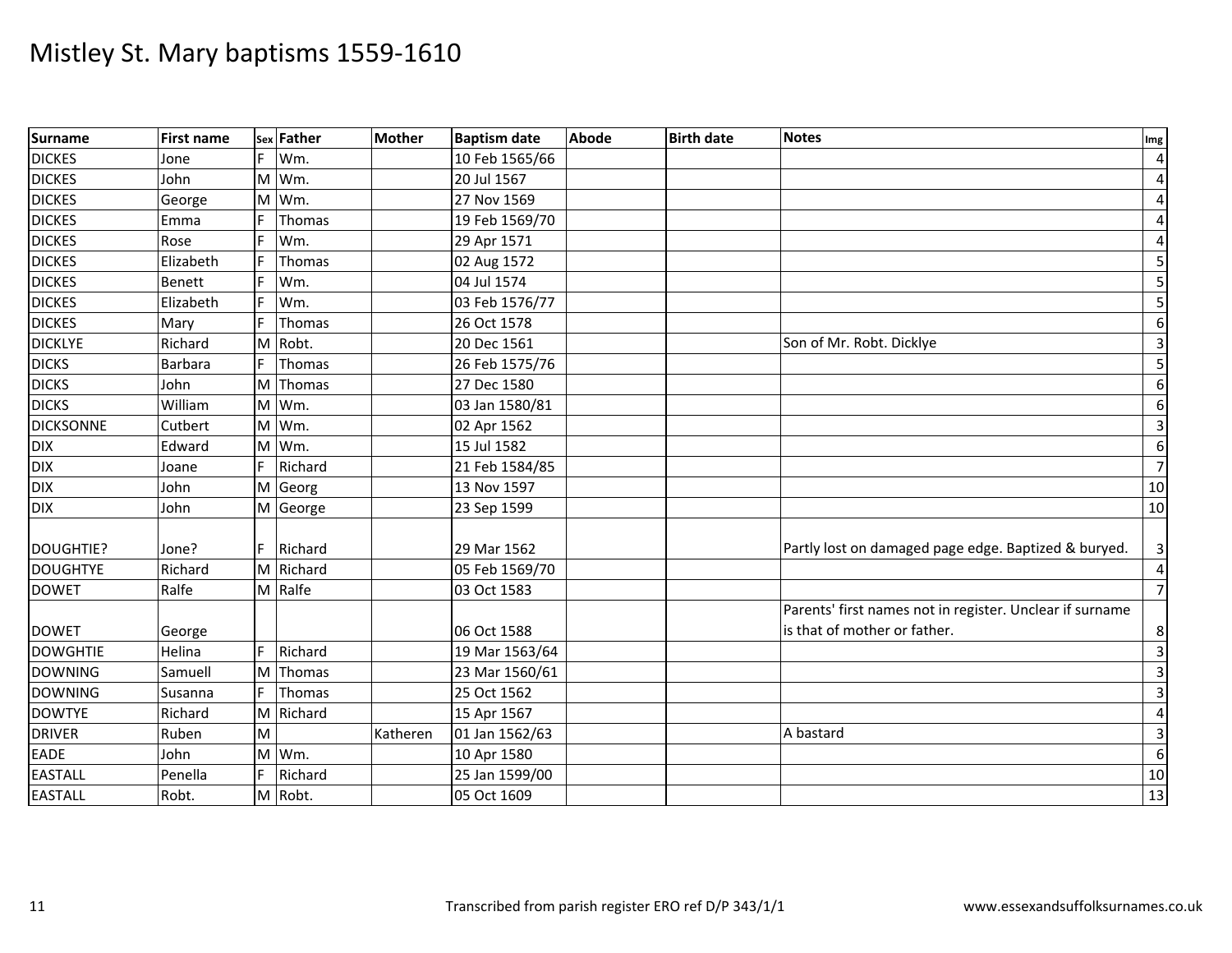| Surname        | <b>First name</b> |         | sex Father | <b>Mother</b> | <b>Baptism date</b> | Abode | <b>Birth date</b> | <b>Notes</b>                                                                                                          | Img            |
|----------------|-------------------|---------|------------|---------------|---------------------|-------|-------------------|-----------------------------------------------------------------------------------------------------------------------|----------------|
| <b>EBBES</b>   | John              | M       | James      |               | 16 Jul 1592         |       |                   |                                                                                                                       | 8              |
| <b>EDES</b>    | Margaret          | F.      | Wm.        |               | 23 Apr 1592         |       |                   |                                                                                                                       | 8              |
| <b>ELIS</b>    |                   | M       | Edward     |               | 27 Dec 1584         |       |                   | First name not in register.                                                                                           | $\overline{7}$ |
| <b>ELIS</b>    | Hennery           |         | M Edward   |               | 19 Aug 1593         |       |                   |                                                                                                                       | 9              |
| <b>ELLIS</b>   | William           | M       | Edward     |               | 29 Nov 1590         |       |                   |                                                                                                                       | 8              |
| <b>ELOR</b>    | George            |         | M Richard  |               | 29 Jul 1593         |       |                   |                                                                                                                       | 9              |
| <b>ESTALL</b>  | John              | M       | John       |               | 29 Jan 1569/70      |       |                   |                                                                                                                       | $\overline{4}$ |
| <b>ESTALL</b>  | Thomas            | M       | John       |               | 06 May 1571         |       |                   |                                                                                                                       | $\overline{a}$ |
| <b>ESTALL</b>  | Agnes             |         | John       |               | 30 Apr 1573         |       |                   |                                                                                                                       | 5 <sub>l</sub> |
| <b>ESTALL</b>  | Anthony           |         | M John     |               | 08 May 1575         |       |                   |                                                                                                                       | 5              |
| <b>ESTALL</b>  | Roger             | M       | John       |               | 23 Mar 1577/78      |       |                   |                                                                                                                       | $6 \mid$       |
| <b>ESTALL</b>  | Agnes             | F.      | John       |               | 22 May 1580         |       |                   |                                                                                                                       | $6 \mid$       |
| <b>ESTALL</b>  | Francis           |         | M John     |               | 03 Apr 1582         |       |                   |                                                                                                                       | $6 \mid$       |
| <b>ESTALL</b>  | Richard           |         | M Richard  |               | 22 Oct 1598         |       |                   |                                                                                                                       | 10             |
| <b>ESTALL</b>  | Henry             | M       | Rich.      |               | 27 Sep 1601         |       |                   |                                                                                                                       | 11             |
| <b>ESTHALL</b> | <b>Brigett</b>    |         | Rich.      | Frannces      | 25 Apr 1605         |       |                   |                                                                                                                       | 11             |
| <b>ESTHALL</b> | John              |         | M Richard  |               | 01 Mar 1606/7       |       |                   | <b>Till alias Esthall</b>                                                                                             | 12             |
| <b>EVERED</b>  | Thomasyn          | F.      | Thomas     |               | 06 Sep 1598         |       |                   |                                                                                                                       | 10             |
| <b>EVERET</b>  | Robert            | M       | Thomas     |               | 28 Oct 1596         |       |                   |                                                                                                                       | 10             |
| <b>FARRAR</b>  | Peter             | м       | Edward     |               | 20 Sep 1584         |       |                   |                                                                                                                       | $\overline{7}$ |
| <b>FARRAR</b>  | Agnes             | F.      | Edmund     |               | 08 Nov 1584         |       |                   |                                                                                                                       | $\overline{7}$ |
| <b>FAWCON</b>  | Robert            |         | M John     |               | 26 Feb 1569/70      |       |                   |                                                                                                                       | $\overline{4}$ |
|                |                   |         |            |               |                     |       |                   | Unclear if surnameis Fayle or Sayle. Parents' first names<br>not in register. Unclear if surname is that of mother or |                |
| <b>FAYLE</b>   | Robert            | F.      |            |               | 28 Sep 1589         |       |                   | father.                                                                                                               | 8              |
| FENN           | Elizabeth         |         | John       |               | 06 Sep 1591         |       |                   |                                                                                                                       | 8              |
| <b>FENN</b>    | James             | M       | John       |               | 02 Oct 1594         |       |                   |                                                                                                                       | 9              |
| <b>FENN</b>    | James             | M<br>F. | John       |               | 25 Jan 1594/95      |       |                   |                                                                                                                       | 9              |
| <b>FENN</b>    | Katheryn          |         | John       |               | 22 Aug 1596         |       |                   |                                                                                                                       | 10             |
| FENNYNGE       | Thomas            |         | M Thom.    |               | 22 Feb 1595/96      |       |                   |                                                                                                                       | $\overline{9}$ |
| FENNYNGE       | John              | M       | Thomas     |               | 25 Mar 1599         |       |                   |                                                                                                                       | 10             |
| FERNALL        | Sara              |         |            | Margaret      | 13 Dec 1608         |       |                   | <b>Bastard</b>                                                                                                        | 13             |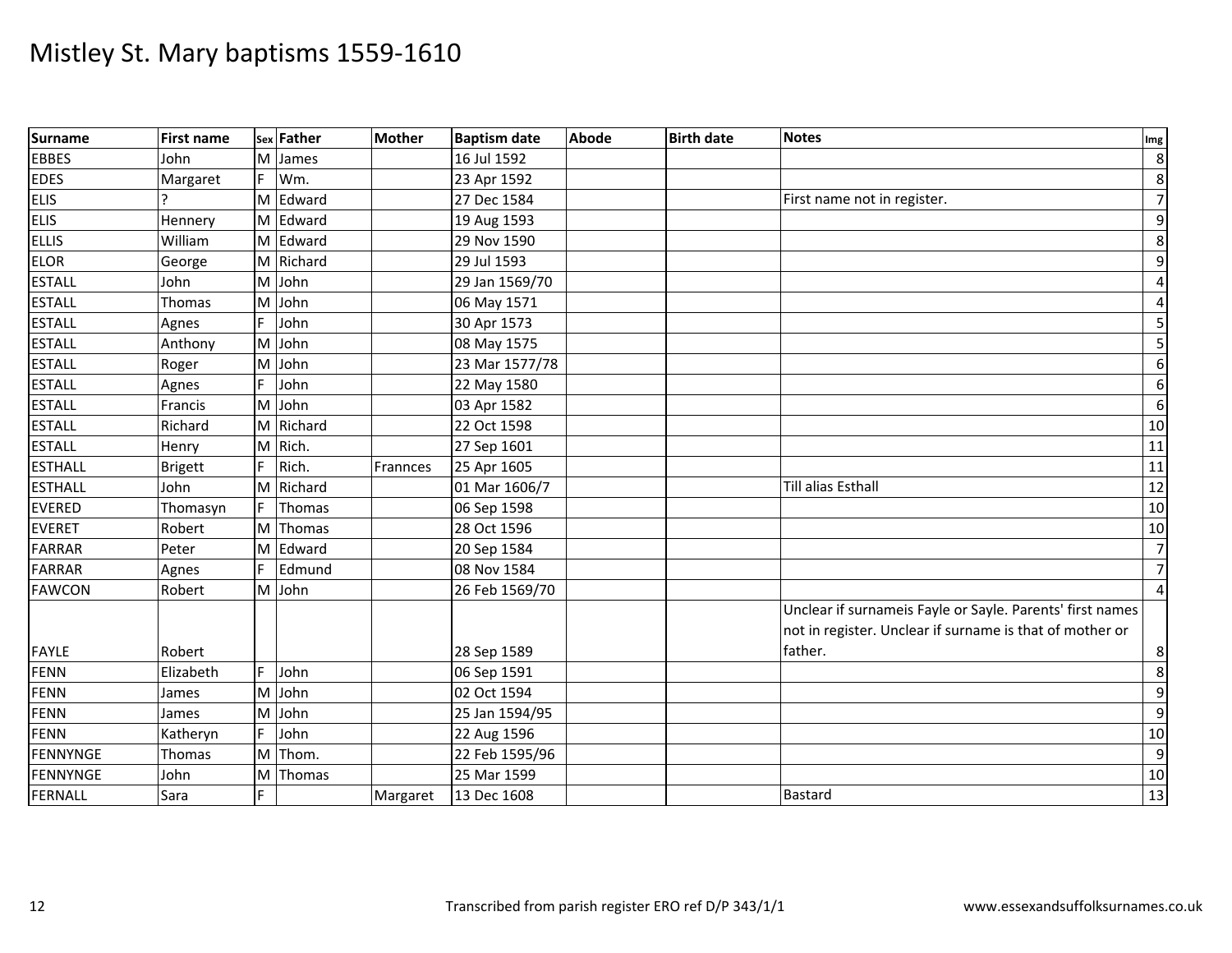| Surname           | <b>First name</b> |    | sex Father      | <b>Mother</b> | <b>Baptism date</b> | <b>Abode</b>     | <b>Birth date</b> | <b>Notes</b>                                | Img              |
|-------------------|-------------------|----|-----------------|---------------|---------------------|------------------|-------------------|---------------------------------------------|------------------|
| FERRYS            | Mary              | F. | Tho.            |               | 15 Aug 1610         |                  |                   |                                             | 13               |
| <b>FLETCHER</b>   | Wm.               | M  | Wm.             |               | 12 Mar 1601/2       |                  |                   |                                             | 11               |
| <b>FLETCHER</b>   | Franciss          |    | William         |               | 12 Jan 1605/6       |                  |                   |                                             | 12               |
| <b>FLETCHER</b>   | Margaret          |    | Willm.          |               | 31 Jan 1607/8       |                  |                   |                                             | 12               |
| <b>FRANNCIS</b>   | John              |    | M Robt.         |               | 09 Jul 1606         |                  |                   |                                             | 12               |
| FRIAR             | Hester            |    | Ezechiell       |               | 08 Dec 1577         |                  |                   |                                             | $6 \mid$         |
| FRIND             | Richard           | M  | Nicholas        |               | 27 Aug 1584         |                  |                   |                                             | $\overline{7}$   |
| <b>FRIND</b>      | Margaret          |    | <b>Nicholas</b> |               | 20 Dec 1586         |                  |                   |                                             | $\overline{7}$   |
| <b>FROST</b>      | Peter             |    | M Richard       |               | 02 Feb 1576/77      |                  |                   |                                             | 5                |
| <b>FRYER</b>      | Anne              |    | Ezechiell       |               | 05 Sep 1574         |                  |                   |                                             | $5 \frac{1}{2}$  |
| <b>GAME</b>       | Thomas            | ΙM | Abraham         |               | 30 Sep 1576         |                  |                   |                                             | 5 <sub>l</sub>   |
| <b>GAME</b>       | Mary              |    | Abraham         |               | 12 Jul 1579         |                  |                   |                                             | $6 \mid$         |
| <b>GAME</b>       | Elizabeth         |    | Abraham         |               | 10 May 1582         |                  |                   |                                             | $6 \mid$         |
| <b>GAME</b>       | Elizabeth         | F. | Abraham         |               | 06 Oct 1583         |                  |                   |                                             | $\overline{7}$   |
| <b>GAME</b>       | William           | M  | Abraham         |               | 31 Aug 1585         |                  |                   |                                             | $\overline{7}$   |
| <b>GAME</b>       | Temperance        |    | Abraham         |               | 25 Oct 1587         |                  |                   |                                             | 8                |
| <b>GAME</b>       | William           |    | M Abraham       |               | 23 Jul 1592         |                  |                   |                                             | 8                |
| GAME              | Abraham           | M  | Abraham         |               | 05 Nov 1594         |                  |                   |                                             | 9                |
| <b>GENTLEMAN</b>  | Grace             |    |                 |               | 15 Jan 1605/6       |                  |                   | Daughter of the Widow Gentleman, a bastarde | 12               |
| <b>GENTRY</b>     | Joan              |    | Thomas          |               | 26 Jan 1588/89      |                  |                   |                                             | 8                |
| <b>GENTRYE</b>    | Jane              |    | Robt.           |               | 16 Feb 1590/91      |                  |                   |                                             | 8                |
| <b>GENYE</b>      | Susan             | F  | Stephen         |               | 14 Jan 1581/82      |                  |                   |                                             | $6 \mid$         |
| <b>GIFFORD</b>    | John              |    | M Alyn          |               | 04 May 1561         | <b>Bradfield</b> |                   |                                             | $\overline{3}$   |
| <b>GOAT</b>       | Susann            |    |                 |               | 08 Sep 1605         |                  |                   | Parents' first names not in register.       | 12               |
| GOODING           | Edward            |    | M Isack         |               | $15$ Jan 1594/95    |                  |                   |                                             | 9                |
| <b>GOODINGE</b>   | Isacke            |    | M Isacke        |               | 15 Apr 1599         |                  |                   |                                             | 10               |
| <b>GOOSNOULDE</b> | Richard           | M  | Thomas          |               | 07 Dec 1575         |                  |                   |                                             | 5                |
| GOSSE             | William           |    | M Wm.           |               | 28 Mar 1571         |                  |                   |                                             | $\overline{a}$   |
| GOSSE             | William           |    | M Wm.           |               | 30 May 1573         |                  |                   |                                             | $5 \frac{1}{2}$  |
| <b>GOSSE</b>      | John              |    | M Wm.           |               | 04 Mar 1575/76      |                  |                   |                                             | $5 \frac{1}{2}$  |
| <b>GOSSE</b>      | Thomas            | M  | Wm.             |               | 27 Jul 1578         |                  |                   |                                             | $6 \overline{6}$ |
| GOSSE             | Elizabeth         | F. | Wm.             |               | 04 Dec 1580         |                  |                   |                                             | $6 \mid$         |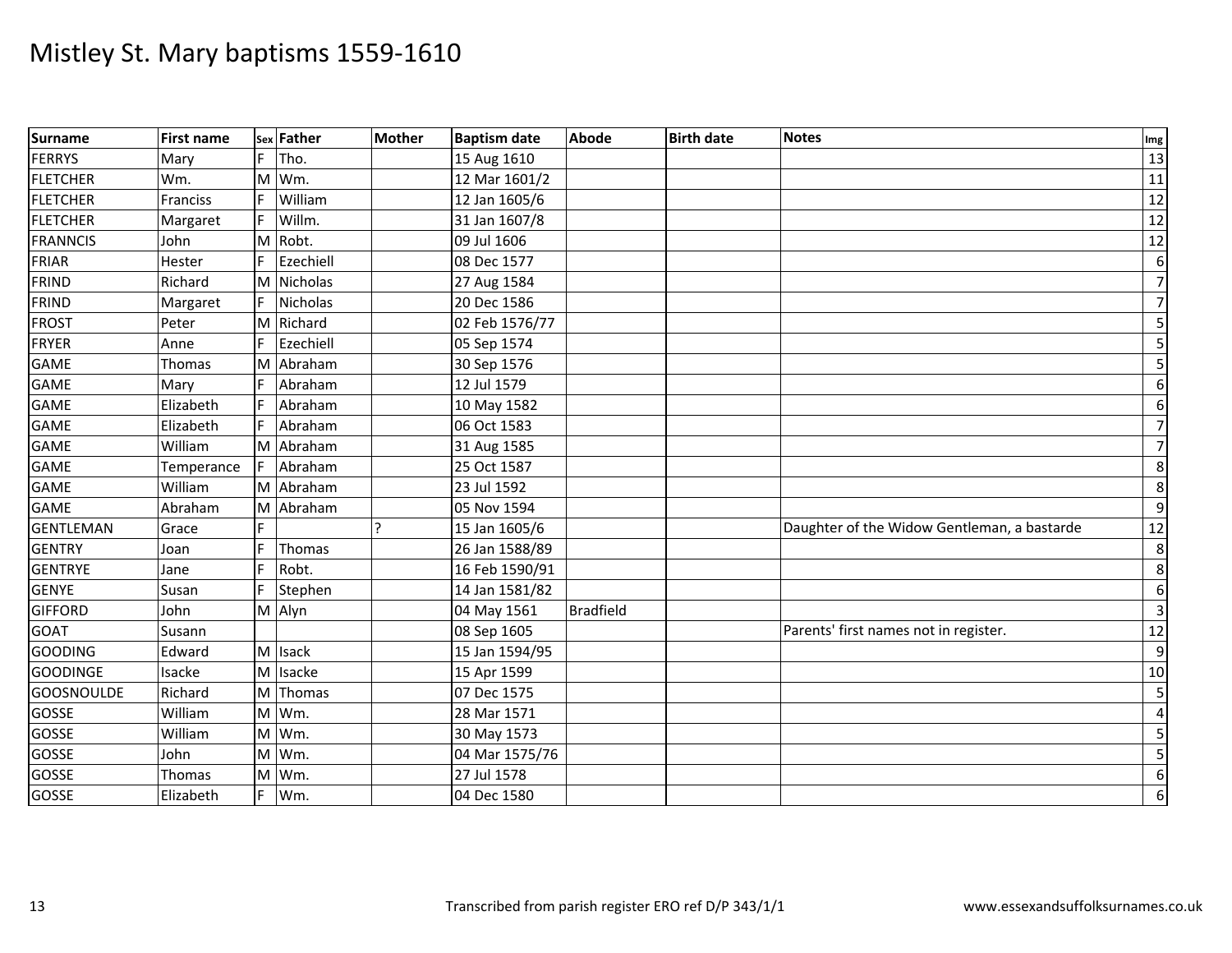| Surname         | <b>First name</b> |    | sex Father | <b>Mother</b>  | <b>Baptism date</b> | Abode  | <b>Birth date</b> | <b>Notes</b>                                                                                                                                                   | Img             |
|-----------------|-------------------|----|------------|----------------|---------------------|--------|-------------------|----------------------------------------------------------------------------------------------------------------------------------------------------------------|-----------------|
| GOSSE           | Richard           |    | M Wm.      |                | 15 Jan 1582/83      |        |                   |                                                                                                                                                                | $\overline{7}$  |
| GOSSE           | Symeon            |    | M Wm.      |                | 21 Oct 1585         |        |                   |                                                                                                                                                                | $\overline{7}$  |
| GOSSE           | William           |    | M Wm.      |                | 25 Sep 1592         |        |                   |                                                                                                                                                                | 8               |
|                 |                   |    |            |                |                     |        |                   | Daughter of Barbara Gosse, daughter-in-law unto Ralfe<br>Thorpe of Ramsey. (Note: Ralfe is not necessarily the<br>father but his name has been included in the |                 |
| GOSSE           | Suzan             |    | Ralfe      | <b>Barbara</b> | 09 Sep 1595         | Ramsey |                   | transcription for people researching the Thorpe family)                                                                                                        | $\overline{9}$  |
| <b>GOSSE</b>    | Suzana            |    | Lyonell    |                | 08 Jul 1599         |        |                   |                                                                                                                                                                | 10              |
| <b>GRAYE</b>    | Elizabeth         | F. | Richard    |                | 10 Feb 1607/8       |        |                   |                                                                                                                                                                | 12              |
| <b>GREENE</b>   | Edyn              | F. |            |                | 10 Apr 1599         |        |                   | Bastard daughter of Greene. Parents' first names not in<br>register, unclear if Greene is surname of father or<br>mother.                                      | 10              |
| <b>GREENE</b>   | Thomas            |    | M Thomas   |                | 19 Mar 1609/10      |        |                   |                                                                                                                                                                | 13              |
| <b>GRICE</b>    | Justine           |    | Edmund     |                | 13 Mar 1568/69      |        |                   |                                                                                                                                                                | $\overline{a}$  |
| <b>GRICE</b>    | Sara              |    | Edmunde    |                | 12 May 1573         |        |                   |                                                                                                                                                                | 5               |
| <b>GRICE</b>    | John              | M  | Edmund     |                | 24 Mar 1576/77      |        |                   |                                                                                                                                                                | 5               |
| <b>GRICE</b>    | Wm.               |    | M Edm.     |                | 13 Apr 1583         |        |                   | In margin                                                                                                                                                      | $\overline{7}$  |
| <b>GRICE</b>    | John              | M  | Edmund     |                | 09 Jun 1585         |        |                   |                                                                                                                                                                | $\overline{7}$  |
| <b>GROME</b>    | Jane              |    | John       |                | 05 Oct 1608         |        |                   |                                                                                                                                                                | 12              |
| <b>GRYCE</b>    | <b>Barbara</b>    | F. | Edmund     |                | 04 Jun 1570         |        |                   |                                                                                                                                                                | $\overline{a}$  |
| <b>GRYCE</b>    | Katheryne         | F. | Edmund     |                | 03 Feb 1571/72      |        |                   |                                                                                                                                                                | $5 \frac{1}{2}$ |
| <b>GRYCE</b>    | Suzanna           |    | Edmond     |                | 10 Apr 1575         |        |                   |                                                                                                                                                                | 5               |
| <b>GRYCE</b>    | Edmund            |    | M Edmund   |                | 29 May 1580         |        |                   |                                                                                                                                                                | $6 \mid$        |
| <b>GRYCE</b>    | Jeremy            | M  | Edmund     |                | 28 Jul 1586         |        |                   |                                                                                                                                                                | $\overline{7}$  |
| <b>GRYMMOND</b> | Robt.             |    | M John     |                | 14 Sep 1567         |        |                   |                                                                                                                                                                | $\overline{4}$  |
| <b>GRYMMOND</b> | Alis              |    | John       |                | 11 Dec 1569         |        |                   |                                                                                                                                                                | $\overline{4}$  |
| <b>GRYMMOND</b> | Jone              |    | John       |                | 14 Dec 1572         |        |                   |                                                                                                                                                                | 5               |
| <b>HADIE</b>    | <b>Briget</b>     | F. | Ric.       |                | 07 Nov 1585         |        |                   |                                                                                                                                                                | $\overline{7}$  |
| <b>HALE</b>     | William           | M  |            | Alis           | 14 Apr 1571         |        |                   | Bastard                                                                                                                                                        | $\overline{4}$  |
| <b>HALL</b>     | John              | M  | John       |                | 03 Sep 1592         |        |                   |                                                                                                                                                                | 8               |
| <b>HALLE</b>    | Ales              | F. | John       |                | 25 Apr 1607         |        |                   |                                                                                                                                                                | 12              |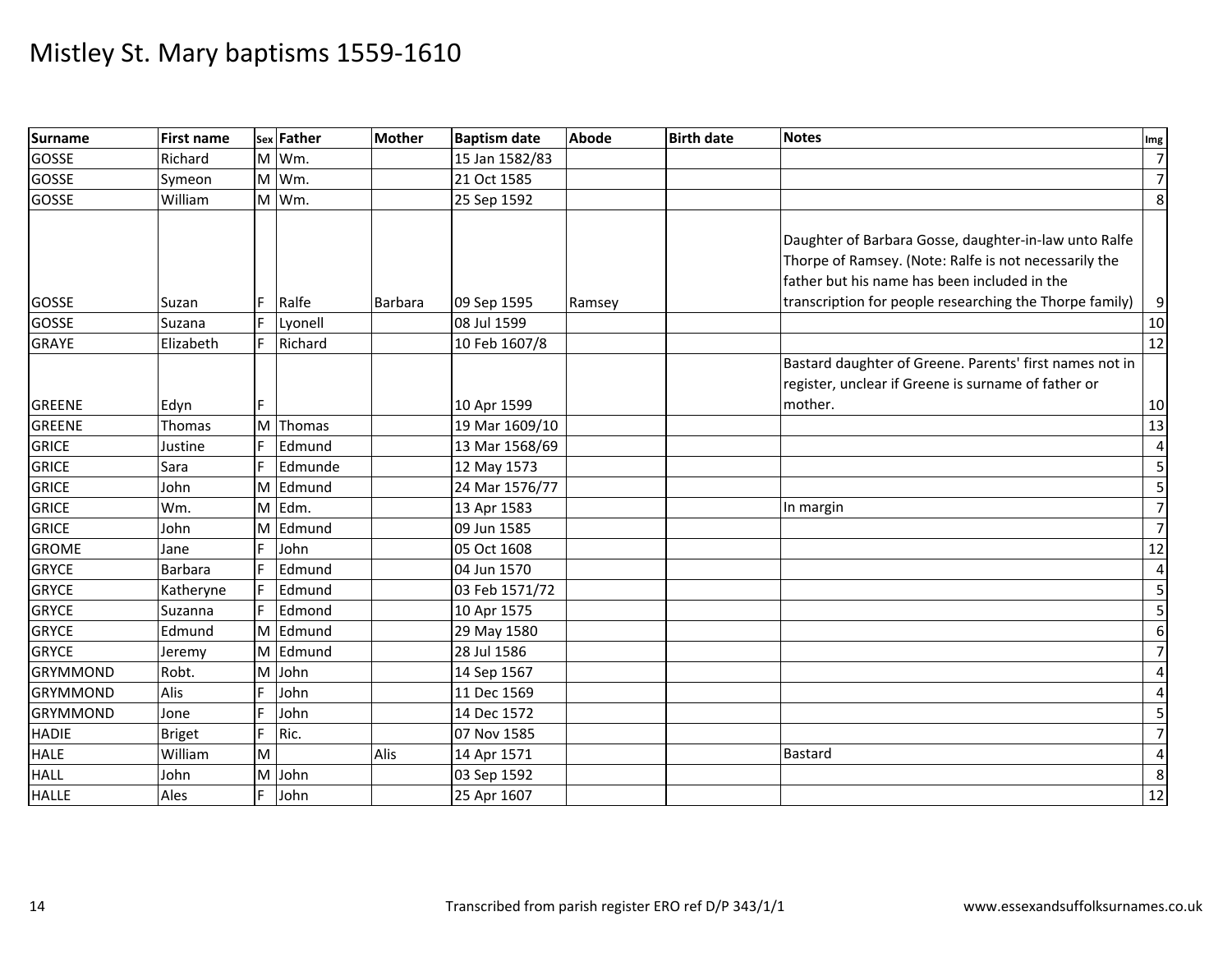| <b>Surname</b>   | <b>First name</b> |    | sex Father | <b>Mother</b> | <b>Baptism date</b> | Abode  | <b>Birth date</b> | <b>Notes</b>                                      | Img                     |
|------------------|-------------------|----|------------|---------------|---------------------|--------|-------------------|---------------------------------------------------|-------------------------|
| <b>HANKINSON</b> | Edward            |    | M Edward   |               | 27 Aug 1589         |        |                   |                                                   | $\,8\,$                 |
| <b>HARGRAVE</b>  | John              |    | M Richard  |               | 05 Aug 1576         |        |                   |                                                   | 5                       |
| <b>HARGRAVE</b>  | William           | M  | John       |               | 06 Jan 1599/00      |        |                   |                                                   | 10                      |
| <b>HARGRAVE</b>  | Judah             |    | John       |               | 18 Jan 1605/6       |        |                   |                                                   | $\overline{12}$         |
| <b>HARGRAVE</b>  | Elizabeth         |    | John       |               | 26 Mar 1609         |        |                   |                                                   | $\overline{13}$         |
| <b>HARRIS</b>    | George            |    | M John     |               | 28 Jan 1564/65      |        |                   |                                                   | $\overline{3}$          |
| <b>HARRIS</b>    | Thomas            |    | M John     |               | 19 May 1566         |        |                   |                                                   | $\overline{4}$          |
| <b>HARRISON</b>  | Olive             |    |            |               | 20 Nov 1605         |        |                   | A stranger. Parents' first names not in register. | 12                      |
| <b>HART</b>      | John              |    | M Robt.    |               | 03 Sep 1581         | Mystly |                   |                                                   | 6                       |
| <b>HART</b>      | Jone              |    | William    |               | 14 Jan 1581/82      |        |                   |                                                   | $\boldsymbol{6}$        |
| <b>HART</b>      | Elizabeth         |    | Wm.        |               | 08 May 1586         |        |                   |                                                   | $\overline{7}$          |
| <b>HART</b>      | Rachell           | F  | Robt.      |               | 23 Feb 1588/89      |        |                   |                                                   | $\,8\,$                 |
| <b>HART</b>      | Thomas            |    | M Robt.    |               | 11 Jan 1591/92      |        |                   |                                                   | 8                       |
| <b>HART</b>      | Susan             |    | Robert     |               | 08 Dec 1593         |        |                   |                                                   | $\overline{9}$          |
| <b>HART</b>      | Marie             |    | Robt.      |               | 06 May 1606         |        |                   |                                                   | 12                      |
| <b>HARTE</b>     | Robart            |    | M Robt.    |               | 24 Aug 1578         |        |                   |                                                   | $\boldsymbol{6}$        |
| <b>HARTE</b>     | Josephe           |    | M Robt.    |               | 21 May 1583         |        |                   |                                                   | $\overline{7}$          |
| <b>HARTE</b>     | Thomas            |    | M Tobyas   |               | 04 Oct 1596         |        |                   |                                                   | 10                      |
| <b>HARTE</b>     | Elizabeth         |    | Robert     |               | 03 Dec 1596         |        |                   |                                                   | 10                      |
| <b>HARTE</b>     | Robt.             |    | M Tobias   |               | 24 Feb 1598/99      |        |                   |                                                   | $10\,$                  |
| <b>HASELL</b>    | Isaac             |    | M Tho.     |               | 23 Jun 1606         |        |                   |                                                   | $\overline{12}$         |
| <b>HASELL</b>    | Abrame            |    | M Thomas   |               | 11 Oct 1607         |        |                   |                                                   | 12                      |
| <b>HAVELL</b>    | Robert            |    | M Robt.    |               | 11 Nov 1599         |        |                   | Robert & Thomasen, son and daughter of            | 10                      |
| <b>HAVELL</b>    | Thomasen          |    | M Robt.    |               | 11 Nov 1599         |        |                   | Robert & Thomasen, son and daughter of            | 10                      |
| <b>HAVELOCK</b>  | $*[r_]a$          |    |            | Agnes         | 23 Mar 1560/61      |        |                   | Child's first name faded on damaged page edge.    | $\overline{\mathbf{3}}$ |
| <b>HAVELOCK</b>  | Martha            |    |            |               | 26 Nov 1605         |        |                   | Parents' first names not in register.             | $\overline{12}$         |
| <b>HAVERING</b>  | Mary              |    | Robt.      |               | 06 Nov 1559         |        |                   |                                                   | $\overline{2}$          |
| <b>HAVERING</b>  | John              | M  | Robt.      |               | 06 Jan 1563/64      |        |                   |                                                   | $\overline{3}$          |
| <b>HAVERING</b>  | Jone              | F. | Robt.      |               | 28 Oct 1565         |        |                   |                                                   | $\overline{4}$          |
| <b>HAVERINGE</b> | Edward            |    | M Robt.    |               | 31 Dec 1560         |        |                   |                                                   | $\overline{2}$          |
| <b>HAVERINGE</b> | Susanna           |    | Robt.      |               | 16 Nov 1567         |        |                   |                                                   | 4                       |
| <b>HAYNES</b>    | Grace             | F. | Wm.        |               | 19 Jan 1577/78      |        |                   |                                                   | $\boldsymbol{6}$        |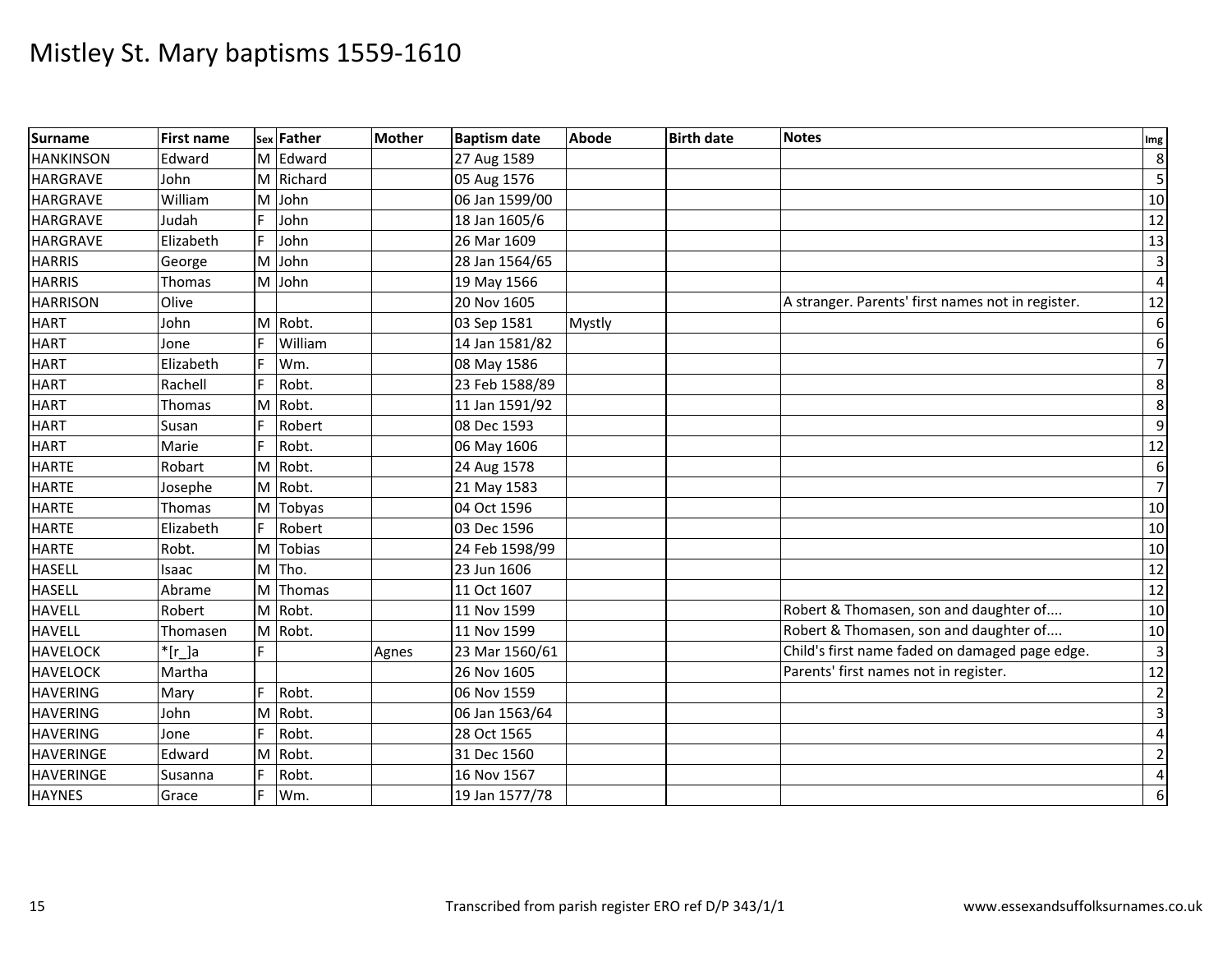| <b>Surname</b>   | <b>First name</b> |    | sex Father | <b>Mother</b> | <b>Baptism date</b>      | <b>Abode</b>     | <b>Birth date</b> | <b>Notes</b>                          | Img                     |
|------------------|-------------------|----|------------|---------------|--------------------------|------------------|-------------------|---------------------------------------|-------------------------|
| <b>HAYNES</b>    | William           | M  | Wm.        |               | 29 May 1580              |                  |                   |                                       | $\,6$                   |
| <b>HAYWARD</b>   | Barbara           | F. | Thomas     |               | 11 Mar 1569/70           |                  |                   |                                       | $\overline{4}$          |
| <b>HAYWARD</b>   | Als               |    | Thomas     |               | 03 Dec 1587              |                  | 26 Nov 1587       |                                       | 8                       |
| <b>HAYWARD</b>   | Elizabeth         |    | Thomas     |               | 04 Feb 1592/93           |                  |                   |                                       | $\overline{9}$          |
| <b>HAYWARD</b>   | Grace             |    | Thomas     |               | 13 May 1596              |                  |                   |                                       | 9                       |
| <b>HEARNE</b>    | Thomas            |    | M John     |               | 16 Dec 1608              |                  |                   |                                       | $\overline{12}$         |
| <b>HEARNE</b>    | Grace             |    | John       |               | 27 Jan 1610/11           |                  |                   |                                       | 13                      |
| <b>HEDG</b>      | Elizabeth         |    | Jonas      |               | 10 Feb 1599/00           |                  |                   |                                       | 10                      |
| <b>HEDG</b>      | Richard           | M  | Richard    |               | 01 Mar 1600/1            | <b>Bradfield</b> |                   |                                       | $\overline{11}$         |
| <b>HEDGE</b>     | Jone              |    | Jonas      |               | 14 Jan 1598/99           |                  |                   |                                       | 10                      |
| <b>HEDGE</b>     | Sara              |    | Jonas      |               | 17 Oct 1602              |                  |                   |                                       | 11                      |
| <b>HEDGE</b>     | John              |    | M Robert   | Anne          | 06 Jan 1603/4            |                  |                   |                                       | 11                      |
| <b>HEDGE</b>     | Marie             |    |            |               | 12 Apr 1607              |                  |                   | Parents' first names not in register. | $\overline{12}$         |
| <b>HEUET</b>     | Richard           |    | M Richard  |               | 17 Mar 1559/60 Bradfield |                  |                   |                                       | $\overline{2}$          |
| <b>HEWIT</b>     | Rebecca           |    | John       |               | 12 Aug 1595              |                  |                   |                                       | 9                       |
| <b>HEWITT</b>    | Margery           |    | John       |               | 25 Mar 1591              |                  |                   |                                       | 8                       |
| <b>HOALEY</b>    | John              |    | M John     |               | 13 Jul 1578              |                  |                   |                                       | $\boldsymbol{6}$        |
| <b>HOALY</b>     | Danyell           | M  | John       |               | 29 Jun 1561              |                  |                   |                                       | $\overline{\mathbf{3}}$ |
| <b>HOALY</b>     | Alys              |    | John       |               | 24 Jun 1571              |                  |                   |                                       | $\overline{4}$          |
| <b>HOBROWE</b>   | Ollyver           | M  | Samuell    |               | 11 Sep 1608              |                  |                   |                                       | 12                      |
| <b>HOKE</b>      | Anne              |    | Wm.        |               | 19 Jun 1566              |                  |                   | Anne & Mary, daughters of             | $\overline{4}$          |
| <b>HOKE</b>      | Mary              |    | Wm.        |               | 19 Jun 1566              |                  |                   | Anne & Mary, daughters of             | $\overline{4}$          |
| <b>HOLBROOKE</b> | John              | M  | Sam.       |               | 10 Feb 1610/11           |                  |                   |                                       | 13                      |
| <b>HOLLAND</b>   | Elizabeth         |    | John       |               | 17 Nov 1580              |                  |                   |                                       | 6                       |
| <b>HOLLAND</b>   | John              | M  | John       |               | 02 Apr 1587              |                  |                   |                                       | $\overline{7}$          |
| <b>HOLLAND</b>   | <b>Hercules</b>   |    | M John     |               | 04 Dec 1589              |                  |                   |                                       | 8                       |
| <b>HOLLOND</b>   | George            | M  | John       |               | 30 Sep 1582              |                  |                   |                                       | $\boldsymbol{6}$        |
| <b>HOLMES</b>    | Anne              |    | John       |               | 15 Feb 1589/90           |                  |                   |                                       | 8                       |
| <b>HOLY</b>      | Katheryn          |    | John       |               | 01 Jan 1566/67           |                  |                   |                                       | $\overline{4}$          |
| <b>HOMAN</b>     | Mary              |    | John       |               | 01 Nov 1607              |                  |                   |                                       | $12$                    |
| <b>HOMAN</b>     | Grace             |    | John       |               | 26 Feb 1609/10           |                  |                   |                                       | $\overline{13}$         |
| <b>HOMES</b>     | Elizabeth         |    | John       |               | 18 Apr 1587              |                  |                   |                                       | $\overline{7}$          |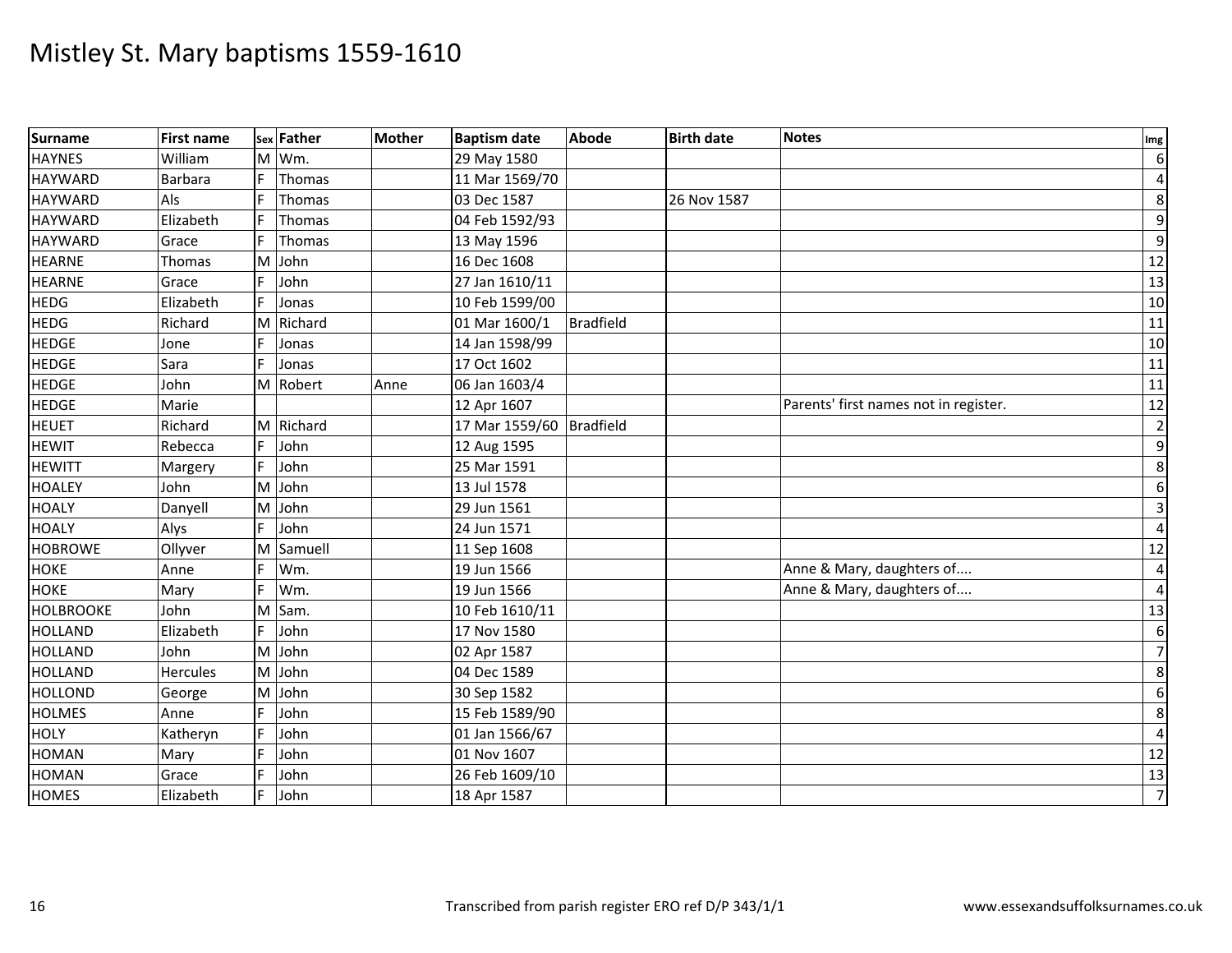| Surname        | <b>First name</b> | Sex     | Father          | <b>Mother</b> | <b>Baptism date</b> | <b>Abode</b>     | <b>Birth date</b> | <b>Notes</b>                                             | Img              |
|----------------|-------------------|---------|-----------------|---------------|---------------------|------------------|-------------------|----------------------------------------------------------|------------------|
| <b>HORTON</b>  | Anne              |         | Wm.             | Anne          | 03 Apr 1603         |                  |                   |                                                          | 11               |
| <b>HOWARD</b>  | Marye             | F.      | Thom.           |               | 10 Aug 1571         |                  |                   |                                                          | $\overline{4}$   |
| <b>HOWARD</b>  | Abygall           |         | Thomas          |               | 08 May 1580         |                  |                   |                                                          | $6 \overline{6}$ |
| <b>HOWARDE</b> | Jone              |         | Thomas          |               | 01 Aug 1574         |                  |                   |                                                          | 5                |
| <b>HOWARDE</b> | Thomas            | M       | Thomas          |               | 23 Dec 1576         |                  |                   |                                                          | 5                |
| <b>HUETT</b>   | Alis              | F.      | <b>Thomas</b>   |               | 08 Sep 1560         | <b>Bradfield</b> |                   |                                                          | $\overline{2}$   |
| <b>HULL</b>    | John              | M       | Thom.           |               | 17 Dec 1564         |                  |                   | Ammon alias Hull                                         | $\overline{3}$   |
| <b>HULL</b>    | Judyth            |         | Thomas          |               | 20 Nov 1567         |                  |                   | Ammon alias Hull                                         | $\overline{4}$   |
| <b>HULL</b>    | Olyf              |         | Paul            |               | 26 Dec 1581         |                  |                   | Almand alias Hull                                        | $6 \mid$         |
| <b>HULL</b>    | John              | M       | Paule           |               | 01 Mar 1583/84      |                  |                   | Ammond alias Hull                                        | $\overline{7}$   |
| <b>HULL</b>    | Agnes             |         | Paule           |               | 09 Jul 1587         |                  |                   | Allmon alias Hull                                        | $\overline{7}$   |
| <b>HULL</b>    | Agnes             |         | Paule           |               | 20 Oct 1588         |                  |                   | Hull alias Allmond                                       | 8                |
| <b>HULL</b>    | Annys             | E.      | Paull           |               | 16 Jul 1592         |                  |                   | <b>Hull alias Almon</b>                                  | 8                |
| <b>HULL</b>    | William           |         | M John          |               | 14 Feb 1593/94      |                  |                   |                                                          | 9                |
| <b>HULL</b>    | Isaac             | M       | John            |               | 04 May 1601         |                  |                   |                                                          | 11               |
| <b>HURT</b>    | William           | M       | Wm.             |               | 03 Sep 1592         |                  |                   |                                                          | 8                |
| <b>HURTE</b>   | John              | M       | Wm.             |               | 01 Jan 1589/90      |                  |                   |                                                          | 8                |
| <b>HUSBAND</b> | Annis             | F.      | John            |               | 06 Jun 1596         |                  |                   |                                                          | $\overline{9}$   |
|                |                   |         |                 |               |                     |                  |                   | Parents' first names not in register. Unclear if surname |                  |
| <b>JACOB</b>   | William           | $M$ ?   |                 |               | 01 Feb 1586/87      |                  |                   | is that of mother or father.                             | $\overline{7}$   |
| <b>JARVIS</b>  |                   | F.      | l?              |               | 03 Feb 1582/83      |                  |                   | No first names in the entry.                             | $\overline{7}$   |
| <b>JOHNSON</b> | Grace             | F.      | Henry           |               | 20 May 1560         |                  |                   | Daughter of Henry Johnson, clarke                        | $\overline{2}$   |
| <b>JOHNSON</b> | George            | M       | Hennery         |               | 29 Nov 1562         |                  |                   | Son of Hennery Johnson, clarke                           | $\overline{3}$   |
| <b>JOHNSON</b> | Phebe             |         | Henry           |               | 26 Nov 1564         |                  |                   | Daughter of Henry Johnson, clarke                        | $\overline{3}$   |
| <b>JOHNSON</b> | Rhoda             |         | Henry           |               | 27 Apr 1567         |                  |                   | Daughter of Henry Johnson, clark                         | $\overline{4}$   |
| <b>JOHNSON</b> | Judyth            | F.      | H.              |               | 09 Jul 1570         |                  |                   | Daughter of H. Johnson, clarke                           | $\overline{a}$   |
| <b>JOHNSON</b> | Beniamyne         | $M$ ?   |                 |               | 06 Jul 1572         |                  |                   | Son of Pson (Parson) Johnson                             | 5                |
| <b>JOHNSON</b> | Richard           | $M$   ? |                 |               | 16 Sep 1573         |                  |                   | Son of Pson Johnson. Buryed 18 Sep.                      | 5                |
| <b>JOHNSON</b> | John              | M       | <b>Herculus</b> |               | 17 Jan 1573/74      |                  |                   |                                                          | 5                |
| <b>JOHNSON</b> | Agnes             | F.      | <b>Hercules</b> |               | 10 Aug 1575         |                  |                   |                                                          | 5                |
| <b>JOHNSON</b> | Hennery           | M       | Samuell         |               | 01 Jul 1576         |                  |                   |                                                          | 5                |
| <b>JOHNSON</b> | Rose              |         | Samuell         |               | 25 Aug 1577         |                  |                   |                                                          | 5 <sub>l</sub>   |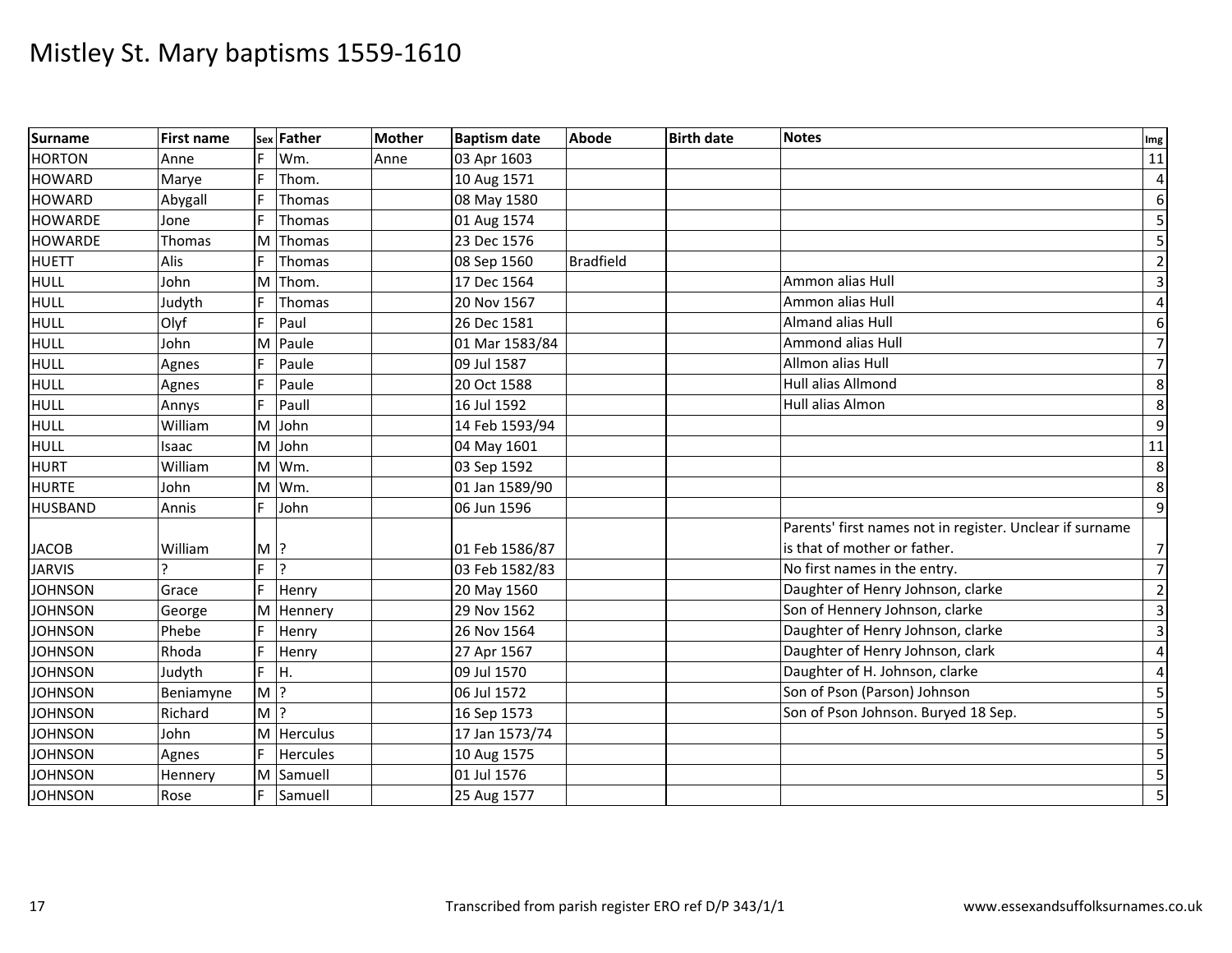| Surname          | <b>First name</b> |    | sex Father      | <b>Mother</b> | <b>Baptism date</b> | <b>Abode</b>     | <b>Birth date</b> | <b>Notes</b>                                         | Img                     |
|------------------|-------------------|----|-----------------|---------------|---------------------|------------------|-------------------|------------------------------------------------------|-------------------------|
| <b>JOHNSON</b>   | <b>Briget</b>     | F. | <b>Hercules</b> |               | 09 Feb 1577/78      |                  |                   |                                                      | 6                       |
| <b>JOHNSON</b>   | Mary              | E  | Hercules        |               | 09 Feb 1579/80      |                  |                   |                                                      | $6 \overline{6}$        |
|                  |                   |    |                 |               |                     |                  |                   |                                                      |                         |
| <b>JOHNSON</b>   | Samuell           |    | Samuell         |               | 01 Jun 1580         |                  | 01 Jun 1580       | Samuell & Parnell, twoe twynes, the children of      | $6 \mid$                |
|                  |                   |    |                 |               |                     |                  |                   |                                                      |                         |
| <b>JOHNSON</b>   | Parnell           |    | Samuell         |               | 01 Jun 1580         |                  | 01 Jun 1580       | Samuell & Parnell, twoe twynes, the children of      | $6 \mid$                |
| <b>JOHNSON</b>   | <b>Hercules</b>   |    | M Her.          |               | 31 Jul 1586         |                  |                   |                                                      | $\overline{7}$          |
| <b>JOHNSON</b>   | Catheryn          |    | Samuell         |               | 26 Sep 1596         |                  |                   |                                                      | 10                      |
|                  |                   |    |                 |               |                     |                  |                   |                                                      |                         |
| <b>JONES</b>     | William           |    | M Richard       |               | 22 Nov 1582         |                  |                   | Son of Mr. Richard Jones, pson [parson] of Mystleigh | 71                      |
| <b>JUDE</b>      | Jane              |    | <b>Nycholas</b> |               | 15 Jun 1569         |                  |                   |                                                      | $\overline{4}$          |
| <b>KEELER</b>    | Edward            |    | M Edw.          |               | 03 Sep 1610         |                  |                   |                                                      | 13                      |
| <b>KELLOCKE</b>  | <b>Thomas</b>     |    | M Robt.         |               | 11 Apr 1591         |                  |                   |                                                      | 8                       |
| <b>KEMP</b>      | Thomas            | M  | Thomas          |               | 13 May 1590         |                  |                   |                                                      | $\overline{8}$          |
| <b>KETLE</b>     | Grace             | F  | Erion           |               | 03 Sep 1581         |                  |                   |                                                      | $6\,$                   |
| KINDERLEE        | Raynould          | M  | Edmund          |               | 06 Apr 1601         |                  |                   |                                                      | 11                      |
| <b>KING</b>      | Abraham           | M  | Henry           |               | 17 Feb 1600/1       |                  |                   |                                                      | 11                      |
| <b>KINGE</b>     | Rose              |    | Thomas          |               | 21 Aug 1575         |                  |                   | Thomas Woodhouse alias Kinge                         | $\overline{\mathbf{5}}$ |
| <b>KINGE</b>     | Lettis            |    | Robt.           |               | 06 Sep 1599         |                  |                   |                                                      | 10                      |
| KINGE            | John              | M  | Robt.           |               | 03 Aug 1601         |                  |                   |                                                      | 11                      |
| <b>KINGE</b>     | Mary              |    | Robt.           |               | 20 Oct 1603         |                  |                   | Written in the margin                                | 11                      |
| <b>KINGE</b>     | Anna              |    | Robt.           |               | 01 Jan 1607/8       |                  |                   |                                                      | $\overline{12}$         |
| <b>KINGE</b>     | Samuell           |    | M Robt.         |               | 06 Feb 1609/10      |                  |                   |                                                      | 13                      |
| <b>KNIGHTS</b>   | John              | M  | John            |               | 27 Nov 1609         |                  |                   |                                                      | $\overline{13}$         |
| <b>KNYGHT</b>    | Alis              |    | Willm.          |               | 23 Jan 1559/60      | <b>Bradfield</b> |                   |                                                      | $\overline{2}$          |
| <b>KYNGE</b>     | Susanna           |    | Richard         |               | 22 Jul 1576         |                  |                   |                                                      | $\overline{5}$          |
| <b>LADBROCKE</b> | Alice             |    | John            |               | 18 Mar 1609/10      |                  |                   |                                                      | 13                      |
| <b>LADBROKE</b>  | Mary              |    | John            |               | 22 May 1608         |                  |                   |                                                      | $\overline{12}$         |
| LANDALL          | Margarett         |    | James           |               | 14 Dec 1559         |                  |                   |                                                      | $\overline{2}$          |
| LANDALL          | John              | M  | James           |               | 07 Jun 1562         |                  |                   |                                                      | $\overline{3}$          |
| LANDALL          | Robt.             | M  | James           |               | 27 May 1565         |                  |                   |                                                      | $\overline{\mathbf{3}}$ |
| LANDALL          | Edmunde           |    | M James         |               | 18 Sep 1566         |                  |                   |                                                      | $\overline{4}$          |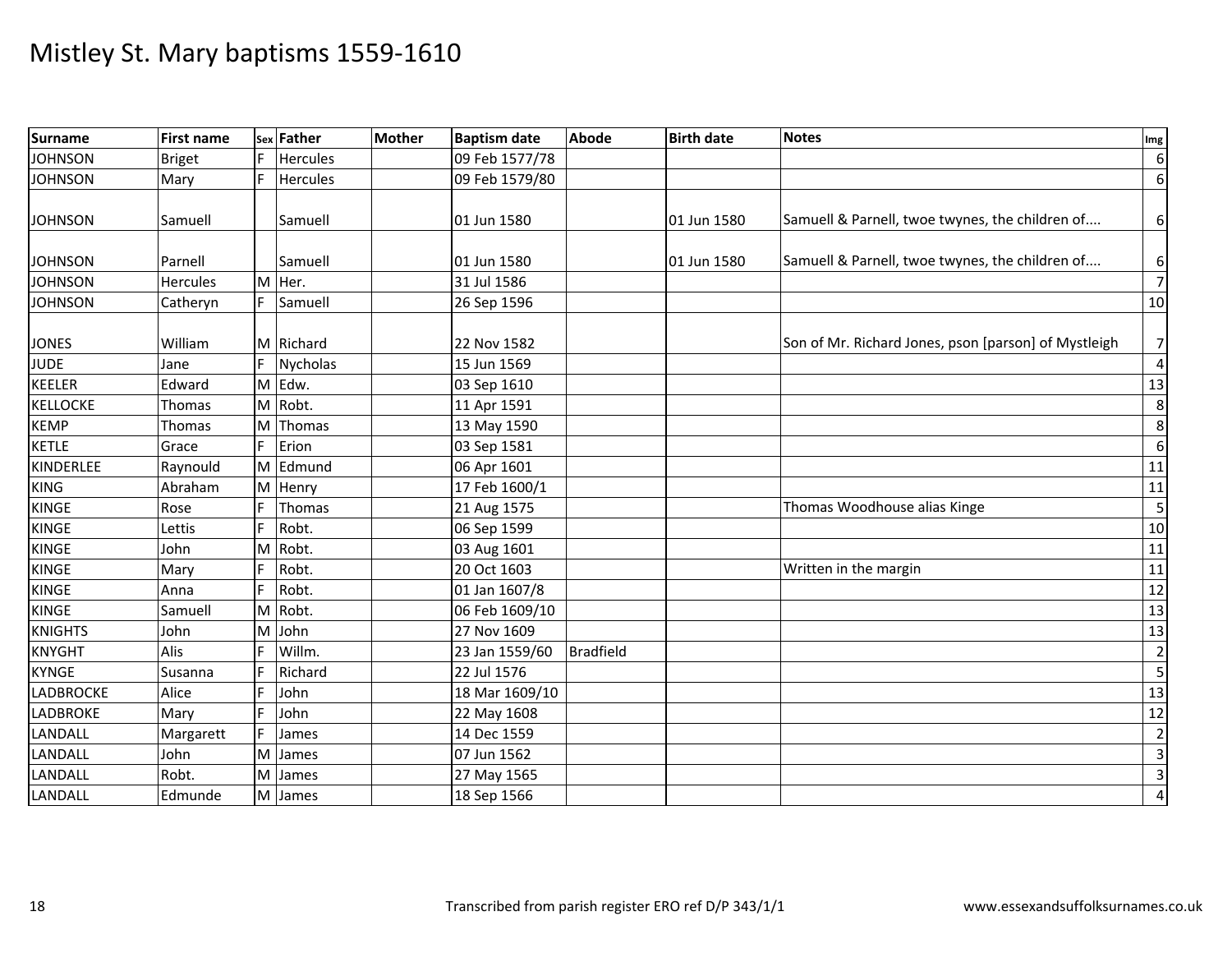| Surname          | <b>First name</b> |                    | sex Father | Mother | <b>Baptism date</b> | <b>Abode</b> | <b>Birth date</b> | <b>Notes</b>                                             | Img                     |
|------------------|-------------------|--------------------|------------|--------|---------------------|--------------|-------------------|----------------------------------------------------------|-------------------------|
| LANDALL          | Rhoda             |                    | James      |        | 30 May 1568         |              |                   |                                                          | $\overline{4}$          |
| LANDALL          | Ralfe             | M                  | James      |        | 28 Oct 1571         |              |                   |                                                          | $\overline{4}$          |
| <b>LANDALL</b>   | John              | M                  | James      |        | 24 Apr 1575         |              |                   | Son of James Longdowne alias Landall                     | 5                       |
| <b>LANDALL</b>   | George            | M                  | James      |        | 17 Mar 1576/77      |              |                   |                                                          | 5                       |
| LARGE            | Susanne           | F.                 | John       |        | 08 Jan 1559/60      |              |                   |                                                          | $\overline{2}$          |
| LARGE            | Katheren          | F.                 | John       |        | 12 Jul 1562         |              |                   |                                                          | $\overline{3}$          |
| LARGE            | John              | M                  | John       |        | 23 Sep 1565         |              |                   |                                                          | $\overline{a}$          |
| LARGE            | Robt.             | M                  | John       |        | 08 Oct 1570         |              |                   |                                                          | $\overline{a}$          |
| LARGE            | Susanna           | F.                 | John       |        | 17 Jul 1572         |              |                   |                                                          | 5 <sub>l</sub>          |
| LARGE            | Richard           |                    | M John     |        | 04 Sep 1575         |              |                   |                                                          | 5                       |
| <b>LAVEROCK</b>  | John              | M                  | Wm.        |        | 17 Nov 1564         |              |                   | Baptized & buryed.                                       | $\overline{3}$          |
| <b>LAVEROCK</b>  | William           | M                  | Wm.        |        | 01 Sep 1583         |              |                   |                                                          | $\overline{7}$          |
| <b>LAVEROCKE</b> | Jone              |                    | Wm.        |        | 04 May 1562         |              |                   |                                                          | $\overline{3}$          |
| <b>LAVEROCKE</b> | Elizabeth         | F.                 | Wm.        |        | 18 Apr 1567         |              |                   |                                                          | $\overline{a}$          |
| <b>LAWRENCE</b>  | George            |                    | M Peter    |        | 09 Apr 1577         |              |                   |                                                          | 5                       |
| LEACH            | Raygnald          |                    | M Raignald |        | 16 Aug 1607         |              |                   |                                                          | 12                      |
| <b>LECH</b>      | <b>Briget</b>     |                    | Raynould   |        | 04 Jan 1595/96      |              |                   |                                                          | $\overline{9}$          |
| <b>LECH</b>      | Ellyn             |                    | Raynould   |        | 05 Feb 1597/98      |              |                   |                                                          | 10                      |
| LEESE            | Thomas            |                    | M Tho.     |        | 01 Jan 1562/63      |              |                   |                                                          | $\overline{\mathbf{3}}$ |
| LEMYN            | Elizabeth         |                    | Edward     |        | 26 Jan 1588/89      |              |                   |                                                          | 8                       |
| <b>LEWES</b>     | Grace             |                    | Wm.        |        | 13 Oct 1583         |              |                   |                                                          | $\overline{7}$          |
|                  |                   |                    |            |        |                     |              |                   | Parents' first names not in register. Unclear if surname |                         |
| LEWES            | Thomas            | $M$ $\overline{?}$ |            |        | 07 Nov 1585         |              |                   | is that of mother or father.                             | $\overline{7}$          |
| LEWSE            | Francis           | F.                 | Wm.        |        | 02 Feb 1576/77      |              |                   | Surname spelt Lewse and Luse in the same entry           | 5                       |
| <b>LINGE</b>     | Edward            | M                  | Wm.        |        | 09 Feb 1593/94      |              |                   |                                                          | $\overline{9}$          |
| <b>LITLE</b>     | Richard           |                    | M Peter    |        | 10 Apr 1601         |              |                   |                                                          | 11                      |
| LOE              | Robt.             | M                  | Mathew     |        | 11 Dec 1586         |              |                   |                                                          | $\overline{7}$          |
| LOE              | Richard           |                    | M John     |        | 08 Nov 1610         |              |                   |                                                          | 13                      |
| LONGDOWNE        | John              | м                  | James      |        | 24 Apr 1575         |              |                   | Son of James Longdowne alias Landall                     | 5                       |
| LONGDOWNE        | William           | M                  | James      |        | 19 Jun 1580         |              |                   |                                                          | $6 \overline{6}$        |
| LOVEKIN          | Stephen           | F.                 | Steven     |        | 13 Mar 1560/61      |              |                   |                                                          | $\overline{3}$          |
| LOVEKYN          | Thomas            |                    | M Stephen  |        | 16 Aug 1562         |              |                   |                                                          | $\overline{3}$          |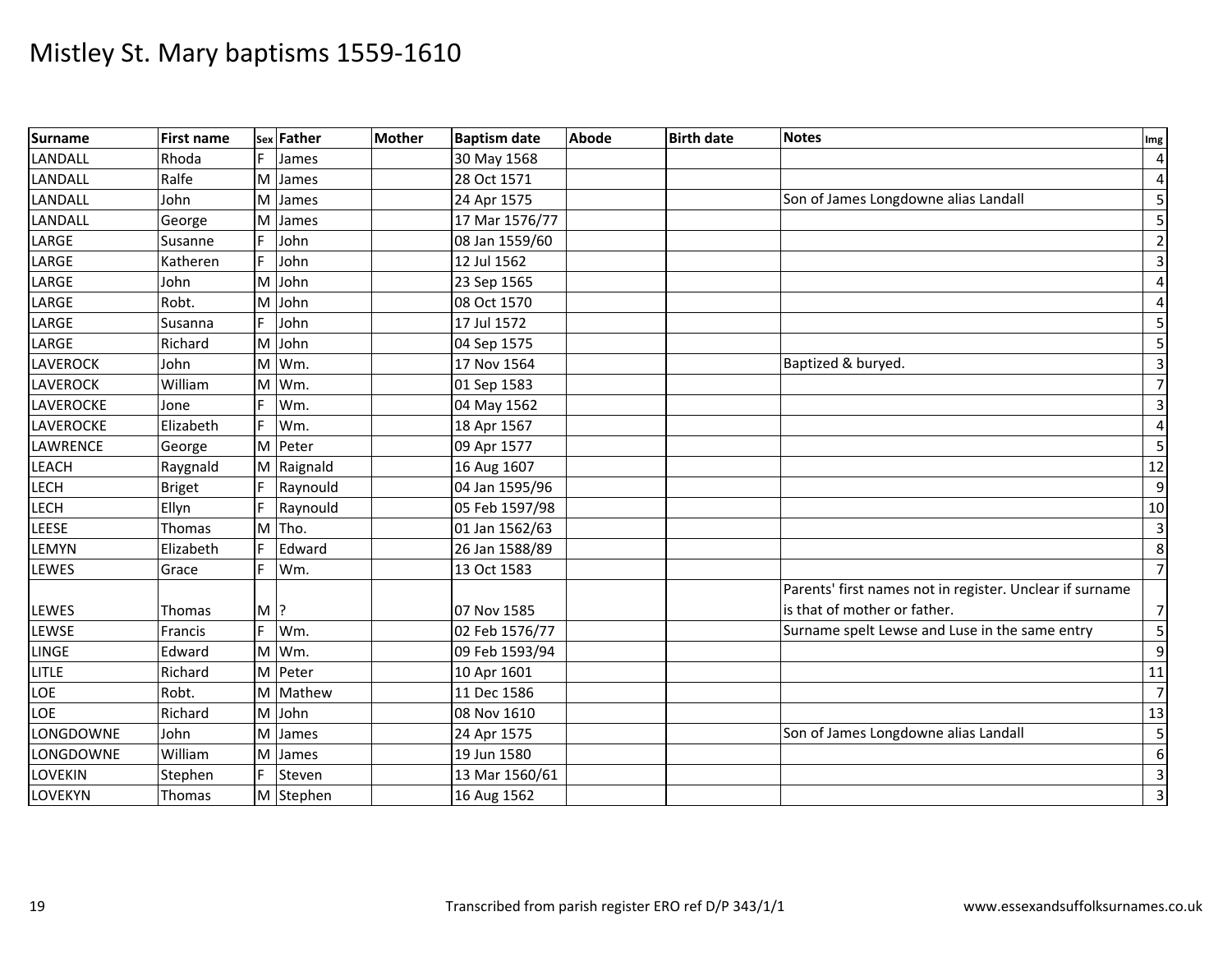| Surname        | <b>First name</b> |    | sex Father     | <b>Mother</b> | <b>Baptism date</b> | <b>Abode</b> | <b>Birth date</b> | <b>Notes</b>                                             | Img              |
|----------------|-------------------|----|----------------|---------------|---------------------|--------------|-------------------|----------------------------------------------------------|------------------|
| <b>LOVEKYN</b> | Stephen           | M  | $\mathsf{S}$ . |               | 29 Jul 1565         |              |                   |                                                          | $\overline{3}$   |
| LOWE           | Robt.             |    | M John         |               | 18 Jul 1605         |              |                   |                                                          | 11               |
| LOWE           | Elizabeth         | F. | John           |               | 15 Mar 1606/7       |              |                   |                                                          | 12               |
| LOWE           | Edmund            | M  | John           |               | 08 Jan 1608/9       |              |                   |                                                          | 13               |
| <b>LUCAS</b>   | Edward            | M  | John           |               | 17 Sep 1571         |              |                   | Son of John Lucas, gent                                  | $\overline{4}$   |
| LUCAS          | Anne              | E. | John           |               | 30 Sep 1573         |              |                   |                                                          | 5 <sub>l</sub>   |
| LUCAS          | Edward            |    | M Clement      |               | 21 Feb 1573/74      |              |                   | Son of Clement Lucas, gent.                              | 5 <sub>l</sub>   |
| <b>LUCAS</b>   | John              | M  | John           |               | 03 Jan 1574/75      |              |                   | Son of John Lucas, gent.                                 | 5                |
| <b>LUCAS</b>   | Justyne           |    | John           |               | 31 May 1576         |              |                   |                                                          | 5 <sub>l</sub>   |
| <b>LUCAS</b>   | Elizabeth         |    | Clement        |               | 08 Apr 1577         |              |                   | Daughter of Clement Lucas, gent                          | $5 \frac{1}{2}$  |
| LUCAS          | James             | M  | Leonard        |               | 07 Dec 1600         |              |                   |                                                          | 11               |
| <b>LUCASSE</b> | Alice             |    | Leonard        |               | 06 Feb 1602/3       |              |                   |                                                          | 11               |
| LUFFEKYN       | John              |    | M Stephen      |               | 06 Jun 1658         |              |                   |                                                          | $\overline{4}$   |
| <b>LUFKEN</b>  | Henery            |    | M Thomas       |               | 25 Feb 1583/84      |              |                   |                                                          | $\overline{7}$   |
| <b>LUFKIN</b>  | Jonas             |    | M Zacharias    |               | 18 Apr 1602         |              |                   |                                                          | 11               |
| <b>LUFKYNE</b> | Robt.             | M  | Robt.          |               | 28 Sep 1591         |              |                   |                                                          | $\boldsymbol{8}$ |
| <b>LYES</b>    | William           |    | M Thomas       |               | 01 Apr 1565         |              |                   |                                                          | $\overline{3}$   |
| <b>LYES</b>    | Jeames            |    | M Jeames       |               | 04 Feb 1581/82      |              |                   |                                                          | $6 \overline{6}$ |
|                |                   |    |                |               |                     |              |                   | Parents' first names not in register. Unclear if surname |                  |
| <b>LYES</b>    | Elizabeth         |    |                |               | 26 Apr 1584         |              |                   | is that of mother or father.                             | $\overline{7}$   |
| <b>LYES</b>    | John              |    | M James        |               | 30 Oct 1586         |              |                   |                                                          | $\overline{7}$   |
| <b>LYES</b>    | Samuell           | M  | James          |               | 04 Sep 1594         |              |                   |                                                          | $\overline{9}$   |
| <b>LYES</b>    | Sara              | F. | James          |               | 03 Jun 1596         |              |                   |                                                          | $\overline{9}$   |
| LYLLYE         | Olyve             | F. | John           |               | 02 Jun 1569         |              |                   |                                                          | $\overline{a}$   |
| <b>LYMMYNG</b> | Edward            | M  | Edward         |               | 01 Feb 1586/87      |              |                   |                                                          | $\overline{7}$   |
| <b>LYND</b>    | Robt.             | M  | Mathew         |               | 27 Aug 1589         |              |                   |                                                          | 8                |
| <b>LYND</b>    | Jane              | F. | Mathew         |               | 20 Aug 1592         |              |                   |                                                          | 8                |
| <b>LYNE</b>    | Margret           |    | Mathew         |               | 30 Jan 1585/86      |              |                   |                                                          | $\overline{7}$   |
| <b>LYNG</b>    | Mary              |    | William        |               | 17 Aug 1595         |              |                   |                                                          | $\overline{9}$   |
| <b>LYNN</b>    | Elizabeth         |    | John           |               | 19 Feb 1596/97      |              |                   |                                                          | 10               |
| <b>LYTLE</b>   | Awdery            |    | Japhery        |               | 23 Dec 1563         |              |                   |                                                          | $\overline{3}$   |
| <b>LYTLE</b>   | Robt.             |    | M Japhery      |               | 08 Apr 1565         |              |                   |                                                          | $\overline{3}$   |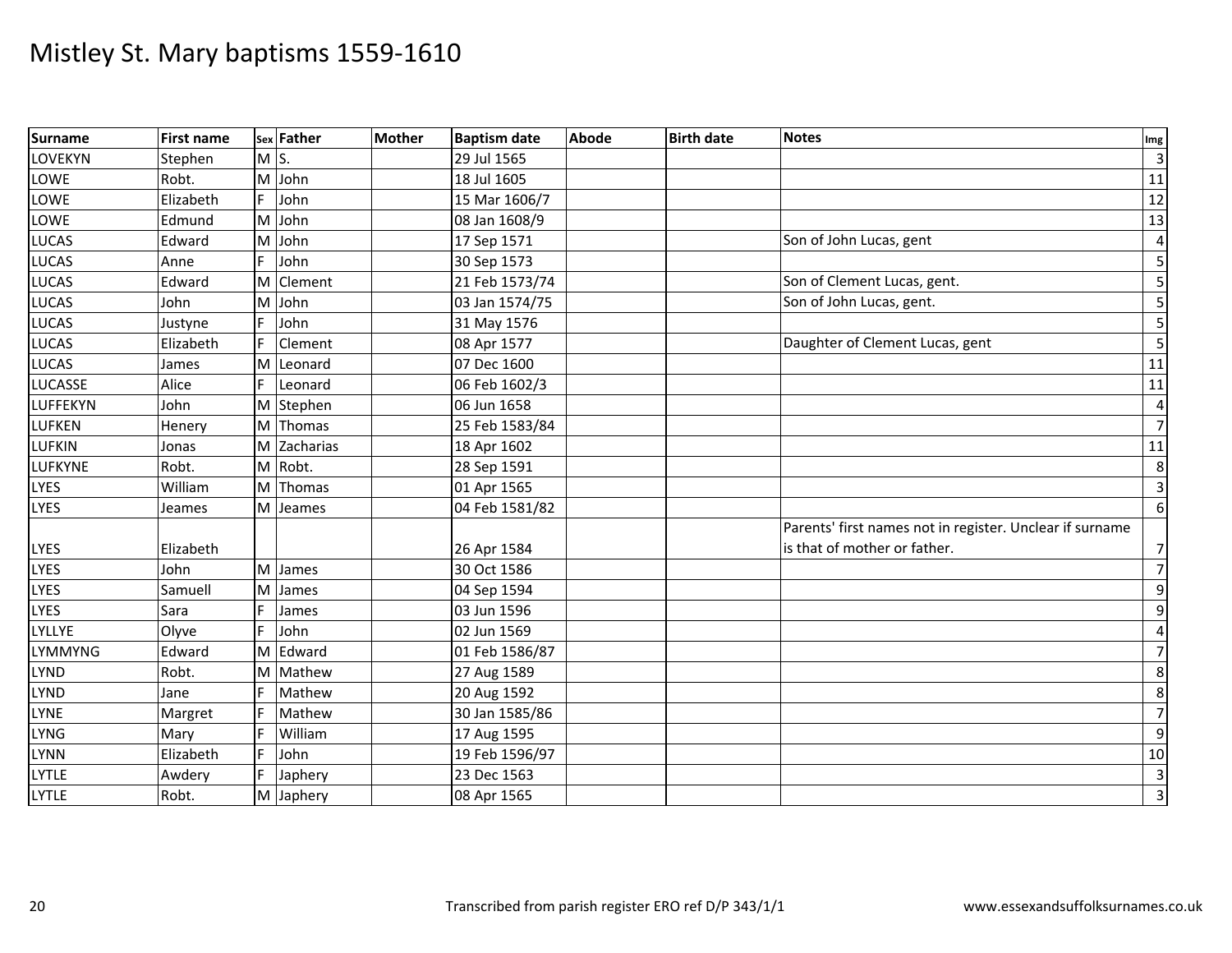| Surname            | <b>First name</b> |    | sex Father | <b>Mother</b> | <b>Baptism date</b> | <b>Abode</b> | <b>Birth date</b> | <b>Notes</b>              | Img              |
|--------------------|-------------------|----|------------|---------------|---------------------|--------------|-------------------|---------------------------|------------------|
| <b>LYTLE</b>       | Peter             |    | M Richard  |               | 29 Jun 1565         |              |                   |                           | $\overline{3}$   |
| <b>LYTLE</b>       | Elizabeth         | F. | Richard    |               | 04 Oct 1566         |              |                   |                           | $\overline{a}$   |
| <b>LYTLE</b>       | Robt.             | M  | Japhery    |               | 02 Jan 1567/68      |              |                   |                           | $\overline{a}$   |
| <b>LYTLE</b>       | Elizabeth         |    | Japherie   |               | 09 Apr 1570         |              |                   |                           | $\overline{a}$   |
| <b>LYTTELBURYE</b> | Agnes             |    | George     |               | 24 Nov 1563         |              |                   |                           | $\overline{3}$   |
| <b>LYTTELL</b>     | Margery           | F  | Peter      |               | 21 Mar 1590/91      |              |                   |                           | 8                |
| <b>LYTTELL</b>     | Edward            |    | M Peter    |               | 26 Nov 1598         |              |                   |                           | 10               |
| <b>MACHELL</b>     | Sara              |    | Henry      |               | 09 Mar 1588/89      |              |                   |                           | 8                |
| <b>MACHELL</b>     | Thomas            | M  | Hennery    |               | 28 Feb 1594/95      |              |                   |                           | $\overline{9}$   |
| <b>MACHELL</b>     | Jane              |    | Henry      |               | 10 Apr 1608         |              |                   |                           | 12               |
| <b>MACHIN</b>      | Elinor            | F  | Hennery    |               | 28 May 1592         |              |                   |                           | $\boldsymbol{8}$ |
| <b>MACHINE</b>     | William           |    | M Henry    |               | 01 Jan 1586/87      |              |                   |                           | $\overline{7}$   |
| <b>MACHINN</b>     | Henry             | M  | Henrie     |               | 01 Jun 1606         |              |                   |                           | 12               |
| <b>MACHINS</b>     | John              | M  | Henry      |               | 20 Feb 1602/3       |              |                   |                           | 11               |
| <b>MACHYM</b>      | Joan              |    | Henery     |               | 15 Dec 1598         |              |                   |                           | 10               |
| <b>MAFERYS</b>     | Thomas            | M  | John       |               | 22 Sep 1594         |              |                   |                           | $\overline{9}$   |
| <b>MAFRIS</b>      | Susan             |    | John       |               | 12 Apr 1598         |              |                   |                           | 10               |
| <b>MAFRIS</b>      | John              | M  | John       |               | 02 Nov 1600         |              |                   |                           | 10               |
| <b>MAN</b>         | Abigail           | F. | John       |               | 28 Sep 1606         |              |                   |                           | 12               |
| <b>MANNE</b>       | Israell           | M  | John       |               | 26 Jan 1608/9       |              |                   |                           | 13               |
| <b>MANNINGE</b>    | Robart            |    | M Robt.    |               | 14 May 1578         |              |                   |                           | $6 \overline{6}$ |
| <b>MANNYNG</b>     | John              | M  | John       |               | 26 Aug 1565         |              |                   |                           | $\overline{3}$   |
| <b>MANNYNG</b>     | Katherin          | F. | John       |               | 12 Sep 1568         |              |                   |                           | $\overline{4}$   |
| MANNYNGE           | Richard           |    | M Ric.     |               | 25 Jan 1596/97      |              |                   |                           | 10               |
| <b>MAPRISE</b>     | Robert            | M  | John       |               | 09 Jul 1593         |              |                   | Robert & William, sons of | $\overline{9}$   |
| <b>MAPRISE</b>     | William           | M  | John       |               | 09 Jul 1593         |              |                   | Robert & William, sons of | $\overline{9}$   |
| <b>MARKES</b>      | Ollive            |    | George     |               | 19 Sep 1600         |              |                   |                           | 10               |
| <b>MARKES</b>      | John              |    | M George   |               | 11 Apr 1602         |              |                   |                           | 11               |
| <b>MARKES</b>      | George            | M  | George     |               | 30 Jul 1605         |              |                   |                           | 11               |
| <b>MARON</b>       | Ellen             | F. | Robt.      |               | 16 May 1609         |              |                   |                           | 13               |
| MARSHALL           | Thomas            |    | M George   |               | 02 May 1563         |              |                   |                           | $\overline{3}$   |
| <b>MARSHE</b>      | Thomas            |    | M Richard  |               | 07 Feb 1584/85      |              |                   |                           | $\overline{7}$   |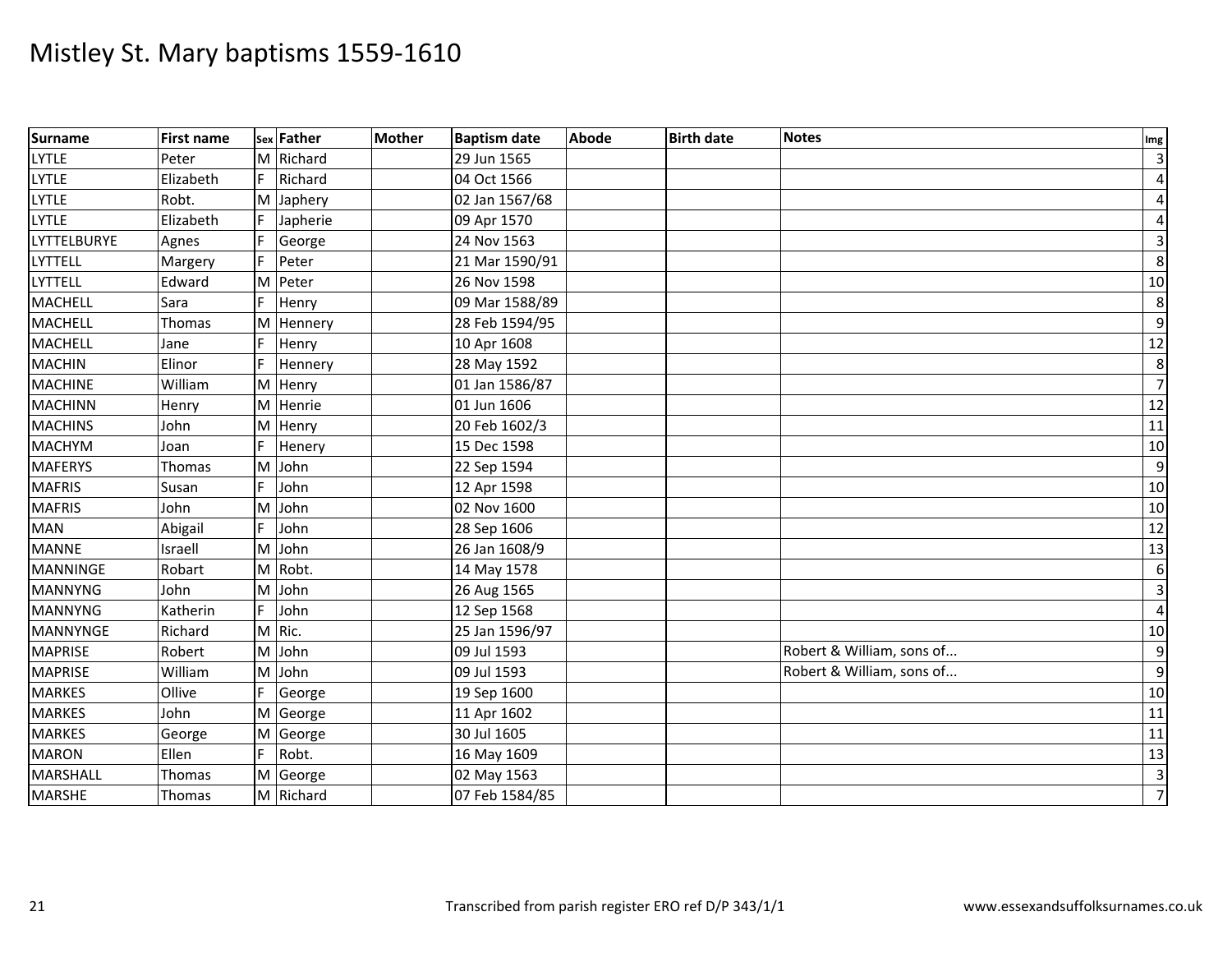| <b>Surname</b>   | <b>First name</b> |    | sex Father      | <b>Mother</b> | <b>Baptism date</b> | <b>Abode</b> | <b>Birth date</b> | <b>Notes</b>                   | Img             |
|------------------|-------------------|----|-----------------|---------------|---------------------|--------------|-------------------|--------------------------------|-----------------|
| <b>MARSLETE</b>  | John              | M  | John            |               | 05 Sep 1596         |              |                   |                                | 10              |
| <b>MARTON</b>    | Elizabeth         |    | Thomas          |               | 26 Dec 1608         |              |                   |                                | 13              |
| <b>MARTYN</b>    | Elizabeth         |    | Georg           |               | 28 Aug 1580         |              |                   |                                | $6 \mid$        |
| <b>MARTYN</b>    | Elizabeth         |    | Grygory         |               | 03 Jan 1607/8       |              |                   |                                | 12              |
| <b>MASON</b>     | Katherin          |    | Tho.            |               | 23 May 1610         |              |                   | Daughter of Tho. Mason, deacon | 13              |
| <b>MATHAMAND</b> | John              | M  | William         |               | 08 Mar 1605/6       |              |                   |                                | 12              |
| <b>MATHEWMAN</b> | Pernell           |    | Willm.          |               | 17 Jan 1607/8       |              |                   |                                | 12              |
| <b>MATHEWMAN</b> | Mary              |    | Willm.          |               | 22 Jun 1609         |              |                   |                                | 13              |
| <b>MATHEWMAN</b> | Grace             |    | William         |               | 26 Sep 1610         |              |                   |                                | 13              |
| <b>MAWLE</b>     | George            | M  | Adam            |               | 20 Aug 1559         |              |                   |                                | $\overline{2}$  |
| <b>MAWLE</b>     | Katheren          | F  | Alyn            |               | 06 Sep 1562         |              |                   |                                | $\overline{3}$  |
| <b>MEDCALFE</b>  | Anthonye          |    | M Anthony       |               | 29 Sep 1601         |              |                   |                                | 11              |
| <b>MEDCALFE</b>  | Anthony           |    | M Anthony       |               | 28 Dec 1602         |              |                   |                                | 11              |
| <b>MEDOW</b>     | George            |    | M Robt.         |               | 06 May 1582         |              |                   |                                | 6               |
| <b>MELLIS</b>    | Robt.             | M  | Thomas          |               | 04 Jul 1571         |              |                   |                                | $\sqrt{4}$      |
| <b>MELLIS</b>    | Anne              | F  | Thomas          |               | 01 Mar 1572/73      |              |                   |                                | 5               |
| <b>MELLIS</b>    | Margrett          |    | Thomas          |               | 24 Aug 1574         |              |                   |                                | 5               |
| <b>MELLIS</b>    | Jane              |    | Thomas          |               | 15 Apr 1576         |              |                   |                                | $\overline{5}$  |
| <b>MELLIS</b>    | Jane              |    | Thomas          |               | 08 Apr 1577         |              |                   |                                | $\mathsf S$     |
| <b>MELLIS</b>    | Edeth             | E  | Thomas          |               | 17 Apr 1586         |              |                   |                                | $7\overline{ }$ |
| <b>MELLIS</b>    | John              | M  | John            |               | 07 Dec 1589         |              |                   |                                | 8 <sup>°</sup>  |
| <b>MELLYE</b>    | Elizabeth         | F. | Thomas          |               | 15 Nov 1579         |              |                   |                                | 6               |
| <b>MELLYS</b>    | James             | M  | Thomas          |               | 27 Jul 1578         |              |                   |                                | 6               |
| <b>MENNE</b>     | William           | M  | Thomas          |               | 29 Aug 1585         |              |                   |                                | $7\overline{}$  |
| <b>METHAM</b>    | Susanna           | F. | Wm.             |               | 20 Dec 1560         |              |                   |                                | $\overline{2}$  |
| <b>METHAM</b>    | William           | M  | Wm.             |               | 25 Apr 1563         |              |                   |                                | $\overline{3}$  |
| <b>METHAM</b>    | Edward            | M  | Wm.             |               | 12 Jun 1566         |              |                   |                                | $\pmb{4}$       |
| <b>METHAM</b>    | Robt.             |    | M Wm.           |               | 03 Mar 1582/83      |              |                   |                                | $\overline{7}$  |
| <b>METHAM</b>    | Fayth             |    | <b>Nicholas</b> |               | 14 Dec 1589         |              |                   |                                | 8               |
| <b>MILLES</b>    | Isaac             |    | M John          |               | 10 Apr 1600         |              |                   |                                | 10              |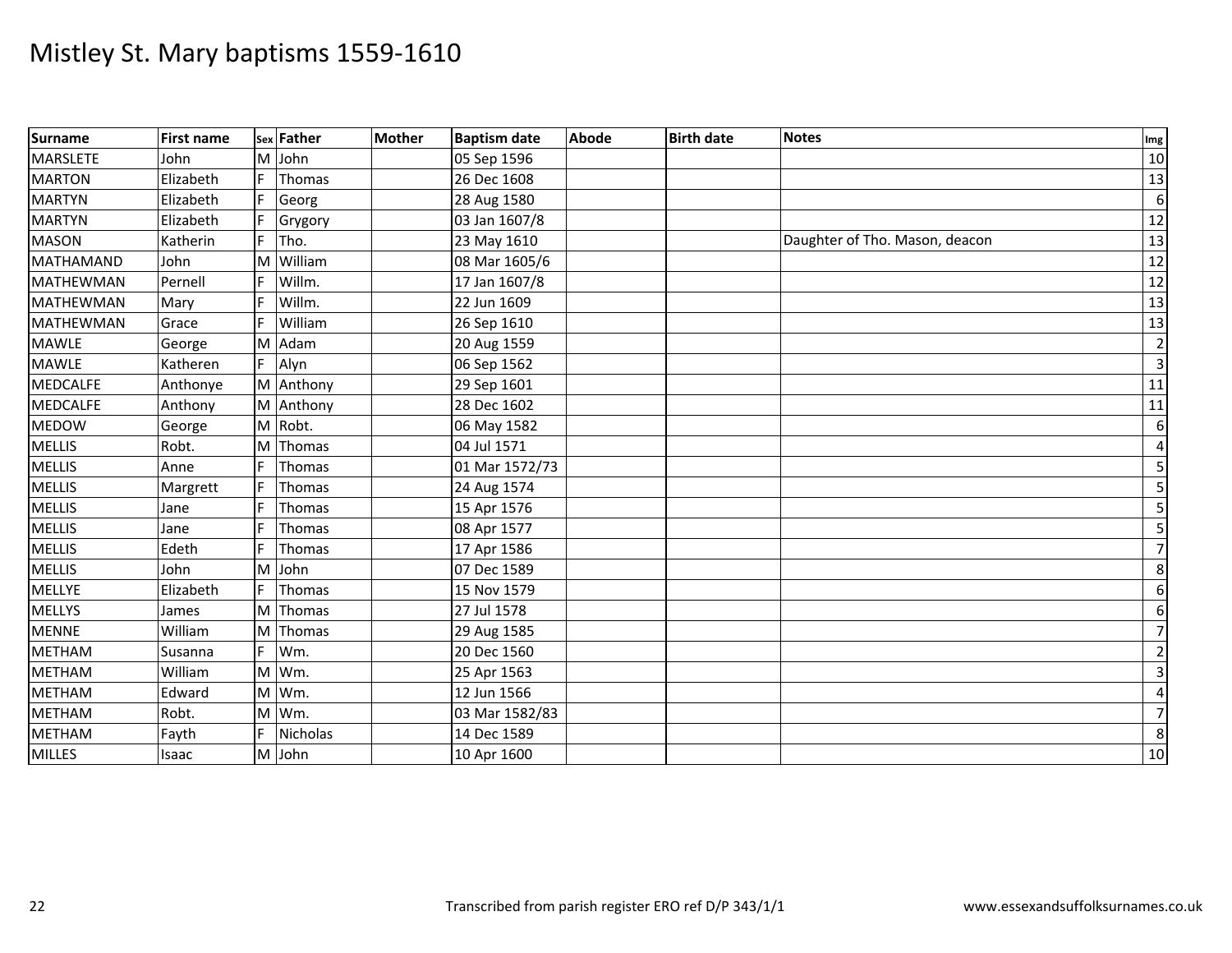| <b>Surname</b>   | <b>First name</b> |    | sex Father    | <b>Mother</b> | <b>Baptism date</b> | <b>Abode</b>     | <b>Birth date</b> | <b>Notes</b>                                               | Img             |
|------------------|-------------------|----|---------------|---------------|---------------------|------------------|-------------------|------------------------------------------------------------|-----------------|
|                  |                   |    |               |               |                     |                  |                   |                                                            |                 |
|                  |                   |    |               |               |                     |                  |                   | Entry says "Elizabeth of Mistliegh" without parents' first |                 |
|                  |                   |    |               |               |                     |                  |                   | names. Unclear if Mistliegh is her surname, or it's her    |                 |
| <b>MISTLIEGH</b> | Elizabeth         |    |               |               | 09 Jul 1587         |                  |                   | abode and her surname hasn't been included.                | $\overline{7}$  |
| <b>MORE</b>      | Francis           | F. | Philipp       |               | 22 Sep 1566         |                  |                   |                                                            | 4               |
| <b>MORE</b>      | Robert            |    | M Robt.       |               | 18 Sep 1594         |                  |                   |                                                            | 9               |
| <b>MORGDEN</b>   | Robart            |    | M Robt.       |               | 22 Feb 1578/79      |                  |                   |                                                            | 6               |
| <b>MORT</b>      | John              |    | John          | Sara          | 07 Sep 1589         |                  |                   | The base child of John Smyth & Sara Mort.                  | 8               |
| <b>MOWYER</b>    | John              |    | M Tho.        |               | 31 Jan 1610/11      |                  |                   |                                                            | 13              |
| <b>MUNT</b>      | Richard           |    | M Richard     |               | 07 Dec 1561         |                  |                   |                                                            | 3               |
| <b>MURTON</b>    | Anna              |    | Henry         |               | 06 Sep 1607         |                  |                   |                                                            | 12              |
| <b>MYCH</b>      | Samuell           | M  | Thomas        |               | 04 Dec 1609         |                  |                   |                                                            | 13              |
| <b>MYLLS</b>     | Jane              | F  | Cuthbert      |               | 27 Aug 1610         |                  |                   |                                                            | $\overline{13}$ |
| <b>NEADE</b>     | William           |    | M Thomas      |               | 05 May 1581         |                  |                   | Thomas & John, sonnes of                                   | 6               |
| <b>NEADE</b>     | John              | M  | Thomas        |               | 05 May 1581         |                  |                   | Thomas & John, sonnes of                                   | 6               |
| <b>NIGHTALL</b>  | Thomas            | M  | <b>Thomas</b> |               | 03 Jun 1580         |                  |                   |                                                            | 6               |
| <b>NITALL</b>    | Joan              | F  | Thomas        |               | 18 Mar 1582/83      |                  |                   |                                                            | $\overline{7}$  |
| <b>NONNE</b>     | Richard           |    | M George      |               | 18 Feb 1581/82      |                  |                   |                                                            | 6               |
| <b>NOOXE</b>     | John              | M  | Thomas        |               | 15 May 1586         |                  |                   |                                                            | $\overline{7}$  |
| <b>NORMAN</b>    | Francis           |    | Robert        |               | 08 Jul 1599         |                  |                   |                                                            | 10              |
| <b>NORTHEN</b>   | John              | M  | John          |               | 15 Sep 1560         | <b>Bradfield</b> |                   |                                                            | $\overline{2}$  |
| <b>NORTHEN</b>   | Susanna           | E  | Richard       |               | 04 Oct 1562         |                  |                   |                                                            | 3               |
| <b>NORTHEN</b>   | Anne              |    | Richard       |               | 23 Sep 1565         |                  |                   |                                                            | 4               |
| <b>NOTT</b>      | Robt.             | M  | Robt.         |               | 07 Mar 1562/63      |                  |                   |                                                            | 3               |
| <b>NOTT</b>      | Peter             | M  | Robt.         |               | 26 Sep 1565         |                  |                   |                                                            | 3               |
| <b>NOTT</b>      | Margaret          |    | Robt.         |               | 23 Sep 1565         |                  |                   |                                                            | 4               |
| NOTT             | Agnes             |    | Robt.         |               | 21 Nov 1568         |                  |                   |                                                            | 4               |
| <b>NOTT</b>      | Nicholas          |    | M Peter       |               | 27 Dec 1595         |                  |                   |                                                            | 9               |
| <b>NOTT</b>      | Jonas             | M  | Peter         |               | 10 Apr 1598         |                  |                   |                                                            | 10              |
| <b>NOTT</b>      | John              |    | M Peter       |               | 20 Feb 1600/1       |                  |                   |                                                            | 11              |
| NOTTE            | Susanna           |    | Robt.         |               | 06 Jun 1560         |                  |                   |                                                            | $\overline{2}$  |
| <b>NOWELL</b>    | Fayth             |    | Richard       |               | 25 Feb 1583/84      |                  |                   |                                                            | $\overline{7}$  |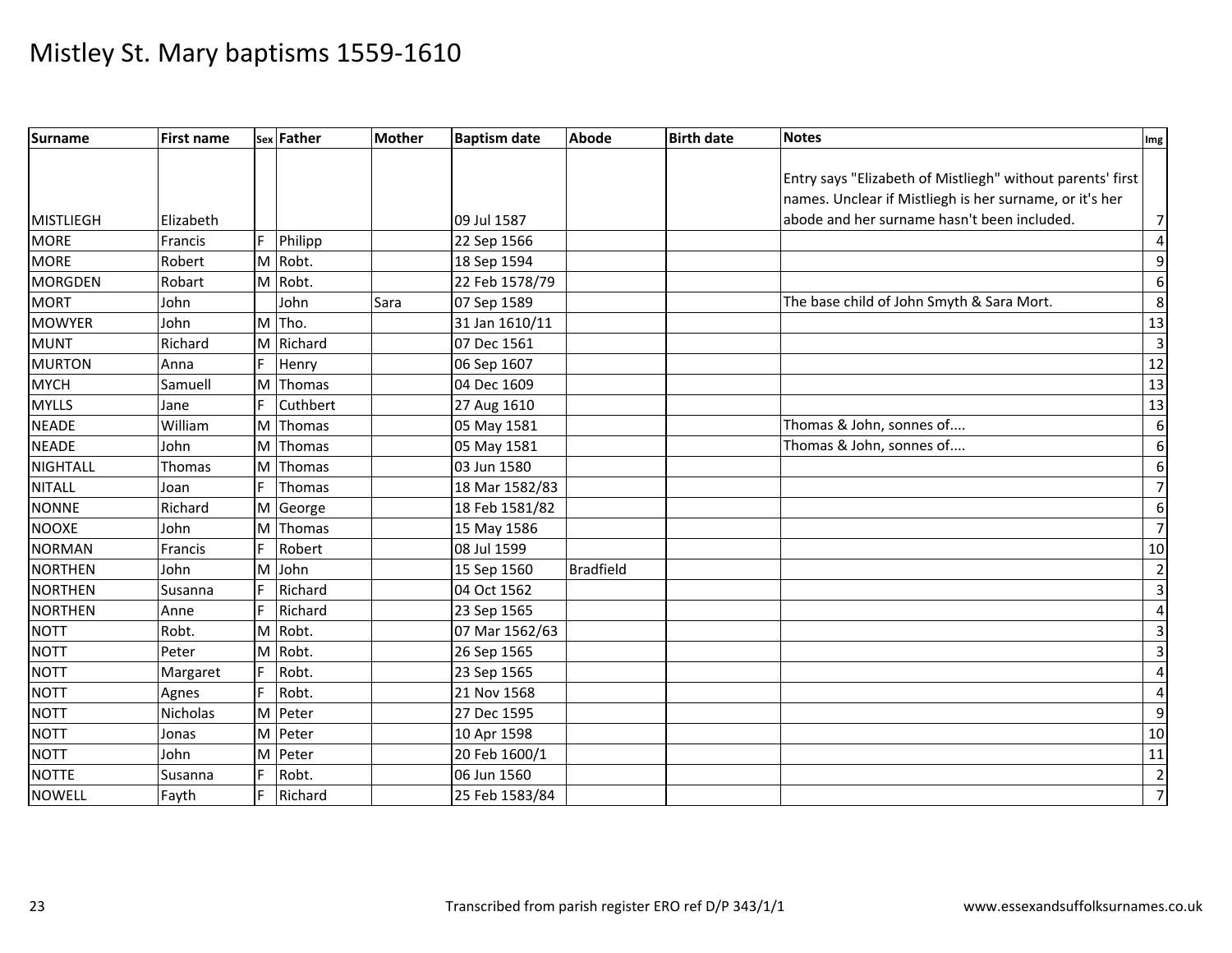| Surname           | <b>First name</b> |    | sex Father | Mother   | <b>Baptism date</b> | <b>Abode</b>     | <b>Birth date</b> | <b>Notes</b>                                                                                                                                  | Img              |
|-------------------|-------------------|----|------------|----------|---------------------|------------------|-------------------|-----------------------------------------------------------------------------------------------------------------------------------------------|------------------|
| <b>NUNE</b>       | Mercye            |    | George     |          | 04 Apr 1585         |                  |                   |                                                                                                                                               | $\overline{7}$   |
| <b>NURSE</b>      | Mary              |    | Richard    |          | 06 Nov 1607         |                  |                   |                                                                                                                                               | $\overline{12}$  |
| <b>OSBERTON</b>   | Sara              | F  | John       |          | 19 Dec 1591         |                  |                   | Surname spelt both Osborn and Osberton in the entry.                                                                                          | 8 <sup>1</sup>   |
|                   |                   |    |            |          |                     |                  |                   |                                                                                                                                               |                  |
| <b>OSBORN</b>     | Sara              |    | John       |          | 19 Dec 1591         |                  |                   | Surname spelt both Osborn and Osberton in the entry.                                                                                          | 8 <sup>°</sup>   |
| <b>PALMER</b>     | Agnes             | F. | John       |          | 22 Nov 1560         | <b>Bradfield</b> |                   |                                                                                                                                               | $\overline{2}$   |
| PALMER            | Alys              |    | Alexander  |          | 16 Mar 1571/72      |                  |                   |                                                                                                                                               | 5                |
| PARMA[N_]         | Ralfe             | M  | Hennery    |          | 03 Feb 1582/83      |                  |                   | Abbreviated to Parma.                                                                                                                         | $\overline{7}$   |
| <b>PATTEN</b>     | Wm.               | M  | William    |          | 20 Mar 1602/3       |                  |                   |                                                                                                                                               | 11               |
| <b>PATTEN</b>     | Thomas            | M  | Wm.        |          | 18 Sep 1603         |                  |                   |                                                                                                                                               | 11               |
| <b>PATTEN</b>     | Elizabeth         |    | Wm.        |          | 24 Mar 1606/7       |                  |                   |                                                                                                                                               | 12               |
| <b>PATTEN</b>     | Anne              |    | Willm.     |          | 13 Apr 1609         |                  |                   |                                                                                                                                               | 13               |
| <b>PATTRICKE</b>  | John              |    | M Wm.      | Thomasyn | 29 Apr 1580         |                  |                   | A bastard sonne of Thomasyn Pattricke, servant wth<br>Wm. Un[c_]le (note: Wm isn't necessarily the father but<br>merely Thomasyn's employer). | $6 \mid$         |
| <b>PAYNE</b>      | Rebecca           | F  | Edward     |          | 28 Sep 1561         |                  |                   |                                                                                                                                               | $\overline{3}$   |
| <b>PAYNTER</b>    | John              |    | M Robt.    |          | 14 Dec 1589         |                  |                   | Andrewes alias Paynter                                                                                                                        | 8                |
| <b>PAYNTER</b>    | Robert            |    | M Robt.    |          | 26 Sep 1591         |                  |                   |                                                                                                                                               | 8                |
| <b>PAYNTER</b>    | Edward            | M  | Robt.      |          | 16 May 1593         |                  |                   |                                                                                                                                               | $\boldsymbol{9}$ |
| <b>PAYNTER</b>    | Joseph            | M  | Robt.      |          | 24 Apr 1595         |                  |                   | Andrewes alias Paynter                                                                                                                        | 9                |
| <b>PAYNTER</b>    | Fayth             | F. | Robt.      |          | 18 Jul 1596         |                  |                   |                                                                                                                                               | $\boldsymbol{9}$ |
| PAYNTER           | Josaway           |    | M Robt.    |          | 16 Jul 1598         |                  |                   |                                                                                                                                               | 10               |
| <b>PAYNTER</b>    | Joane             |    | Robt.      |          | 20 Apr 1601         |                  |                   |                                                                                                                                               | 11               |
| <b>PHILLIPPES</b> | Jeremy            | M  | Peter      | Justine  | 15 Sep 1603         |                  |                   |                                                                                                                                               | 11               |
| <b>PHILLIPS</b>   | Richard           | M  | Peter      |          | 16 Oct 1595         |                  |                   |                                                                                                                                               | 9                |
| <b>PHILLIPS</b>   | Edward            | M  | Peter      |          | 30 Nov 1600         |                  |                   |                                                                                                                                               | 11               |
| <b>PHILLIPS</b>   | Annis             |    |            | Justin   | 02 Apr 1610         |                  |                   | <b>Bastard</b>                                                                                                                                | 13               |
| PLUM              | Fayth             |    | Rubyn      |          | 27 Jun 1596         |                  |                   |                                                                                                                                               | 9                |
| PLUM              | Rewben            |    | M Ruben    |          | 18 Dec 1597         |                  |                   |                                                                                                                                               | 10               |
| PLUM              | Aquila            | M  | Ruben      |          | 25 Mar 1602         |                  |                   |                                                                                                                                               | 11               |
| <b>PLUME</b>      | John              |    | M Ruben    |          | 25 Nov 1599         |                  |                   |                                                                                                                                               | 10               |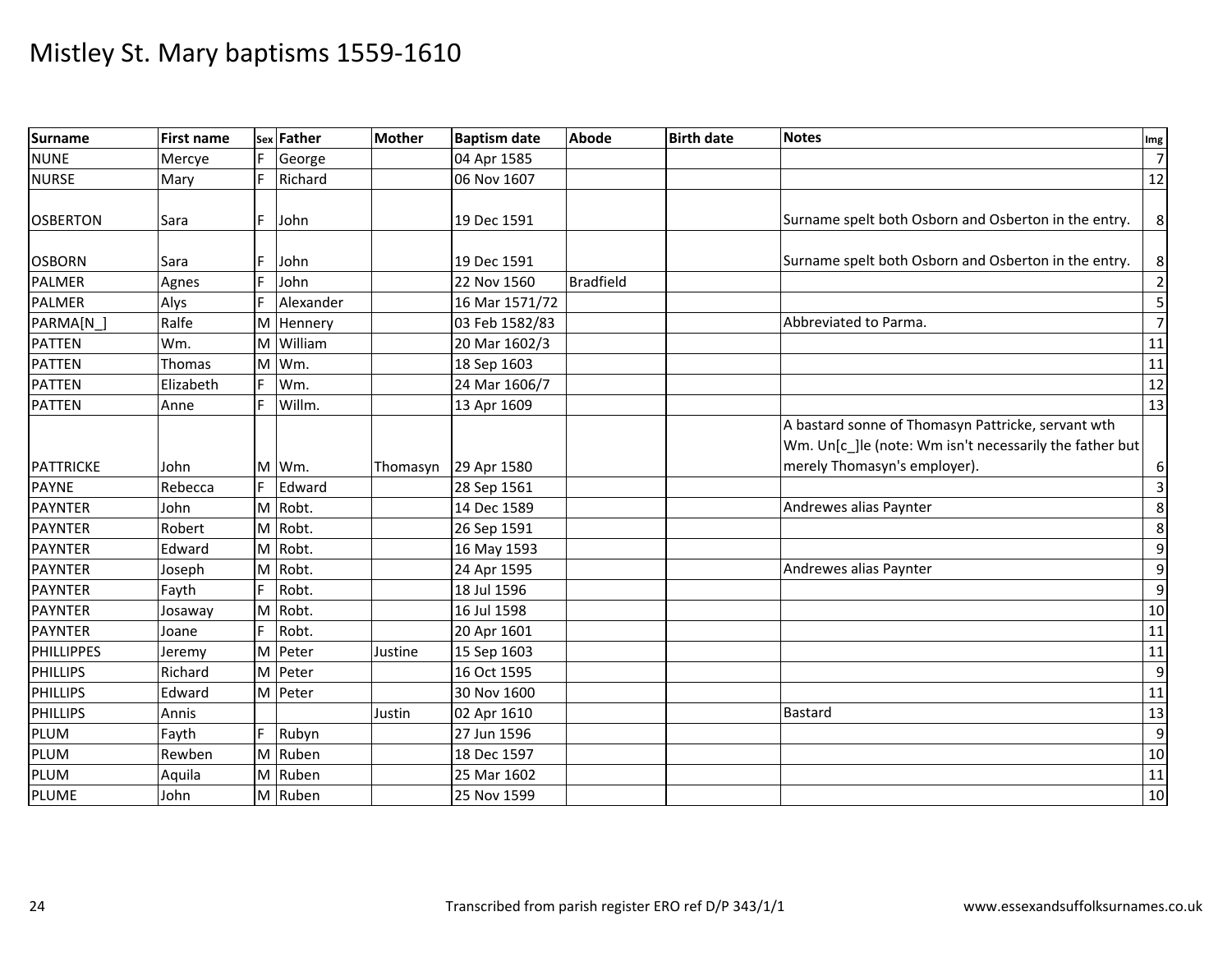| Surname           | <b>First name</b> |    | sex Father | <b>Mother</b> | <b>Baptism date</b> | <b>Abode</b> | <b>Birth date</b> | <b>Notes</b>                                             | Im <sub>g</sub>  |
|-------------------|-------------------|----|------------|---------------|---------------------|--------------|-------------------|----------------------------------------------------------|------------------|
| <b>POLLYE</b>     | Olyve             | M  | Thomas     |               | 01 Jan 1571/72      |              |                   | Surname spelt Pollye and Pollaye                         | $\overline{5}$   |
| <b>POULTER</b>    | Hellyn            |    | Henry      |               | 09 May 1590         |              |                   |                                                          | 8                |
| <b>POULTER</b>    | Grace             |    | Henry      |               | 30 Jul 1592         |              |                   |                                                          | 8                |
| <b>POULTER</b>    | Grysell           |    | Hennery    |               | 29 Jun 1598         |              |                   |                                                          | 10               |
| <b>POWLTER</b>    | Mary              |    | Hennery    |               | 25 Aug 1588         |              |                   |                                                          | 8                |
| <b>POWLTER</b>    | Robert            | M  | Hennery    |               | 13 May 1595         |              |                   |                                                          | $\boldsymbol{9}$ |
| <b>POWNSABYE</b>  | John              | M  | Wm.        |               | 22 Jan 1567/68      |              |                   |                                                          | $\sqrt{4}$       |
| <b>PRENTISE</b>   | Priscilla         |    | Richard    |               | 19 Sep 1568         |              |                   |                                                          | $\sqrt{4}$       |
| <b>PUNT</b>       | Eduard            |    | M Richard  |               | *Feb 1587/8         |              | 14 Feb 1587/88    | Baptized the Sabbath following.                          | 8                |
| PUNT              | John              | M  | Richd.     |               | 14 Jul 1594         |              |                   |                                                          | $\boldsymbol{9}$ |
| <b>PUNT</b>       | Jann              |    | Richard    |               | 12 Oct 1595         |              |                   |                                                          | 9                |
|                   |                   |    |            |               |                     |              |                   |                                                          |                  |
| PUNT              | Richard           |    | M Richard  |               |                     |              | 24 Aug 1600       | Born 24 Aug 1600, baptized the following Sabbath         | 10               |
| PUNT              | Jane              |    | Richard    |               | 31 Oct 1602         |              |                   |                                                          | 11               |
| <b>PUNTE</b>      | Thomas            | M  | Richard    |               | 05 Dec 1585         |              |                   |                                                          | $\overline{7}$   |
| <b>RALF</b>       | Elizabeth         |    | John       |               | 28 Feb 1597/98      |              |                   |                                                          | 10               |
| <b>RALFE</b>      | John              | M  | John       |               | 10 May 1595         |              |                   |                                                          | 9                |
| <b>RAND</b>       | Justine           |    | John       |               | 16 Nov 1561         |              |                   |                                                          | $\mathbf{3}$     |
| <b>RAND</b>       | <b>Francis</b>    |    | John       |               | 09 Feb 1564/65      |              |                   | Francis & Margaret, daughters of                         | $\overline{3}$   |
| <b>RAND</b>       | Margaret          |    | John       |               | 09 Feb 1564/65      |              |                   | Francis & Margaret, daughters of                         | $\overline{3}$   |
| <b>RASER</b>      | Joane             |    | John       |               | 21 Oct 1585         |              |                   | Spelt Raser and Razer in the entry.                      | $\overline{7}$   |
| <b>RASER</b>      | Alis              |    | John       |               | 13 Jun 1591         |              |                   |                                                          | $\,8\,$          |
| <b>RASHBROKE</b>  | Thomas            | M  | Thomas     |               | 17 Aug 1600         |              |                   |                                                          | 10               |
| <b>RASHBROKE</b>  | Robt.             | M  | כ ו        |               | 02 Jul 1605         |              |                   | Parents' first names not in register.                    | 11               |
| <b>RAWLINGE</b>   | Abigail           | F. | Tho.       |               | 01 Feb 1606/7       |              |                   |                                                          | 12               |
| <b>RAYSAR</b>     |                   |    |            |               | 10 Mar 1587/88      |              |                   | The chyld of Raysar. No first names in the entry.        | 8                |
| <b>RAYSER</b>     | Nicholas          | M  | John       |               | 09 Feb 1593/94      |              |                   |                                                          | $\boldsymbol{9}$ |
| <b>RICARD</b>     | Marye             |    | Thomas     |               | 09 Jan 1570/71      |              |                   |                                                          | $\sqrt{4}$       |
| <b>RICHARDSON</b> | Richard           | M  | John       |               | 09 Sep 1565         |              |                   |                                                          | 3                |
| <b>RICHARDSON</b> | George            |    | M John     |               | 06 Apr 1567         |              |                   |                                                          | $\overline{4}$   |
|                   |                   |    |            |               |                     |              |                   | Thomas Riffe alias Brett, a bastard son of Thomas Brett. |                  |
| <b>RIFFE</b>      | Thomas            |    | Thomas     |               | 08 Oct 1608         |              |                   | (Riffe could be mother's surname?)                       | 12               |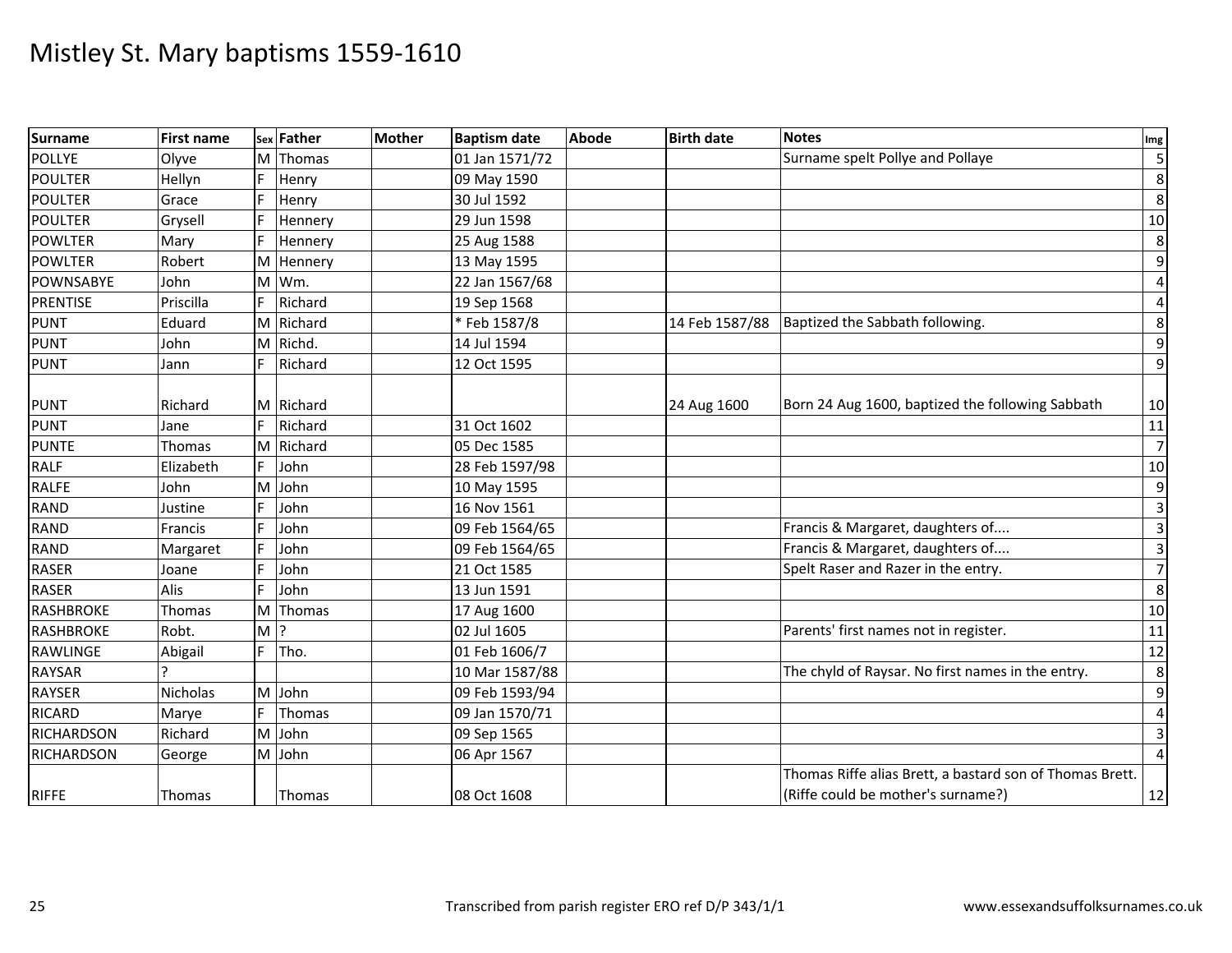| Surname        | <b>First name</b> |   | sex Father | <b>Mother</b> | <b>Baptism date</b> | <b>Abode</b> | <b>Birth date</b> | <b>Notes</b>                                             | Img                     |
|----------------|-------------------|---|------------|---------------|---------------------|--------------|-------------------|----------------------------------------------------------|-------------------------|
| <b>ROFFE</b>   | Jane              |   | Leonard    |               | 18 Apr 1608         |              |                   |                                                          | 12                      |
| <b>ROGELS</b>  | Mathye            | M | John       |               | 02 Mar 1571/72      |              |                   |                                                          | 5                       |
| <b>ROGELS</b>  | Judyth            |   | John       |               | 09 May 1574         |              |                   |                                                          | 5                       |
| <b>ROGLES</b>  | Nicholas          |   | M John     |               | 11 Dec 1569         |              |                   |                                                          | $\overline{\mathbf{4}}$ |
| <b>ROGLES</b>  | Roger             | M | John       |               | 01 Dec 1577         |              |                   |                                                          | $6\phantom{1}6$         |
| <b>ROLF</b>    | Elizabeth         |   | Lennard    |               | 09 May 1598         |              |                   |                                                          | 10                      |
| <b>ROLF</b>    | Rachell           |   | Edmund?    |               | 28 Jun 1606         |              |                   |                                                          | $\overline{12}$         |
| <b>ROLFE</b>   | Francis           | F | Lennard    |               | 08 Jan 1595/96      |              |                   |                                                          | 9                       |
| <b>ROLFFE</b>  | Willm.            | M | Leonard    |               | 18 Oct 1610         |              |                   |                                                          | 13                      |
| <b>ROOFE</b>   | John              | M | Leonard    |               | 16 Jun 1601         |              |                   |                                                          | 11                      |
| ROWED          | Elizabeth         | F | Thomas     |               | 20 Jun 1568         |              |                   |                                                          | $\overline{4}$          |
| <b>ROWED</b>   | Jane              |   | Thomas     |               | 18 Sep 1569         |              |                   |                                                          | $\overline{4}$          |
| <b>ROWED</b>   | Samuell           | M | Thomas     |               | 25 Jan 1572/73      |              |                   |                                                          | 5                       |
| <b>ROWED</b>   | Susanna           |   | Thomas     |               | 10 Apr 1575         |              |                   |                                                          | $\overline{\mathbf{5}}$ |
| <b>ROWED</b>   | John              | M | Symon      |               | 08 Aug 1576         |              |                   |                                                          | 5                       |
| <b>ROWED</b>   | Elizabeth         |   | Thomas     |               | 12 May 1577         |              |                   |                                                          | $\overline{\mathbf{5}}$ |
| <b>ROWED</b>   | Alis              |   | Symon      |               | 14 Jun 1579         |              |                   |                                                          | $\boldsymbol{6}$        |
| <b>ROWET</b>   | Elizabeth         |   | Symon      |               | 23 Sep 1582         |              |                   |                                                          | $\boldsymbol{6}$        |
| <b>ROWHEAD</b> | Thomas            | M | Thom.      |               | 28 Jan 1564/65      |              |                   |                                                          | $\overline{3}$          |
| <b>ROYSE</b>   | Jonna             |   | Richard    |               | 14 Nov 1560         |              |                   | Baptized & buryed same day.                              | $\overline{2}$          |
| <b>ROYSE</b>   | Maryan            |   | Richard    |               | 22 Nov 1560         |              |                   |                                                          | $\overline{2}$          |
| ROYSE          | Marye             | F | Richard    |               | 15 Nov 1562         |              |                   |                                                          | 3 <sup>1</sup>          |
| <b>ROYSE</b>   | George            |   | M John     |               | 29 Nov 1562         |              |                   |                                                          | $\overline{\mathbf{3}}$ |
| <b>ROYSE</b>   | Agnes             |   | Richard    |               | 04 Jun 1564         |              |                   |                                                          | $\overline{3}$          |
| <b>ROYSE</b>   | John              | M | Richard    |               | 25 Apr 1566         |              |                   |                                                          | $\overline{4}$          |
| <b>ROYSE</b>   | John              | M | Richard    |               | 17 Aug 1567         |              |                   |                                                          | $\overline{4}$          |
| <b>ROYSE</b>   | <b>Felis</b>      |   | Richard    |               | 21 May 1570         |              |                   |                                                          | $\overline{4}$          |
| <b>RUSSELS</b> | Anna              |   | Robt.      |               | 01 Aug 1608         |              |                   |                                                          | 12                      |
| <b>RYE</b>     | Richard           |   | M John     |               | 02 Aug 1560         |              |                   |                                                          | $\overline{2}$          |
|                |                   |   |            |               |                     |              |                   | Parents' first names not in register. Unclear if surname |                         |
| <b>RYE</b>     | Susan             |   |            |               | 03 Dec 1587         |              |                   | is that of mother or father.                             | 8                       |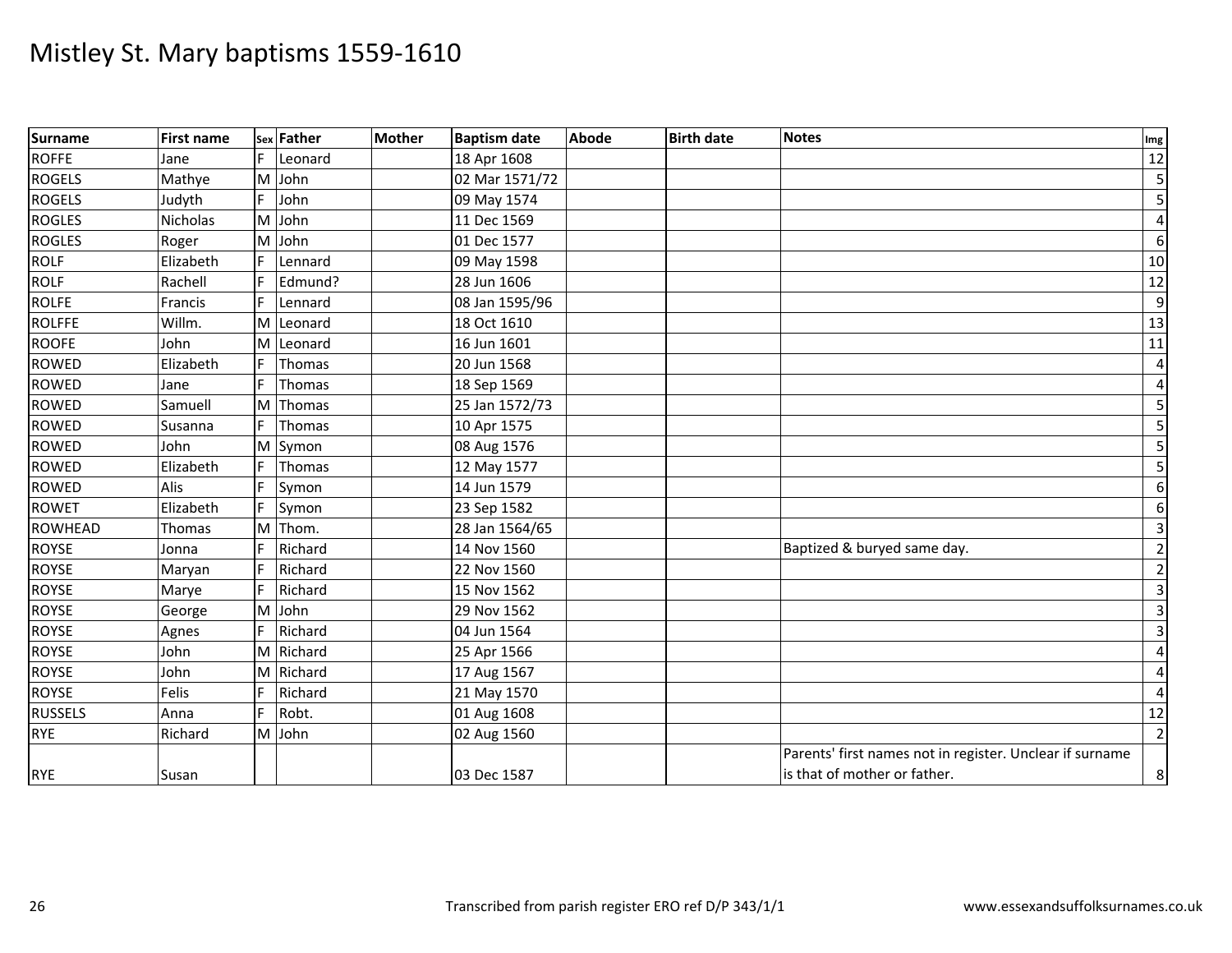| <b>Surname</b>   | <b>First name</b> |    | sex Father      | <b>Mother</b> | <b>Baptism date</b> | <b>Abode</b>     | <b>Birth date</b> | <b>Notes</b>                                              | Img            |
|------------------|-------------------|----|-----------------|---------------|---------------------|------------------|-------------------|-----------------------------------------------------------|----------------|
|                  |                   |    |                 |               |                     |                  |                   | Parents' first names not in register. Unclear if surname  |                |
| <b>RYE</b>       | Joan              |    |                 |               | 03 Dec 1587         |                  |                   | is that of mother or father.                              | 8              |
| <b>RYE</b>       | Suzan             |    | John            |               | 06 Aug 1599         |                  |                   |                                                           | 10             |
| <b>SANDERS</b>   | Abraham           | M  | John            |               | 27 Sep 1562         |                  |                   |                                                           | $\overline{3}$ |
| <b>SANDERS</b>   | John              | M  | Wm.             |               | 14 Mar 1590/91      |                  |                   |                                                           | 8              |
| <b>SANDERS</b>   | Grace             | F. | Thomas          |               | 27 May 1593         |                  |                   |                                                           | $\overline{9}$ |
| <b>SANDERS</b>   | Thomas            | M  | Wm.             |               | 27 Oct 1595         |                  |                   |                                                           | $\overline{9}$ |
| <b>SANDERS</b>   | Mary              |    | Wm.             |               | 05 Mar 1597/98      |                  |                   |                                                           | 10             |
| SARGEANT         | Edward            | M  | Robt.           |               | 17 May 1588         |                  |                   |                                                           | 8              |
| <b>SASER</b>     | Parnell           |    | Thomas          |               | 30 Jun 1594         |                  |                   |                                                           | $\overline{9}$ |
| <b>SAWCER</b>    | Robert            | M  | Thomas          |               | 12 Apr 1593         |                  |                   |                                                           | $\overline{9}$ |
| SAWSER           | William           |    | M Thomas        |               | 06 Sep 1590         |                  |                   |                                                           | 8              |
| SAWSER           | Robert            | M  | Thomas          |               | 25 Feb 1596/97      |                  |                   |                                                           | 10             |
| SAYE             | Edward            |    | M John          |               | 25 Jan 1578/79      |                  |                   |                                                           | $6 \mid$       |
| <b>SAYER</b>     | Robart            | M  | John            |               | 10 Mar 1559/60      | <b>Bradfield</b> |                   |                                                           | $\overline{2}$ |
| <b>SAYER</b>     | Susan             |    | John            |               | 07 Jun 1562         | <b>Bradfield</b> |                   |                                                           | $\overline{3}$ |
| <b>SAYERS</b>    | Margaret          |    | <b>Aquillis</b> |               | 06 Aug 1607         |                  |                   | Daughter of Aquillis Sayers, clerke                       | 12             |
|                  |                   |    |                 |               |                     |                  |                   | Unclear if surnameis Fayle or Sayle. Parents' first names |                |
|                  |                   |    |                 |               |                     |                  |                   | not in register. Unclear if surname is that of mother or  |                |
| SAYLE            | Robert            |    |                 |               | 28 Sep 1589         |                  |                   | father.                                                   | 8              |
| <b>SERGEANT</b>  | Annys             | F. |                 |               | 27 Dec 1592         |                  |                   | Daughter of the Wydow Sergeant                            | 8              |
| <b>SHARP</b>     | Grace             | F. | Thomas          |               | 15 Sep 1560         |                  |                   |                                                           | $\overline{2}$ |
| <b>SHORTINGE</b> | John              | M  | Steven          |               | 10 Oct 1585         |                  |                   |                                                           | $\overline{7}$ |
| <b>SITTIBE</b>   | Thomas            |    | M John          |               | 30 Sep 1599         |                  |                   | Thomas & Hennery, sons of                                 | 10             |
| <b>SITTIBE</b>   | Hennery           |    | M John          |               | 30 Sep 1599         |                  |                   | Thomas & Hennery, sons of                                 | 10             |
|                  |                   |    |                 |               |                     |                  |                   | Parents' first names not in register. Unclear if surname  |                |
| <b>SITTIBIE</b>  | John              |    |                 |               | 26 Apr 1584         |                  |                   | is that of mother or father.                              | $\overline{7}$ |
| <b>SITTIBY</b>   | Elinor            |    | John            |               | 28 Aug 1594         |                  |                   |                                                           | $\overline{9}$ |
| <b>SITTIBYE</b>  | Grace             |    | John            |               | 01 May 1597         |                  |                   |                                                           | 10             |
| <b>SITTYBE</b>   | Elizabeth         | F  | John            |               | 14 Sep 1582         |                  |                   |                                                           | $\overline{7}$ |
| <b>SKARLET</b>   | John              | M  | John            |               | 27 Jan 1576/77      |                  |                   |                                                           | 5              |
| <b>SKELTON</b>   | Joane             |    | Wm.             |               | 21 Nov 1585         |                  |                   |                                                           | $\overline{7}$ |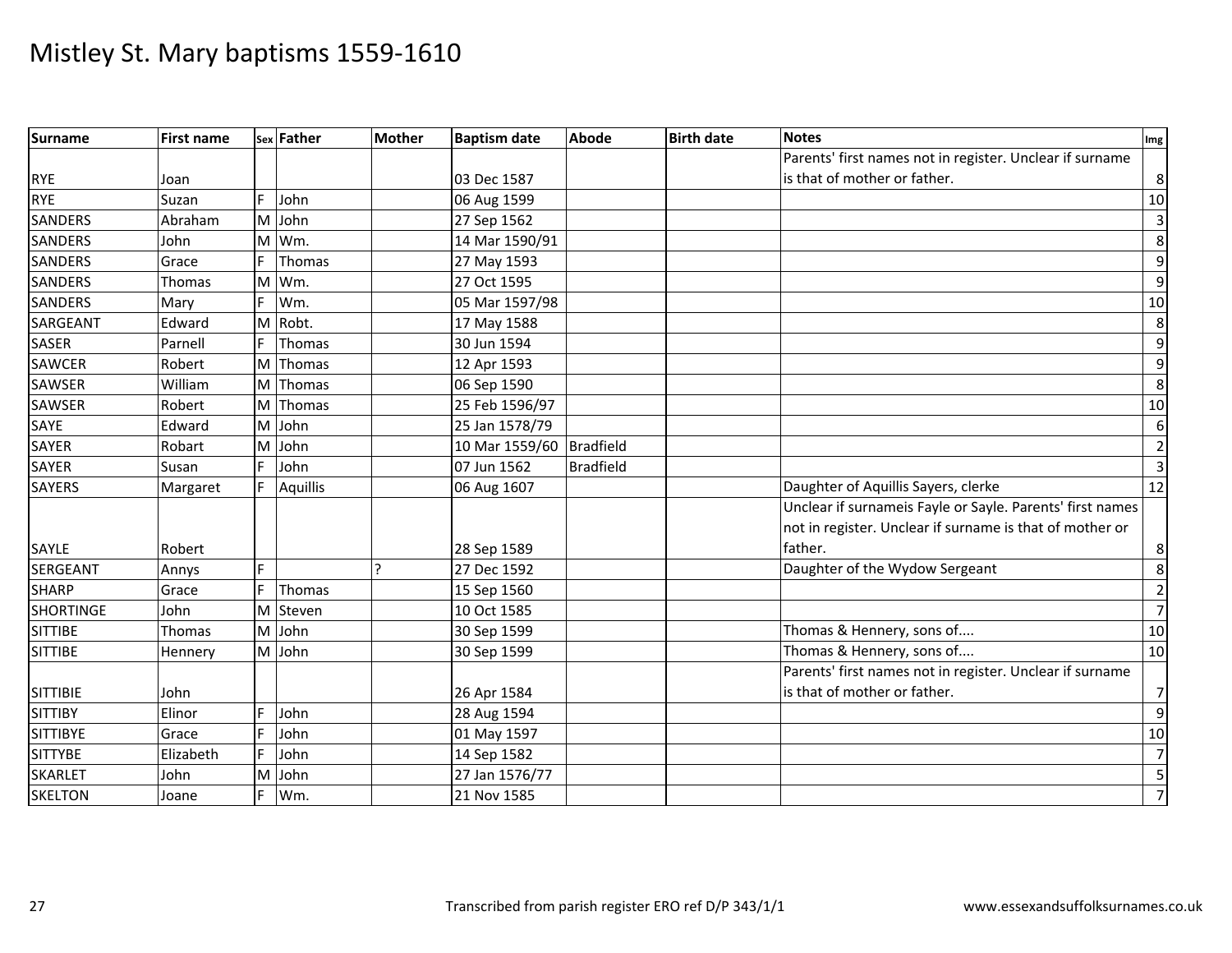| Surname        | <b>First name</b> |    | sex Father | <b>Mother</b> | <b>Baptism date</b> | <b>Abode</b>     | <b>Birth date</b> | <b>Notes</b>                                        | Img                     |
|----------------|-------------------|----|------------|---------------|---------------------|------------------|-------------------|-----------------------------------------------------|-------------------------|
| <b>SKELTON</b> | Catherin          | F. | Wm.        |               | 09 Jun 1588         |                  |                   |                                                     | 8                       |
| <b>SKELTON</b> | Symon             | M  | Wm.        |               | 28 Sep 1589         |                  |                   |                                                     | 8                       |
| <b>SKELTON</b> | Elizabeth         |    | Wm.        |               | 15 Nov 1590         |                  |                   |                                                     | 8                       |
| <b>SMYTH</b>   | Katheren          |    | John       |               | 08 Aug 1559         |                  |                   |                                                     | $\overline{2}$          |
| <b>SMYTH</b>   | Elizabeth         |    | John       |               | 26 Jan 1560/61      |                  |                   |                                                     | $\overline{2}$          |
| <b>SMYTH</b>   | Agnes             |    | John       |               | 22 Feb 1561/62      |                  |                   |                                                     | $\overline{\mathbf{3}}$ |
| <b>SMYTH</b>   | William           | M  | John       |               | 08 Nov 1566         |                  |                   |                                                     | $\overline{4}$          |
| <b>SMYTH</b>   | Suzanna           |    | John       |               | 01 Nov 1569         |                  |                   | Daughter of Younge John Smyth                       | $\overline{4}$          |
| <b>SMYTH</b>   | John              | M  | John       |               | 21 Oct 1578         |                  |                   | Son of Young John Smyth                             | $\boldsymbol{6}$        |
| <b>SMYTH</b>   | Elizabeth         |    | John       |               | 02 Apr 1581         |                  |                   |                                                     | 6                       |
| SMYTH          | Marye             |    | John       |               | 19 Sep 1585         |                  |                   | Daughter of John Smyth the younger                  | $\overline{7}$          |
| <b>SMYTH</b>   | Anne              |    | Edmund     |               | 15 Jun 1589         |                  |                   |                                                     | 8                       |
| <b>SMYTH</b>   | John              |    | John       | Sara          | 07 Sep 1589         |                  |                   | The base child of John Smyth & Sara Mort.           | $\overline{8}$          |
| <b>SMYTH</b>   | Anne              |    | John       |               | 28 Feb 1590/91      |                  |                   |                                                     | $\overline{8}$          |
| <b>SMYTH</b>   | John              |    | M John     |               | 17 Sep 1592         |                  |                   |                                                     | 8                       |
| <b>SMYTH</b>   | Fayth             |    | John       |               | 01 Mar 1594/95      |                  |                   |                                                     | 9                       |
| <b>SMYTH</b>   | Thomas            | M  | Wm.        |               | 10 Nov 1601         |                  |                   |                                                     | 11                      |
| <b>SMYTH</b>   | Richard           |    | M John     |               | 10 Dec 1609         |                  |                   |                                                     | 13                      |
|                |                   |    |            |               |                     |                  |                   | A bastard. Parents' first names not in register, so |                         |
| SNELLINGE      | John              |    |            |               | 05 Aug 1605         |                  |                   | unclear if surname is that of mother or father.     | 11                      |
| SNELLINGE      | Margaret          |    |            |               | 18 Jul 1605         |                  |                   | Parents' first names not in register.               | 11                      |
| SNELLINGE      | Elizabeth         | F. | Richard    |               | 24 Aug 1606         |                  |                   |                                                     | 12                      |
| SNELLINGE      | Willm.            |    | M John     |               | 18 Dec 1608         |                  |                   |                                                     | 13                      |
| <b>SOMER</b>   | John              |    | M John     |               | 21 Jul 1566         | <b>Bradfield</b> |                   |                                                     | $\overline{4}$          |
| <b>SORRELL</b> | Mary              |    | George     |               | 15 Jan 1599/00      |                  |                   |                                                     | 10                      |
| <b>SORRELL</b> | Thomas            | M  | George     |               | 30 Jan 1602/3       |                  |                   |                                                     | 11                      |
| <b>SORRELL</b> | Priscilla         |    | George     |               | 03 Feb 1603/4       |                  |                   |                                                     | 11                      |
| SORRELL        | John              | M  | George     |               | 03 Sep 1609         |                  |                   |                                                     | $\overline{13}$         |
| <b>SPARKE</b>  | Phebe             |    | Thomas     |               | 24 Oct 1563         |                  |                   |                                                     | $\overline{\mathbf{3}}$ |
| SPARKE         | Francis           | M  | Henry      |               | 23 Jun 1583         |                  |                   |                                                     | $\overline{7}$          |
| <b>SPARKE</b>  | Marye             |    | Hennery    |               | 06 Jan 1585/86      |                  |                   |                                                     | $\overline{7}$          |
| SPARROW        | Helyne            |    | Nycholas   |               | 04 Oct 1560         |                  |                   |                                                     | $\overline{2}$          |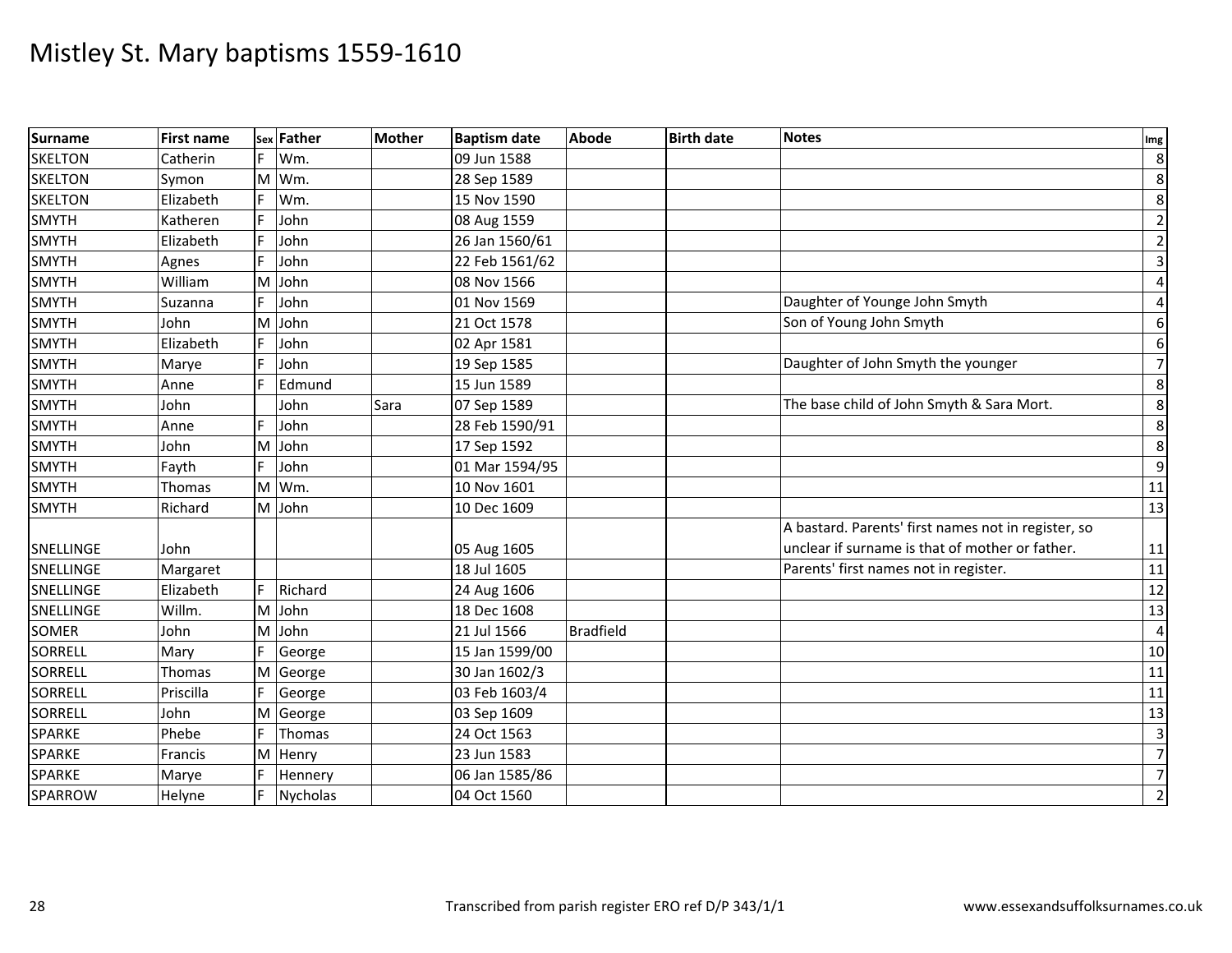| Surname             | <b>First name</b> |     | sex Father | <b>Mother</b> | <b>Baptism date</b> | <b>Abode</b>     | <b>Birth date</b> | Notes                                              | Img                     |
|---------------------|-------------------|-----|------------|---------------|---------------------|------------------|-------------------|----------------------------------------------------|-------------------------|
| <b>SPENSER</b>      | Mary              |     | Thomas     |               | 16 May 1593         | <b>Bradfield</b> |                   |                                                    | $9\,$                   |
| <b>SPENSER</b>      | Elizabeth         |     | Thomas     |               | 21 Oct 1595         |                  |                   |                                                    | $\boldsymbol{9}$        |
| <b>SPENSER</b>      | Sarra             |     | Thomas     |               | 01 Feb 1596/97      |                  |                   |                                                    | 10                      |
| <b>SPENSER</b>      | John              | M   | Thomas     |               | 14 Oct 1598         |                  |                   |                                                    | 10                      |
| <b>SPENSER</b>      | William           | M   | Thomas     |               | 22 Feb 1600/1       |                  |                   |                                                    | 11                      |
| <b>SPENSER</b>      | Thomas            |     | M Tho.     |               | 08 May 1603         |                  |                   |                                                    | 11                      |
| <b>SPRENGER</b>     | Roger             | M   | Nicholas   |               | 06 May 1599         |                  |                   |                                                    | 10                      |
| <b>SPRINGER</b>     | Sara              |     | Nicholas   |               | 21 Oct 1591         |                  |                   |                                                    | 8                       |
| <b>SPRINGER</b>     | John              | M   | Nicholas   |               | 22 Jun 1595         |                  |                   |                                                    | $\boldsymbol{9}$        |
| <b>STEFFE</b>       | Susanna           |     | George?    |               | 14 Mar 1560/61      |                  |                   |                                                    | $\overline{\mathbf{3}}$ |
| <b>STEGALL</b>      | John              |     | M Robt.    |               | 20 Oct 1583         |                  |                   |                                                    | $\overline{7}$          |
| <b>STEPHEN</b>      | Margret           |     | Wm.        |               | 25 May 1578         |                  |                   |                                                    | 6                       |
| <b>STEPHEN</b>      | Hennery           | M   | Wm.        |               | 20 Nov 1580         |                  |                   |                                                    | $6\,$                   |
| <b>STEVENS</b>      | John              |     |            |               | 24 Oct 1605         |                  |                   | Parents' first names not in register.              | 11                      |
| <b>STEVENS</b>      | Samuell           |     | M Edmund   |               | 14 May 1607         |                  |                   |                                                    | 12                      |
| <b>STUTLYE</b>      | Annes             |     | John       |               | 06 Oct 1607         |                  |                   |                                                    | 12                      |
| <b>SYLVESTER</b>    | Annis             |     | Richard    |               | 29 Nov 1590         |                  |                   |                                                    | 8                       |
| <b>SYLVESTER</b>    | Jeremy            | M   | Abraham    |               | 28 Oct 1596         |                  |                   |                                                    | 10                      |
| <b>SYTTABYE</b>     | John              | M   | John       |               | 07 Jan 1592/93      |                  |                   |                                                    | 9                       |
| <b>TAMEDGE</b>      | Sara              |     | Henry      |               | 11 Jan 1606/7       | <b>Bradfield</b> |                   |                                                    | $12$                    |
| <b>TAPPE</b>        | Anne              |     | Willm.     |               | 15 Jan 1606/7       |                  |                   |                                                    | 12                      |
| <b>TAYELER</b>      | Elizabeth         | F   | Robt.      |               | 24 Mar 1565/66      |                  |                   |                                                    | 4                       |
| <b>TAYLER</b>       | Martha            | F.  | Robt.      |               | 08 Jun 1561         |                  |                   |                                                    | $\overline{\mathbf{3}}$ |
| <b>TAYLER</b>       | Richard           | M   | Robt.      |               | 06 Feb 1563/64      |                  |                   |                                                    | $\overline{3}$          |
| <b>TAYLER</b>       | Olyffe            |     | George     |               | 23 Aug 1590         | <b>Bradfield</b> |                   |                                                    | 8                       |
| <b>THIMBLETHORP</b> | Thomas            |     |            |               | 08 Sep 1560         |                  |                   | Parents' names not in register                     | $\overline{2}$          |
| <b>THIMBLETHORP</b> | Jane              |     | Francis    |               | 11 Apr 1563         |                  |                   |                                                    | $\overline{3}$          |
| <b>THIMBLETHORP</b> | Anne              |     | Francis    |               | 13 Apr 1567         |                  |                   |                                                    | $\overline{4}$          |
| <b>THIMBLETHORP</b> | Thomas            |     | M Thomas   |               | 28 Feb 1596/97      |                  |                   |                                                    | 10                      |
|                     |                   |     |            |               |                     |                  |                   | Margaret & Jane, daughter ofs Thomas Thimblethorp, |                         |
| <b>THIMBLETHORP</b> | Margaret          | IF. | Thomas     |               | 13 Jan 1607/8       |                  |                   | gent.                                              | 12                      |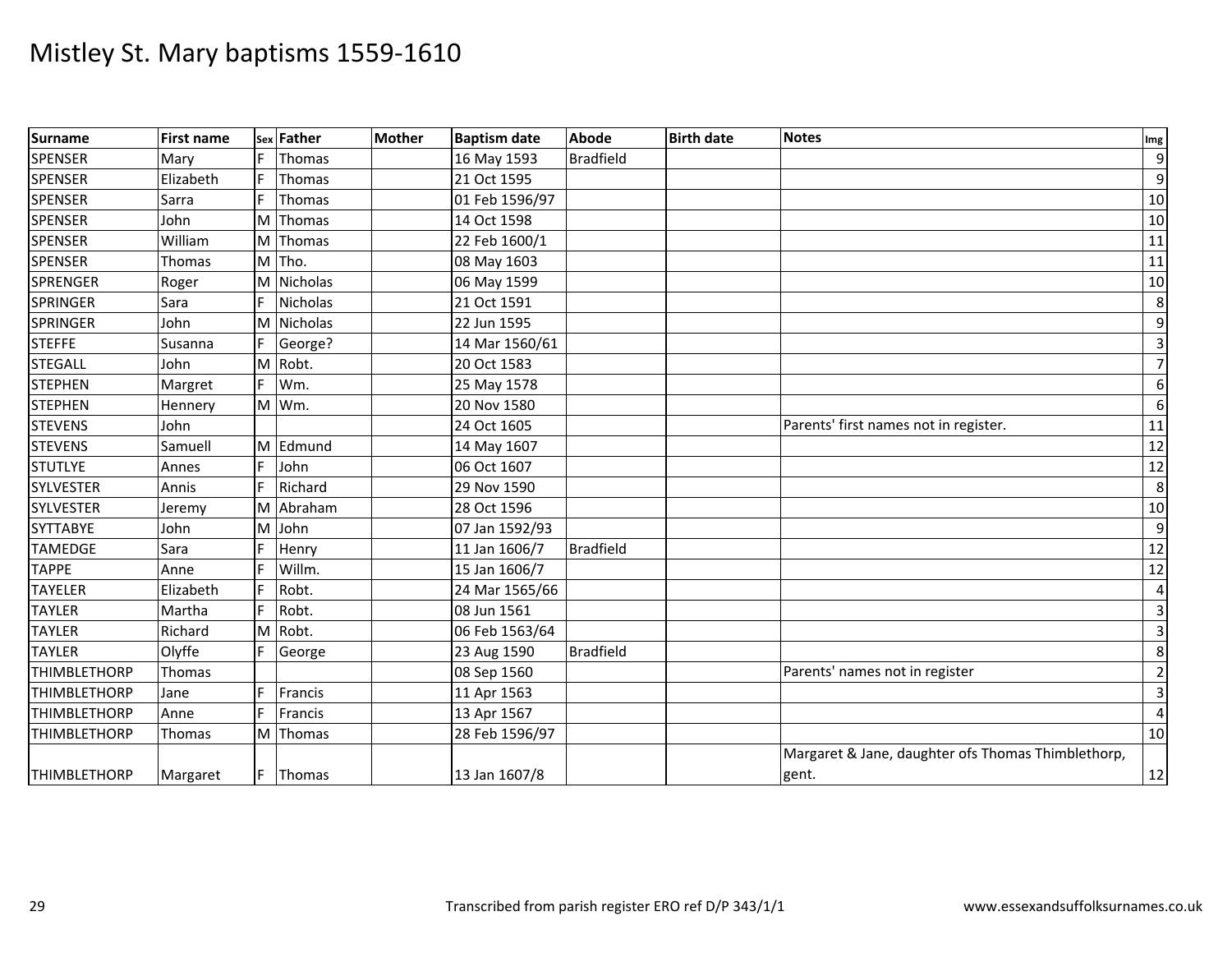| <b>Surname</b>       | <b>First name</b> |       | sex Father | <b>Mother</b>  | <b>Baptism date</b> | <b>Abode</b> | <b>Birth date</b> | <b>Notes</b>                                             | Img              |
|----------------------|-------------------|-------|------------|----------------|---------------------|--------------|-------------------|----------------------------------------------------------|------------------|
|                      |                   |       |            |                |                     |              |                   | Margaret & Jane, daughter ofs Thomas Thimblethorp,       |                  |
| <b>THIMBLETHORP</b>  | Jane              |       | Thomas     |                | 13 Jan 1607/8       |              |                   | gent.                                                    | 12               |
| <b>THIMBLETHORPE</b> | Mary              |       | Thomas     |                | 01 May 1603         |              |                   |                                                          | 11               |
| <b>THIMBLETHORPP</b> | Jone              |       | Jasper     |                | 25 Jul 1608         |              |                   | Daughter of Jasper Thimblethropp, gent.                  | $\overline{12}$  |
| <b>THIMBLETHORPP</b> | Nicholas          | M     | Thomas     |                | 28 Aug 1609         |              |                   | Son of Thomas Thimblethorpp, gent.                       | $\overline{13}$  |
| <b>THIMMELLTHORP</b> | Ann               | F     | Thomas     |                | 08 Oct 1600         |              |                   |                                                          | 10               |
|                      |                   |       |            |                |                     |              |                   |                                                          |                  |
|                      |                   |       |            |                |                     |              |                   | Daughter of Barbara Gosse, daughter-in-law unto Ralfe    |                  |
|                      |                   |       |            |                |                     |              |                   | Thorpe of Ramsey. (Note: Ralfe is not necessarily the    |                  |
|                      |                   |       |            |                |                     |              |                   | father but his name has been included in the             |                  |
| <b>THORPE</b>        | Suzan             | F     | Ralfe      | <b>Barbara</b> | 09 Sep 1595         | Ramsey       |                   | transcription for people researching the Thorpe family)  | $\boldsymbol{9}$ |
| <b>THURLEY</b>       | Edward            | $M$ ? |            |                | 28 May 1598         |              |                   | Parents' first names not in register.                    | 10               |
| <b>THYMBLETHORP</b>  | Francis           |       | M Thomas   |                | 08 Dec 1598         |              |                   |                                                          | 10               |
| <b>THYMBLETHORPE</b> | Elizabeth         | F.    | Francis    |                | 02 Dec 1576         |              |                   | Daughter of Francis Thymblethorp, gent.                  | 5                |
|                      |                   |       |            |                |                     |              |                   |                                                          |                  |
| <b>THYMBLETHORPE</b> | <b>Nicholas</b>   |       | M Tho.     |                | 13 Feb 1603/4       |              |                   | Nicholas & Francis, sons of Mr. Tho. Thymblethorpe       | 11               |
| <b>THYMELTHORPE</b>  | Elizabeth         | F.    | Tho.       |                | 04 May 1606         |              |                   | Daughter of Mr. Tho. Thymelthorpe                        | 12               |
| <b>TILL</b>          | John              |       | M Richard  |                | 01 Mar 1606/7       |              |                   | Till alias Esthall                                       | $\frac{12}{12}$  |
| <b>TOMPSON</b>       | Robt.             | M     |            | Emma           | 25 Jan 1609/10      |              |                   | A bastard                                                | $\overline{13}$  |
|                      |                   |       |            |                |                     |              |                   | Parents' first names not in register. Unclear if surname |                  |
| <b>TOMSON</b>        | Robt.             |       |            |                | 26 Aug 1588         |              |                   | is that of mother or father.                             | $\bf 8$          |
| <b>TONGAT</b>        | Jone              | F.    | Wm.        |                | 14 Feb 1562/63      |              |                   |                                                          | $\overline{3}$   |
| <b>TONGATT</b>       | William           | M     | William    |                | 25 Jul 1560         |              |                   |                                                          | $\overline{2}$   |
| <b>TOPLE</b>         | Richard           |       | M Thomas   |                | 31 Jul 1586         |              |                   |                                                          | $\overline{7}$   |
| <b>TOPLISE</b>       | John              | M     | Thomas     |                | 23 Oct 1593         |              |                   |                                                          | $\boldsymbol{9}$ |
| <b>TOPPLEY</b>       | Agnes             | F     | Thomas     |                | 25 May 1578         |              |                   |                                                          | $\boldsymbol{6}$ |
| <b>TOWNES</b>        | George            | M     | Mathy      |                | 30 Nov 1572         |              |                   |                                                          | 5                |
| <b>TOWSON</b>        | Ales              |       | Robt.      |                | 26 Apr 1607         |              |                   |                                                          | $\overline{12}$  |
| <b>TOWSON</b>        | <b>Bridget</b>    | Ė     | Robt.      |                | 12 Mar 1608/9       |              |                   |                                                          | 13               |
| <b>TRAYNAM</b>       | Marie             | F     | William    |                | 25 Nov 1599         |              |                   |                                                          | 10               |
| <b>TUNGATT</b>       | John              | M     | Wm.        |                | 05 Aug 1565         |              |                   |                                                          | $\overline{3}$   |
| <b>TURNER</b>        | Elizabeth         |       | Richard    |                | 14 Apr 1601         |              |                   |                                                          | 11               |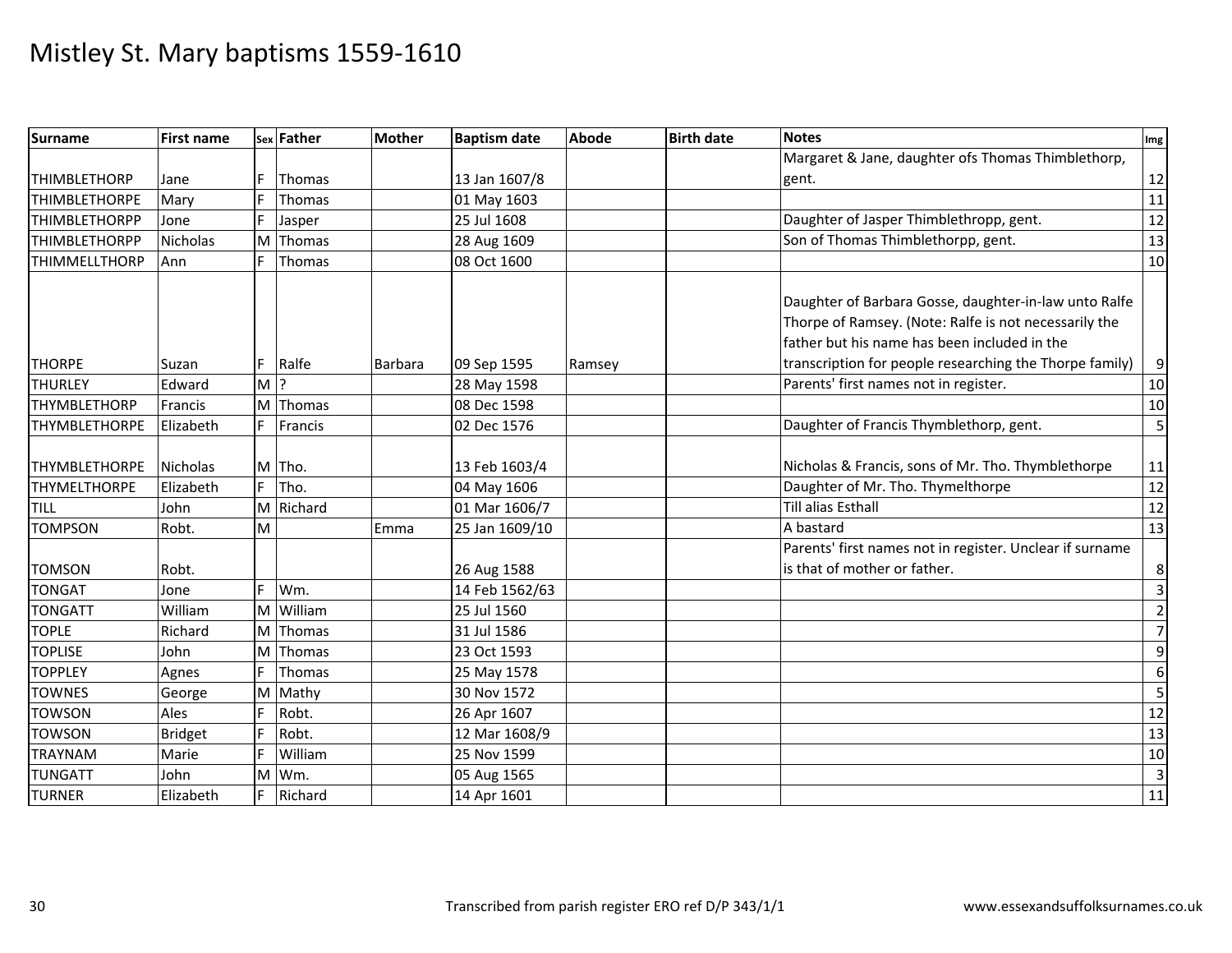| <b>Surname</b>    | <b>First name</b> |    | sex Father | <b>Mother</b> | <b>Baptism date</b> | <b>Abode</b> | <b>Birth date</b> | <b>Notes</b>                                                                                                                                  | Img                     |
|-------------------|-------------------|----|------------|---------------|---------------------|--------------|-------------------|-----------------------------------------------------------------------------------------------------------------------------------------------|-------------------------|
| <b>TWILTER</b>    | John              | M  | Edward     |               | 02 Oct 1586         | Wix          |                   |                                                                                                                                               | $\overline{7}$          |
| <b>TYLL</b>       | Agnes             |    | Thomas     |               | 31 Jan 1584/85      |              |                   |                                                                                                                                               | $\overline{7}$          |
| <b>TYLL</b>       | Olyffe            |    | Thomas     |               | 06 Sep 1590         |              |                   |                                                                                                                                               | 8                       |
| <b>TYLL</b>       | Thomas            | M  | Thom.      |               | 09 Apr 1592         |              |                   |                                                                                                                                               | $\infty$                |
| <b>TYLL</b>       | Edy               | F. | Thomas     |               | 25 Jun 1595         |              |                   |                                                                                                                                               | $9\,$                   |
| UN[C_]LE          | John              | M  | Wm.        | Thomasyn      | 29 Apr 1580         |              |                   | A bastard sonne of Thomasyn Pattricke, servant wth<br>Wm. Un[c_]le (note: Wm isn't necessarily the father but<br>merely Thomasyn's employer). | $6 \mid$                |
| <b>UPSALL</b>     | Katheryne         | F. | Wm.        |               | 12 Jun 1566         |              |                   |                                                                                                                                               | 4                       |
| <b>UPSONNE</b>    | Felis             |    | Nicholas   |               | 24 Aug 1570         |              |                   |                                                                                                                                               | $\overline{4}$          |
| <b>WALL</b>       | Walter            | M  | Osbert     |               | 29 Sep 1567         |              |                   |                                                                                                                                               | 4                       |
| <b>WALLE</b>      | Susanna           | F. | Thomas     |               | 12 Oct 1561         |              |                   |                                                                                                                                               | $\overline{\mathbf{3}}$ |
| <b>WARD</b>       | Katheren          |    | William    |               | 14 Feb 1560/61      |              |                   |                                                                                                                                               | $\overline{2}$          |
| <b>WARNER</b>     | Francis           | M  | Thomas     |               | 22 Jun 1576         |              |                   |                                                                                                                                               | 5                       |
| <b>WARNER</b>     | Josaway           | M  | Hennery    |               | 21 May 1598         |              |                   |                                                                                                                                               | 10                      |
| <b>WARRYN</b>     | Anne              |    | Richard    |               | 04 Jul 1598         |              |                   |                                                                                                                                               | 10                      |
| <b>WATERHOUSE</b> | Joan              | F. | Jerome     |               | 13 Apr 1589         |              |                   |                                                                                                                                               | 8                       |
| <b>WELHAM</b>     | Georg             | M  | John       |               | 03 Apr 1580         |              |                   |                                                                                                                                               | 6                       |
| <b>WELLES</b>     | Roger             | M  | John       |               | 03 Feb 1569/70      |              |                   |                                                                                                                                               | $\overline{4}$          |
| <b>WELLS</b>      | <b>Brigit</b>     |    | Henry      |               | 30 Jun 1609         |              |                   |                                                                                                                                               | $\overline{13}$         |
| <b>WELSE</b>      | John              | M  | John       |               | 24 Dec 1568         |              |                   |                                                                                                                                               | $\overline{\mathbf{4}}$ |
| <b>WENAM</b>      | Rebecca           |    | Thomas     |               | 29 Aug 1563         |              |                   |                                                                                                                                               | $\overline{3}$          |
| <b>WENHAM</b>     | Japhery           |    | Ralfe      |               | 11 Nov 1574         |              |                   |                                                                                                                                               | 5                       |
| <b>WENHAM</b>     | Agnes             |    | Ralfe      |               | 30 Jan 1575/76      |              |                   |                                                                                                                                               | 5                       |
| WENHAM            | Jone              |    | Ralfe      |               | 01 Jun 1578         |              |                   |                                                                                                                                               | $6\,$                   |
| <b>WENHAM</b>     | John              | M  | Ralf       |               | 05 Jul 1579         |              |                   |                                                                                                                                               | $\boldsymbol{6}$        |
| <b>WENHAM</b>     | Mary              |    | Ralf       |               | 29 Oct 1581         |              |                   |                                                                                                                                               | $\boldsymbol{6}$        |
| <b>WEST</b>       | Katheryn          |    | Step.      |               | 26 Aug 1565         |              |                   |                                                                                                                                               | $\overline{\mathbf{3}}$ |
| <b>WEST</b>       | Robart            |    | M Stephen  |               | 16 Apr 1570         |              |                   |                                                                                                                                               | $\overline{4}$          |
| <b>WHIGHT</b>     | Jone              |    |            |               | 12 Feb 1586/87      |              |                   | Parents' first names not in register. Unclear if surname<br>is that of mother or father.                                                      | 7                       |
| <b>WHIGHT</b>     | Rose              | F. | Roger      |               | 07 Jan 1592/93      | Mystlye      |                   |                                                                                                                                               | $\boldsymbol{9}$        |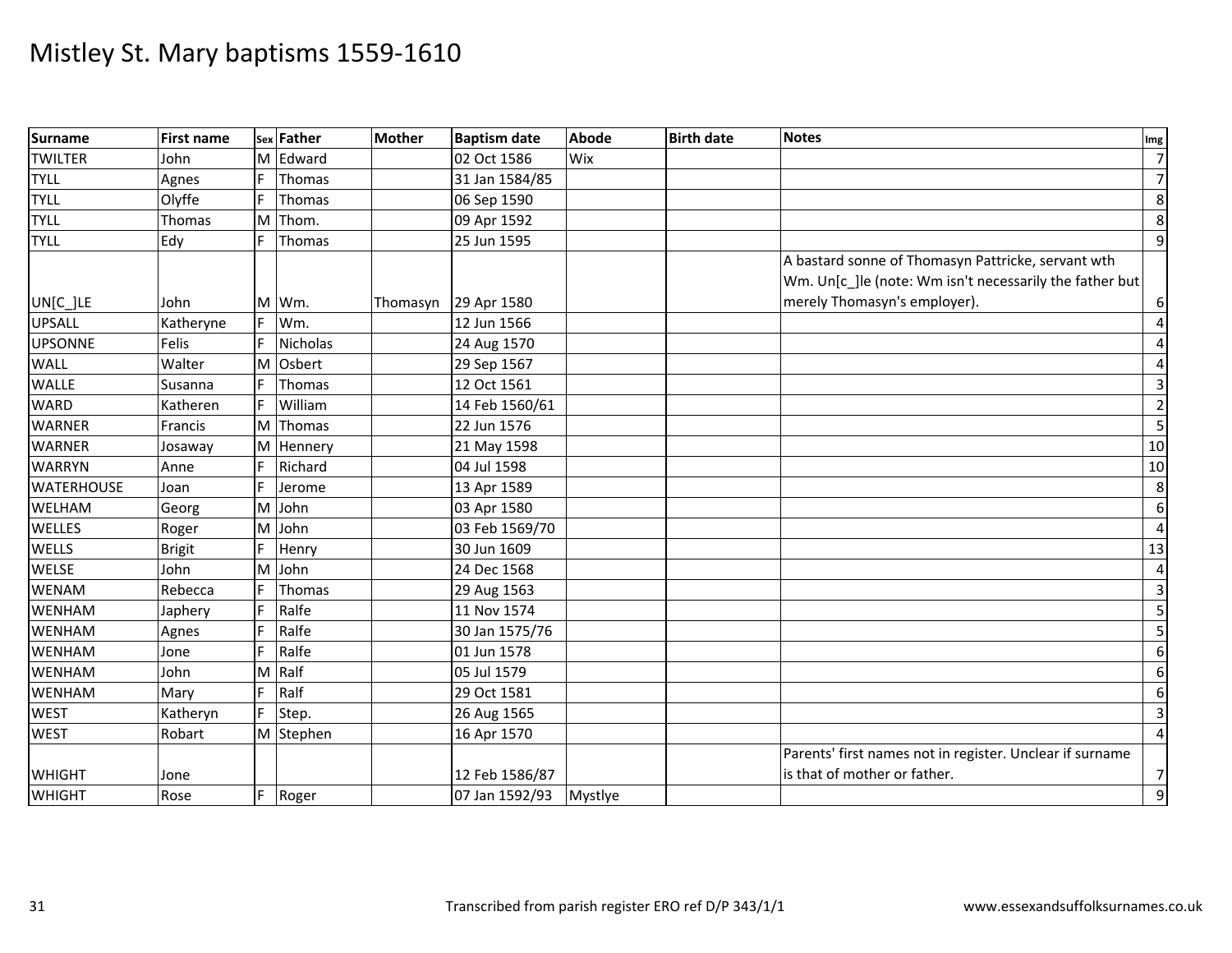| Surname          | <b>First name</b> |    | sex Father | <b>Mother</b> | <b>Baptism date</b> | <b>Abode</b> | <b>Birth date</b> | <b>Notes</b>                                             | Img                     |
|------------------|-------------------|----|------------|---------------|---------------------|--------------|-------------------|----------------------------------------------------------|-------------------------|
| <b>WHIGHT</b>    | Thomas            |    | M Roger    |               | 03 Mar 1594/95      |              |                   |                                                          | $\overline{9}$          |
| <b>WHIGHT</b>    | Richard           |    | M Richard  |               | 09 Mar 1594/95      |              |                   |                                                          | $\overline{9}$          |
|                  |                   |    |            |               |                     |              |                   |                                                          |                         |
| <b>WHIGHT</b>    | Thomas            |    | M Richard  |               | 02 Apr 1598         |              |                   | Surname spelt both Whight and White in same entry        | 10                      |
| <b>WHIGHT</b>    | George            |    | M Richard  |               | 19 Sep 1607         |              |                   |                                                          | 12                      |
| WHITMAN          | Cyslye            |    |            | Jone          | 06 Nov 1580         |              |                   | A bastard                                                | $\,6$                   |
| <b>WHYTTLYE</b>  | Elizabeth         |    | Georg      |               | 17 Dec 1564         |              |                   | A passenger                                              | $\overline{\mathbf{3}}$ |
|                  |                   |    |            |               |                     |              |                   | Parents' first names not in register. Unclear if surname |                         |
| <b>WILKENSON</b> | Annes             |    |            |               | 10 Sep 1588         |              |                   | is that of mother or father.                             | 8                       |
| <b>WILKENSON</b> | Edward            |    | M Ed.      |               | 15 Mar 1589/90      |              |                   |                                                          | 8                       |
| <b>WILKENSON</b> | William           | M  | Leonard    |               | 25 Jun 1592         |              |                   |                                                          | 8                       |
| <b>WILKENSON</b> | Lennard           |    | M Len.     |               | 04 Aug 1597         |              |                   | <b>Baptized at Lawford</b>                               | 10                      |
| <b>WILKIN</b>    | Peter             | M  | Wm.        |               | 10 Apr 1605         |              |                   |                                                          | $\overline{11}$         |
| <b>WILKINS</b>   | Jonas             |    | M Wm.      |               | 07 Jul 1601         |              |                   |                                                          | 11                      |
| <b>WILLSON</b>   | Ellyn             |    | John       |               | 06 Feb 1592/93      |              |                   |                                                          | 9                       |
| <b>WILLSONNE</b> | Robert            | M  | John       |               | 26 Apr 1603         |              |                   |                                                          | $11\,$                  |
| <b>WILSON</b>    | Josyan            | F. | Robt.      |               | 04 May 1561         |              |                   |                                                          | $\overline{\mathbf{3}}$ |
| <b>WILSON</b>    | John              |    | M John     |               | 25 Oct 1586         |              |                   |                                                          | $\overline{7}$          |
| <b>WILSON</b>    | Agnes             |    | John       |               | 22 Dec 1588         |              |                   |                                                          | 8                       |
| <b>WILSON</b>    | John              |    | M John     |               | 18 Apr 1591         |              |                   |                                                          | 8                       |
| <b>WILSON</b>    | Richard           | M  | John       |               | 30 Sep 1599         |              |                   |                                                          | 10                      |
| <b>WILSONNE</b>  | John              |    | M John     |               | 02 Mar 1605/6       |              |                   |                                                          | $\overline{12}$         |
| <b>WOLLSE</b>    | Richard           |    | John       |               | 11 Dec 1572         |              |                   | Richard & Jone, children of                              | 5                       |
| <b>WOLLSE</b>    | Jone              |    | John       |               | 11 Dec 1572         |              |                   | Richard & Jone, children of                              | 5                       |
| <b>WOLLVET</b>   | Fayth             |    | Roger      |               | 06 Oct 1577         |              |                   |                                                          | 5                       |
| <b>WOLLVET</b>   | Agnes             |    | Edmund     |               | 27 Oct 1577         |              |                   |                                                          | 5                       |
| <b>WOLVET</b>    | Fayth             |    | Roger      |               | 15 Feb 1578/79      |              |                   |                                                          | 6                       |
| <b>WOLVET</b>    | John              |    | M Edward   |               | 01 Nov 1579         |              |                   |                                                          | $\boldsymbol{6}$        |
| <b>WOLVET</b>    | John              | M  | John       |               | 28 May 1581         |              |                   |                                                          | 6                       |
| <b>WOLVET</b>    | Hennery           |    | M Roger    |               | 03 Sep 1581         |              |                   |                                                          | $6\,$                   |
| <b>WOLVET</b>    | Elyn              |    | Roger      |               | 16 Sep 1582         |              |                   |                                                          | $\boldsymbol{6}$        |
| <b>WOLVET</b>    | Elizabeth         |    | Edmund     |               | 04 Nov 1582         |              |                   |                                                          | $\overline{z}$          |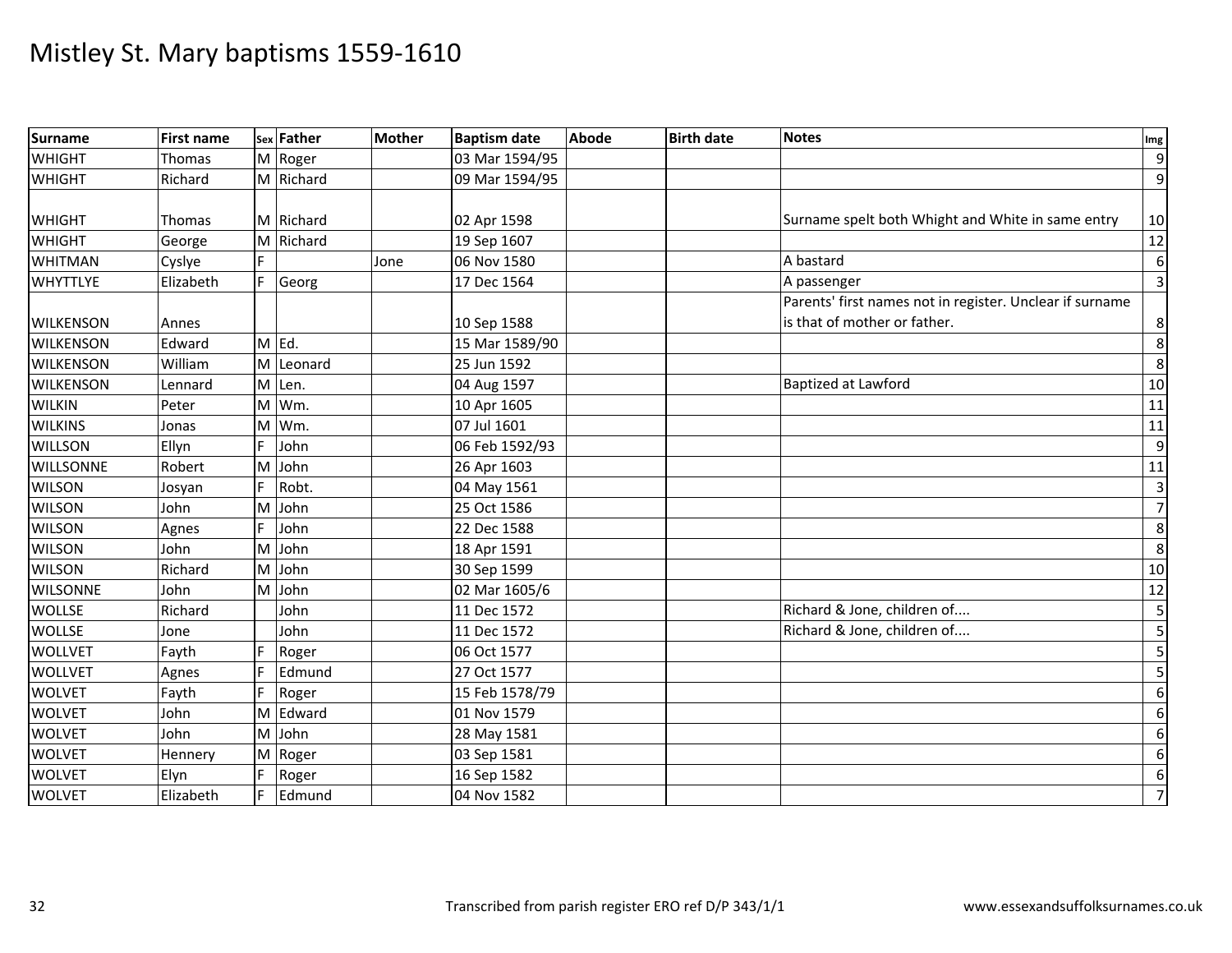| Surname          | <b>First name</b> |    | sex Father   | <b>Mother</b> | <b>Baptism date</b> | <b>Abode</b> | <b>Birth date</b> | <b>Notes</b>                   | Img                     |
|------------------|-------------------|----|--------------|---------------|---------------------|--------------|-------------------|--------------------------------|-------------------------|
| <b>WOLVET</b>    | Susann            | E  | John         |               | 30 Jun 1583         |              |                   |                                | $\overline{7}$          |
| <b>WOLVET</b>    | Edmund            |    | M John       |               | 03 Jan 1584/85      |              |                   |                                | $7\overline{}$          |
| <b>WOLVET</b>    | John              | M  | Roger        |               | 22 Aug 1586         |              |                   |                                | $\overline{7}$          |
| <b>WOLVET</b>    | Ellen             |    | John         |               | 19 Feb 1586/87      |              | 14 Feb 1586/87    |                                | 7                       |
| <b>WOLVET</b>    | Edmund            | M  | Edmund       |               | 20 Aug 1587         |              | 13 Aug 1587       |                                | $\overline{7}$          |
| <b>WOLVET</b>    | Elizabeth         | F. | John         |               | 25 Jul 1591         |              |                   |                                | $\,8\,$                 |
| <b>WOLVET</b>    | Parnell           | F. | John         |               | 27 May 1593         |              |                   |                                | $9\,$                   |
| <b>WOLVET</b>    | Suzan             |    | John         |               | 28 Feb 1594/95      |              |                   |                                | $\boldsymbol{9}$        |
| <b>WOLVET</b>    | Mary              |    | Roger        |               | 29 May 1595         |              |                   |                                | 9                       |
| <b>WOLVET</b>    | John              | M  | John         |               | 13 Nov 1597         |              |                   |                                | 10                      |
| <b>WOLVET</b>    | Sara              | F. | John         |               | 14 Sep 1600         |              |                   |                                | 10                      |
| <b>WOLVET</b>    | Edmund            | M  | John         |               | 28 Nov 1605         |              |                   | Son of John Wolvet the younger | 12                      |
| <b>WOLVETT</b>   | Roger             | M  | Roger        |               | 23 Oct 1575         |              |                   |                                | $\overline{\mathbf{5}}$ |
| <b>WOLVETT</b>   | Grace             |    | John         |               | 25 Jun 1589         |              |                   |                                | 8                       |
| <b>WOLVIT</b>    | Elizabeth         | F. | John         |               | 02 Aug 1608         |              |                   |                                | 12                      |
| <b>WOLVIT</b>    | Thomas            | M  | Roger        |               | 04 Aug 1608         |              |                   |                                | 12                      |
| <b>WOLVITT</b>   | Annis             |    | Roger        |               | 27 Aug 1610         |              |                   |                                | 13                      |
| <b>WOOD</b>      | Tabitha           |    | Bartholmew   |               | 27 Jul 1582         |              |                   |                                | 6                       |
| <b>WOOD</b>      | Richard           |    | M George     |               | 29 Aug 1583         |              |                   |                                | $\overline{7}$          |
| <b>WOOD</b>      | Robt.             | M  | George       |               | 12 Jan 1584/85      |              |                   |                                | $\overline{7}$          |
| <b>WOOD</b>      | Elinor            |    | Wm.          |               | 19 Aug 1593         |              |                   |                                | $\boldsymbol{9}$        |
| <b>WOOD</b>      | Robt.             | M  | William      |               | 07 Apr 1600         |              |                   |                                | 10                      |
| <b>WOOD</b>      | Elizabeth         | F. | Wm.          |               | 03 Feb 1603/4       |              |                   |                                | 11                      |
| <b>WOODE</b>     | William           | M  | Bartholmew   |               | 06 Sep 1573         |              |                   |                                | 5                       |
| <b>WOODHOUSE</b> | Rose              |    | Thomas       |               | 21 Aug 1575         |              |                   | Thomas Woodhouse alias Kinge   | $\overline{5}$          |
| <b>WOODS</b>     | Hennery           |    | M Bartholmew |               | 29 Apr 1576         |              |                   |                                | $\overline{\mathbf{5}}$ |
| <b>WOODS</b>     | George            | M  | George       |               | 13 Jul 1578         |              |                   |                                | 6                       |
| <b>WOODS</b>     | Jone              |    | Bartholmew   |               | 30 Aug 1579         |              |                   |                                | $\,6$                   |
| <b>WOODS</b>     | Bennet            |    | George       |               | 30 Oct 1580         |              |                   |                                | 6                       |
| <b>WRIGHT</b>    | Anne              | F  | Thomas       |               | 15 Jun 1572         |              |                   |                                | $\overline{\mathbf{5}}$ |
| <b>WRIGHT</b>    | John              | M  | Thomas       |               | 01 Aug 1574         |              |                   |                                | $\overline{5}$          |
| <b>WRIGHT</b>    | Thomas            |    | M Edward     |               | 01 Jun 1578         |              |                   |                                | 6                       |